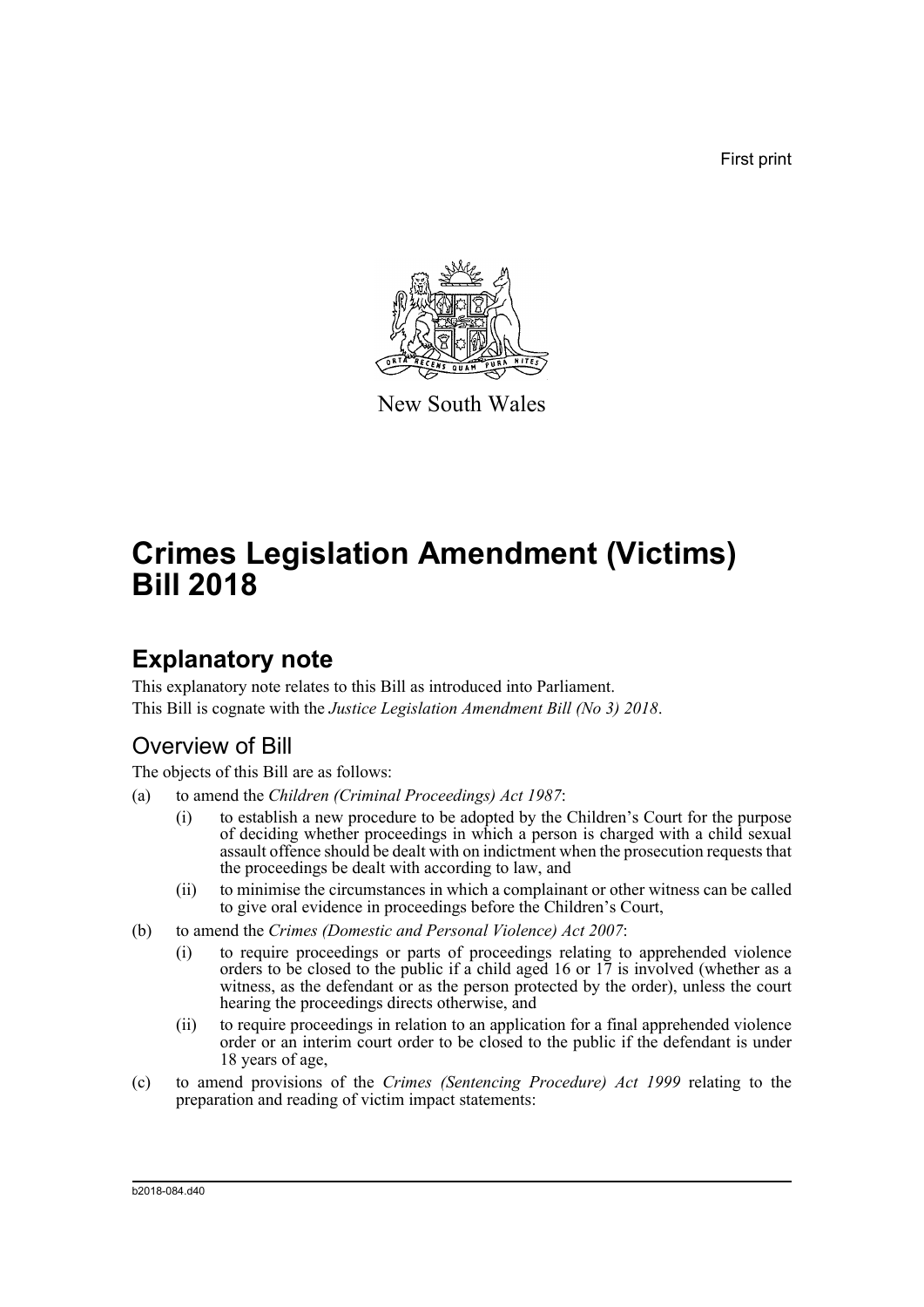- (i) to allow victims of additional offences that are sexual, private or indecent in nature, and additional members of the immediate family of a primary victim who has died, to prepare and read a victim impact statement, and
- (ii) to provide for victim impact statements to contain particulars of harms other than actual physical bodily harm, psychological harm or psychiatric harm, and
- (iii) to extend the right of victims to read their victim impact statements with a support person present so that it applies to all victims, and to extend protections allowing victim impact statements to be read in the absence of the public or using closed-circuit television arrangements to all victims, subject to those facilities being reasonably available, and
- (iv) to relax certain formal requirements,
- (d) to amend the *Crimes (Sentencing Procedure) Regulation 2017* consequential on the amendments made to the *Crimes (Sentencing Procedure) Act 1999* to make further provision with respect to victim impact statements,
- (e) to amend the *Criminal Procedure Act 1986* to extend protections available to certain witnesses, including:
	- (i) to extend protections that complainants in sexual offence proceedings have when giving evidence, so that they apply also to victims of female genital mutilation, and
	- (ii) to extend the category of complainants who are protected from being directed to attend and give oral evidence at committal proceedings for sexual offences or offences involving violence to include complainants under certain Commonwealth offences, and
	- (iii) to extend the protections that complainants in retrials and subsequent trials of sexual offence proceedings have, so that they apply to sexual offence witnesses (also known as tendency witnesses) in those proceedings and to witnesses who have a cognitive impairment or are under 18, and
	- (iv) to extend the right to have a support person present when giving evidence to young persons, witnesses with a cognitive impairment and complainants in criminal proceedings for domestic violence offences, and
	- (v) to allow for a record of the original evidence of sexual offence witnesses and vulnerable witnesses to be admitted in a retrial or subsequent trial with respect to prescribed sexual offence proceedings.

# Outline of provisions

**Clause 1** sets out the name (also called the short title) of the proposed Act.

**Clause 2** provides for the commencement of the proposed Act.

## **Schedule 1 Amendment of Children (Criminal Proceedings) Act 1987 No 55**

The amendments provide for the procedure to be adopted by the Children's Court if a person is charged with a child sexual assault offence and the prosecution requests that the person be dealt with according to law (and not summarily). The amendments enable the Children's Court to decide that proceedings for the offence should be dealt with as committal proceedings after hearing the case for the prosecution and any evidence of the accused person. The procedure for taking evidence requires the prosecution's case to be dealt with by written statements and minimises the circumstances in which the complainant or any other witnesses in the case can be called to give oral evidence.

**Schedule 1 [5]** provides for the new procedure, which applies if a person is charged with a child sexual assault offence (whether or not the person is charged with other offences).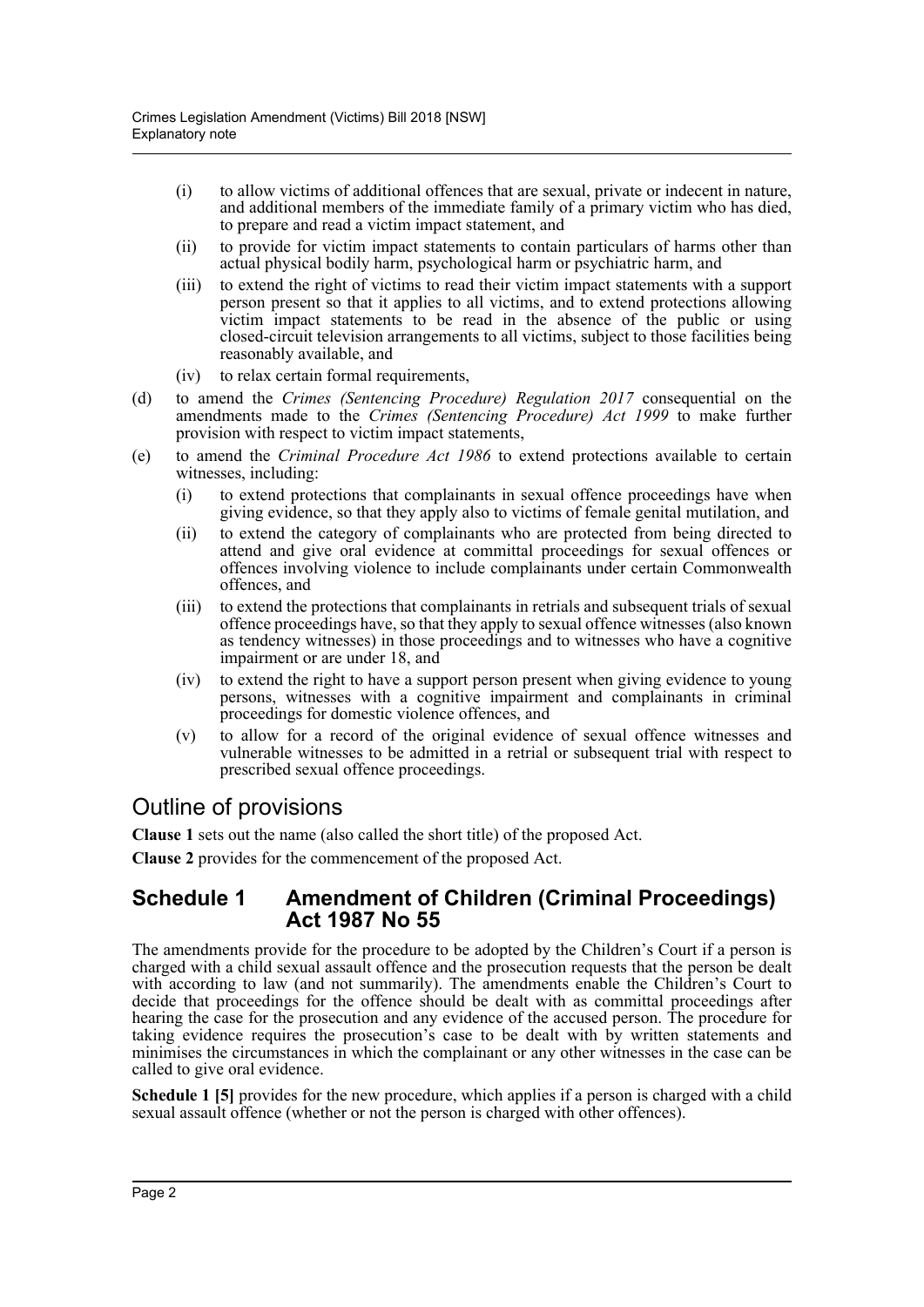A *child sexual assault offence* means a child sexual assault offence within the meaning of section 83 of the *Criminal Procedure Act 1986*, other than a serious children's indictable offence, in respect of which the complainant:

- (a) was under the age of 16 years on the date of the alleged offence or at the beginning of the period during which the offence is alleged to have been committed, or
- (b) in the case of an offence against section 73 of the *Crimes Act 1900*, was under the age of 18 years on the date of the alleged offence.

The prosecution may request that the proceedings be dealt with according to law:

- (a) on or before the first return date for service of a brief of evidence in the proceedings, or
- (b) on or before a later date nominated by the Children's Court, if the Children's Court is satisfied that it is in the interests of justice to allow the request to be made later than would otherwise be required under paragraph (a).

If the request is duly made, the Children's Court is to take evidence from both the prosecution and the accused person.

Evidence for the prosecution must be given in the form of written statements. The Court may require a complainant to be called to give oral evidence only if satisfied that there are special reasons why the complainant should, in the interests of justice, attend to give oral evidence. The Court may require any other witness to attend to give oral evidence only if:

- (a) the accused person and the prosecution consent, or
- (b) the Court is satisfied that there are substantial reasons why, in the interests of justice, the witness should attend to give oral evidence.

Under **Schedule 1 [2]**, the proceedings for the child sexual assault offence are to be dealt with as committal proceedings, and not summarily, if the Court is of the opinion, after taking evidence under the new procedure, that:

- (a) having regard to all the evidence before the Children's Court, the evidence is capable of satisfying a jury beyond reasonable doubt that the accused person has committed a child sexual assault offence, and
- (b) the charge may not properly be disposed of in a summary manner.

If the Children's Court does not form that opinion, the proceedings are to be dealt with summarily, subject to any other exceptions that currently apply under section 31 of the *Children (Criminal Proceedings) Act 1987*.

**Schedule 1 [1], [3], [4] and [6]–[8]** are consequential and related amendments.

**Schedule 1 [9]** makes it clear that the amendments proposed to be made by Schedule 1 apply only to proceedings commenced after the commencement of the relevant amendments.

## **Schedule 2 Amendment of Crimes (Domestic and Personal Violence) Act 2007 No 80**

**Schedule 2 [2]** extends the protection that currently applies to children aged under 16 years involved in apprehended violence order proceedings to young persons aged 16 or 17 years. **Schedule 2 [1]** makes a consequential amendment.

**Schedule 2 [3]** requires application proceedings to be heard in open court, unless the defendant is under the age of 18 years. The court may, despite proceedings being heard in closed court, permit certain persons to be present during the hearing of the proceedings.

**Schedule 2 [4]** makes it clear that the amendments proposed to be made by Schedule 2 apply only to proceedings commenced after the commencement of the relevant amendments.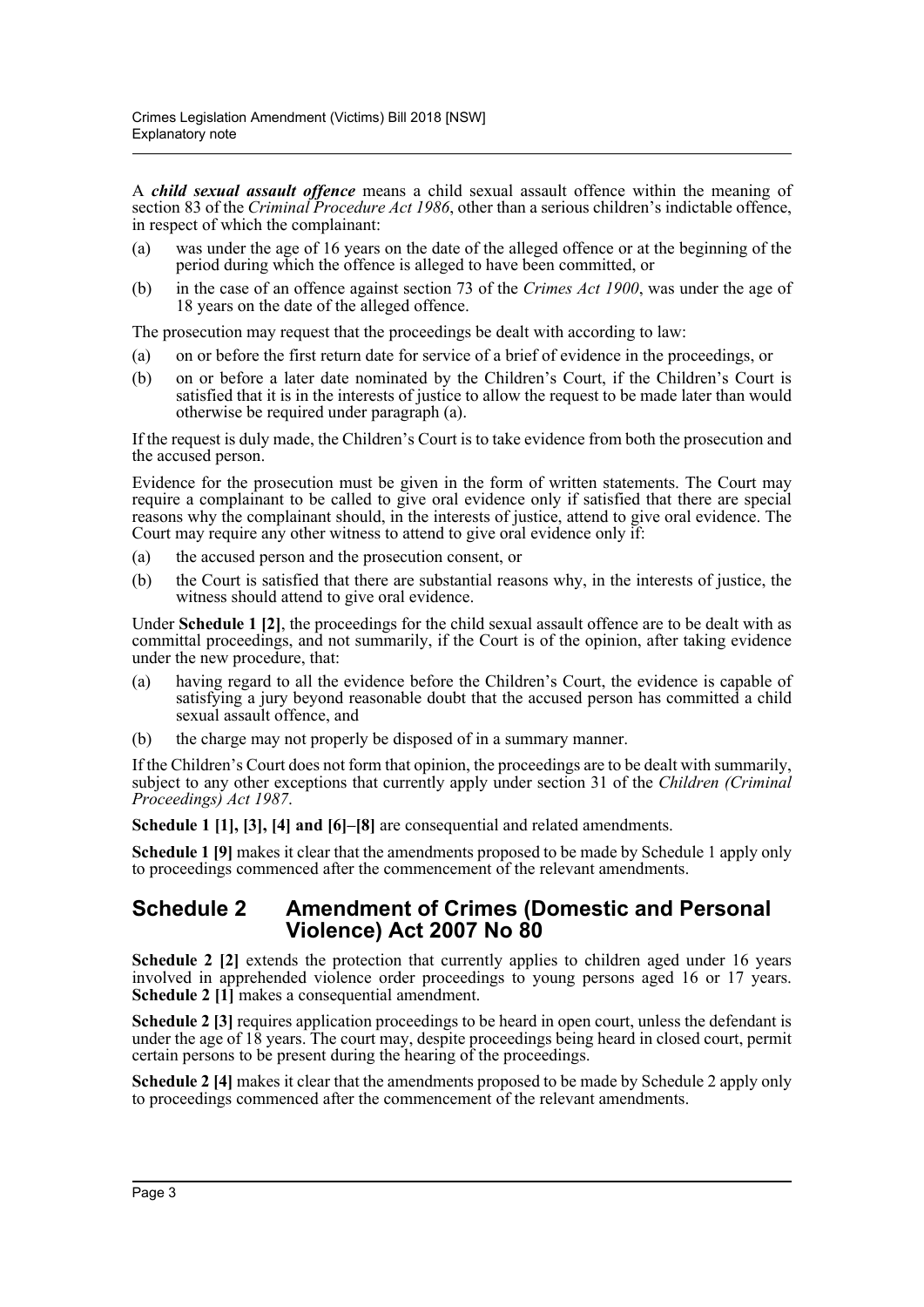# **Schedule 3 Amendment of Crimes (Sentencing Procedure) Act 1999 No 92**

**Schedule 3 [1]** substitutes Division 2 (Victim impact statements) of Part 3 of the *Crimes (Sentencing Procedure) Act 1999*. Proposed Division 2 comprises the following provisions.

### **Subdivision 1 Preliminary**

**Proposed section 26** defines terms used in the proposed Division.

**Proposed section 27** provides that the proposed Division applies to certain offences dealt with by the Supreme Court, Industrial Relations Commission, District Court or Local Court.

#### **Subdivision 2 Preparation of statements**

**Proposed section 28** specifies the matters that are to be included in a victim impact statement.

**Proposed section 29** sets out the formal requirements for a victim impact statement and that the preparation of a statement is not mandatory.

**Proposed section 30** sets out when a victim may be assisted in doing certain things under the proposed Division.

#### **Subdivision 3 Consideration of statements by court**

**Proposed section 30A** provides that after it is prepared, a victim impact statement is to be provided to the prosecutor in the relevant proceedings who is to tender it to the court.

**Proposed section 30B** provides that a court must accept a victim impact statement tendered by a prosecutor if the statement complies with the requirements of the proposed Division and the regulations and requires a court to which a victim impact statement is tendered to acknowledge receipt of the statement.

**Proposed section 30C** allows a victim to whom a victim impact statement relates to object to the statement being tendered to a court and provides that a victim impact statement may not be received or considered by a court if any victim to whom the statement relates objects to the statement being tendered to the court.

**Proposed section 30D** provides that a victim to whom a victim impact statement relates may read out the whole or part of a victim impact statement if the statement has been tendered to a court in accordance with the proposed Division. The statement may be read out at any time that the court determines after the court has convicted, but before it sentences, the offender.

**Proposed section 30E** requires a court to consider a victim impact statement at any time after it convicts, but before it sentences, an offender for the offence and permits a court to make any comment on a victim impact statement that the court considers appropriate. A victim impact statement may also be considered by the Supreme Court when it determines a term and a non-parole period for an existing life sentence. A victim impact statement of a family victim may also be taken into account by a court in connection with the determination of the punishment for the offence on the basis that the harmful impact of a primary victim's death on family victims is an aspect of harm done to the community. The proposed section also makes it clear that, if no victim impact statement is tendered in relation to proceedings for an offence, no inference is to be drawn that the offence had little or no impact on a victim or a member of the victim's immediate family.

**Proposed section 30F** provides that a court must not consider or take into account a victim impact statement unless it has been prepared by the victim to whom it relates and tendered by the prosecutor. In addition, the proposed section makes it clear that a court must not consider or take into account any material that is not specifically authorised by the proposed Division to be included in a victim impact statement.

**Proposed section 30G** restricts who can have access to a victim impact statement and limits the ability to retain, copy, disseminate or transmit victim impact statements.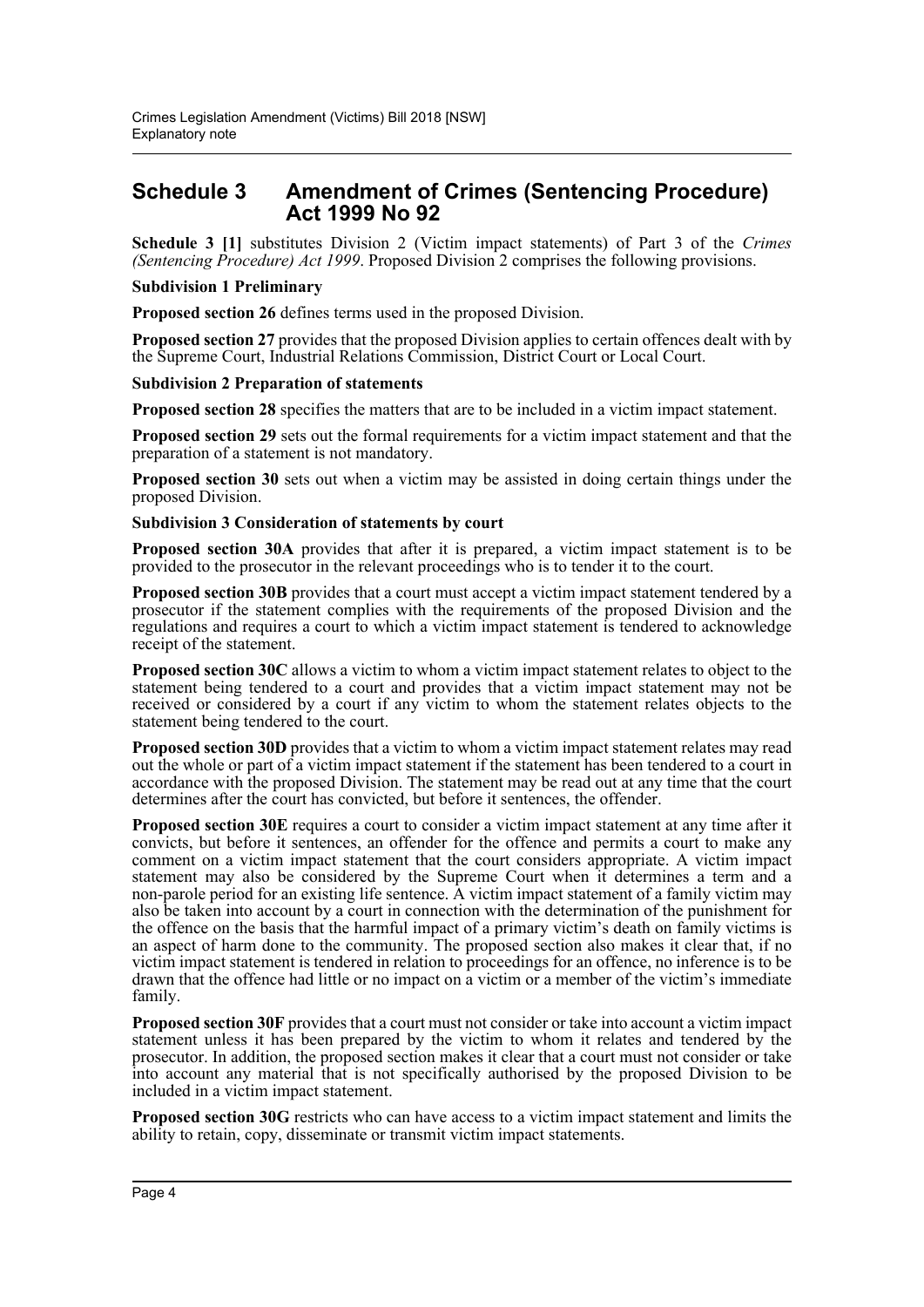## **Subdivision 4 Special provisions relating to the reading of statement**s

**Proposed section 30H** provides that victims are entitled to have a support person chosen by them to be present near them, and within their sight, when a victim impact statement is read out.

**Proposed section 30I** provides that victims who are entitled to give evidence in closed court (that is, victims in proceedings for a prescribed sexual offence) may also read their victim impact statements in closed court unless the court directs otherwise.

**Proposed section 30J** provides that a victim who is entitled to give evidence by means of closed-circuit television arrangements in proceedings is also entitled to read out the victim's victim impact statement in accordance with those closed-circuit television arrangements.

**Proposed section 30K** enables other victims to read their victim impact statements in closed court or using closed-circuit television arrangements, with leave of the court.

### **Subdivision 5 Special provisions regarding forensic patients**

Subdivision 5 re-enacts provisions that are to be included in the *Crimes (Sentencing Procedure) Act 1999* by the *Mental Health (Forensic Provisions) Amendment (Victims) Bill 2018*. Those provisions are slightly modified to fit with the proposed Division.

**Proposed section 30L** provides that a court may accept a victim impact statement after a verdict that an accused person is not guilty by reason of mental illness or a verdict, following a special hearing under the *Mental Health (Forensic Provisions) Act 1990* that an accused person committed an offence.

**Proposed section 30M** provides that a court may seek a submission by the designated carer or principal care provider of an accused person after any such verdict.

**Proposed section 30N** allows a court, on the request of a victim, to restrict access to victim impact statements in mental health and cognitive impairment forensic proceedings.

**Schedule 3 [2]** makes it clear that the amendments proposed to be made by Schedule 3 apply only to proceedings commenced after the commencement of the relevant amendments.

## **Schedule 4 Amendment of Crimes (Sentencing Procedure) Regulation 2017**

**Schedule 4** replaces existing provisions about victim impact statements in the *Crimes (Sentencing Procedure) Regulation 2017* with the following provisions:

**Proposed clause 9** prescribes the persons who may assist a victim with a victim impact statement, so as to include the victim's carer and any person who is important in the victim's life or any other person chosen by the victim.

**Proposed clause 10** specifies the form of victim impact statements.

**Proposed clause 11** imposes limitations on what may be contained in a victim impact statement.

**Proposed clause 12** provides that only one victim impact statement may be tendered for a victim.

## **Schedule 5 Amendment of Criminal Procedure Act 1986 No 209**

### **Extending protections that complainants in sexual offence proceedings have to victims of female genital mutilation**

**Schedule 5 [9], [12] and [24]** extend the operation of Divisions 1, 3 and 4 of Part 5 of Chapter 6 of the *Criminal Procedure Act 1986* (the *principal Act*), respectively, to proceedings for female genital mutilation offences (which is achieved by amending the definition of *prescribed sexual*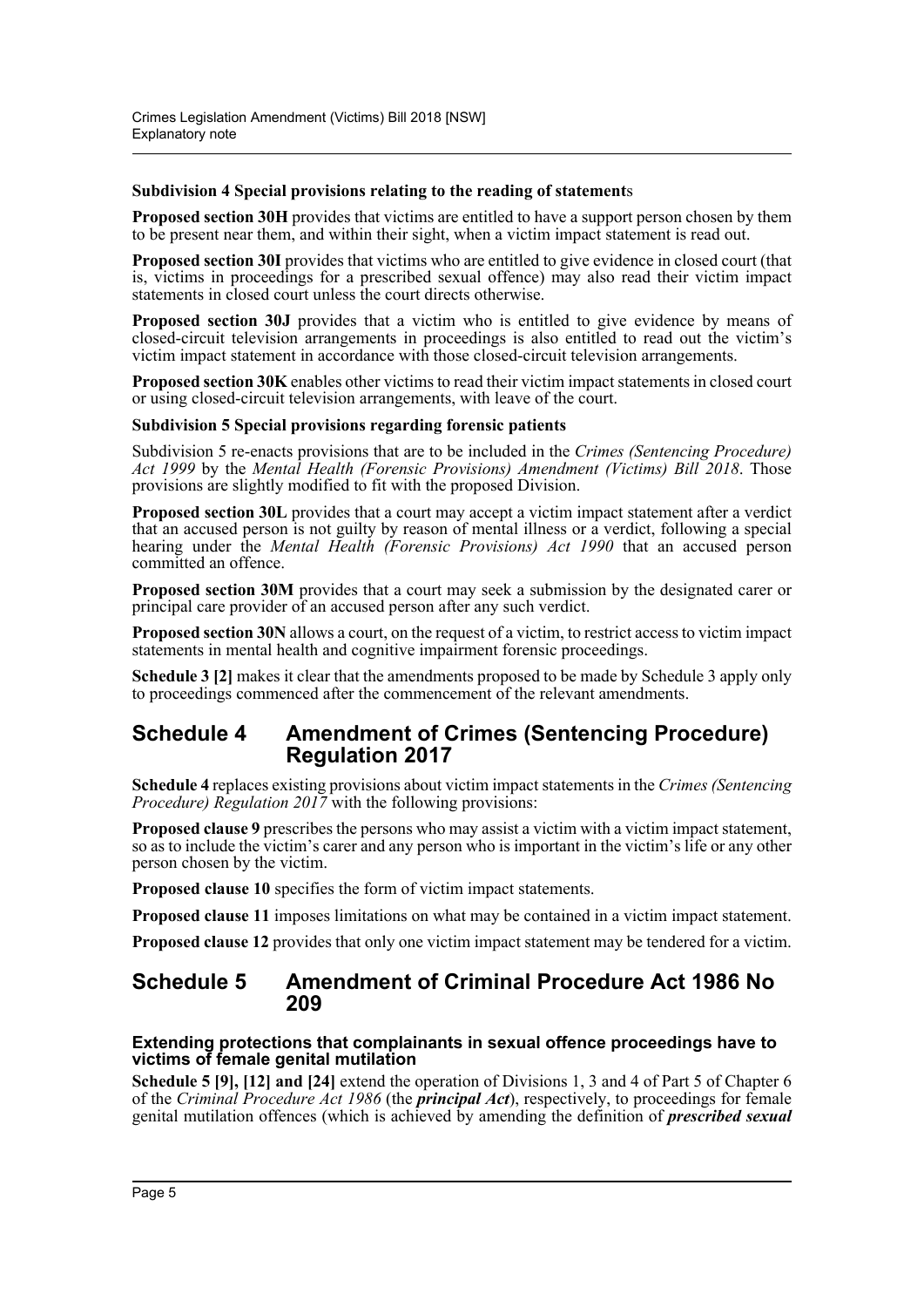*offence* for the purposes of each Division, so as to include female genital mutilation offences). **Schedule 5 [1]** defines *female genital mutilation offence*.

## **Protecting vulnerable complainants from being directed to attend and give oral evidence at committal proceedings**

**Schedule 5 [2] and [3]** extend the operation of section 83 of the principal Act (which protects complainants in child sexual assault offence proceedings from being directed to attend and give evidence in committal proceedings). At present the section applies only to child sexual assault offences under State law. The amended section will extend the protection to complainants in proceedings for a Commonwealth offence that corresponds to a State offence to which that section applies and is prescribed by the regulations under the principal Act.

**Schedule 5 [5]** extends the operation of section 84 of the principal Act (which provides that victim witnesses are generally not to be directed to attend committal proceedings for an offence involving violence) to a Commonwealth offence that corresponds to a State offence to which that section applies and is prescribed by the regulations under the principal Act.

**Schedule 5 [4]** provides that vulnerable persons should not be directed to attend to give evidence at committal proceedings for offences involving violence unless there are special reasons and likewise tendency or coincidence witnesses should not be directed to attend to give evidence at committal proceedings for prescribed sexual offences unless there are special reasons.

**Schedule 5 [6]** provides that a Magistrate must not allow a person who is an alleged victim of an offence involving violence to be cross-examined in respect of additional matters unless the Magistrate is satisfied that there are special reasons why the person should be cross-examined in respect of those matters.

## **Extending protections currently available to complainants in sexual offence proceedings to sexual assault witnesses, children and people with cognitive impairment**

**Schedule 5 [12] and [24]** define the term *special witness* as a sexual offence witness, a witness who is a cognitively impaired person or a witness who is under the age of 18 years, for the purposes of Divisions that make special provision for the giving of evidence in retrials of sexual offence proceedings and in subsequent trials in sexual offence proceedings.

**Schedule 5 [13]–[15], [17]–[23], [25] and [26]** extend, to a special witness, protections that the principal Act currently affords to a complainant in certain sexual offence proceedings.

## **Extending right currently available to complainants to have a support person present**

**Schedule 5 [10]** provides that a provision that gives a complainant the right to have a support person or person present when giving evidence operates in addition to another provision that gives a vulnerable person the right to the presence of a support person while giving evidence where the complainant is a vulnerable person (that is, a child under 18 years of age or a cognitively impaired person). **Schedule 5 [29]** makes a consequential amendment.

**Schedule 5 [27]** amends a provision that gives vulnerable persons the right to have a support person present while giving evidence by providing that an accused person is not entitled to object to the suitability of the person or persons chosen by a vulnerable person to be with the vulnerable person when giving evidence, and the court is not to disallow the vulnerable person's choice of person or persons on its own motion, unless the vulnerable person's choice is likely to prejudice the accused person's right to a fair hearing (for example, because the person chosen by the vulnerable person is a witness or potential witness in the proceedings).

**Schedule 5 [28]** extends, to young persons who are 16 or 17 years of age, the application of a provision that allows vulnerable persons to have a support person present when the vulnerable person gives evidence in criminal proceedings and apprehended violence order proceedings.

**Schedule 5 [30]** gives complainants in criminal proceedings for domestic violence offences the right to the presence of a support person while giving evidence.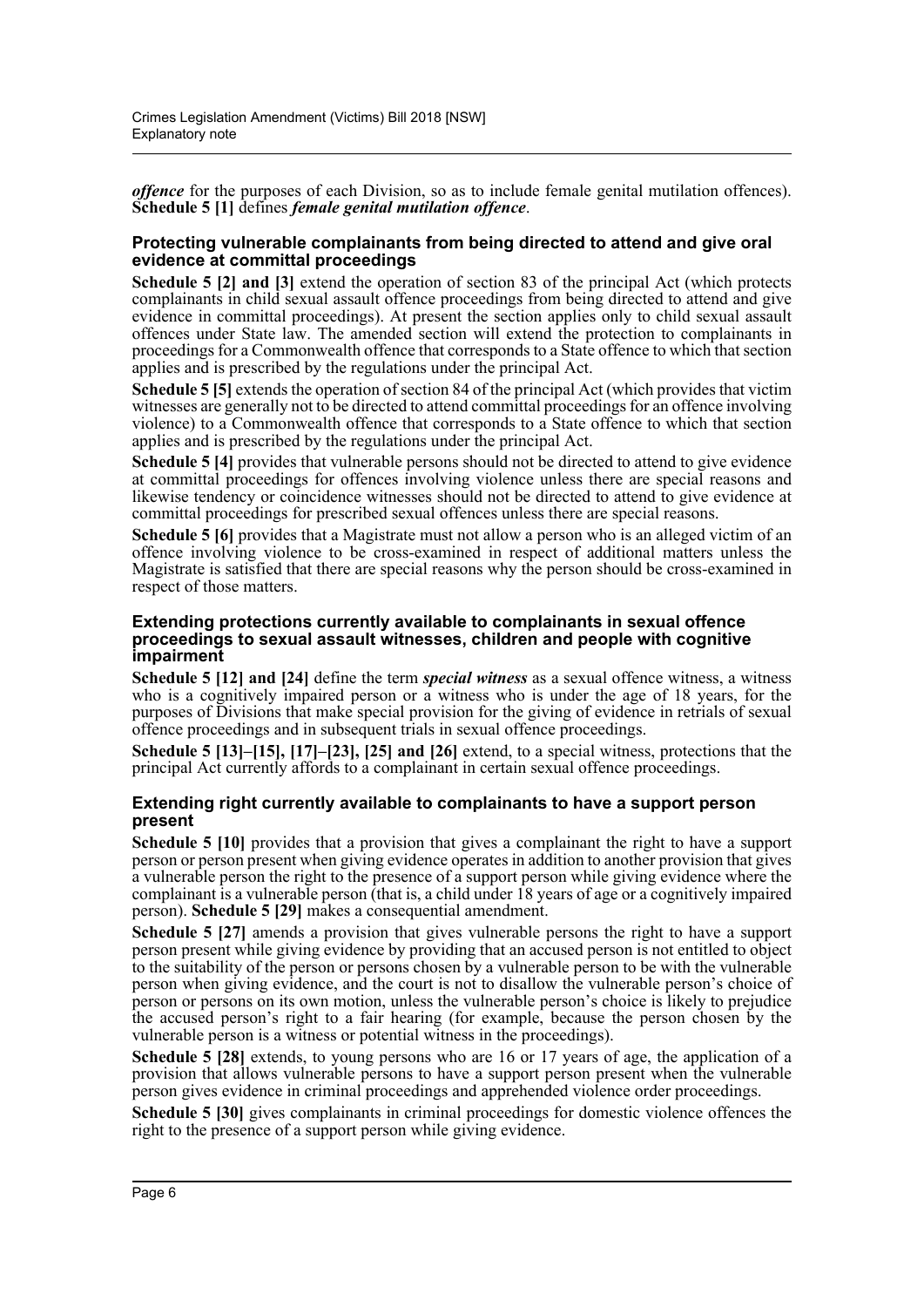## **Extending protections relating to original evidence in subsequent proceedings**

**Schedule 5 [7]** allows a record of the original evidence of a complainant in prescribed sexual offence proceedings to be admissible in later related criminal proceedings in which the person is a complainant.

**Schedule 5 [11]** allows a record of the original evidence of a complainant in prescribed sexual offence proceedings to be admissible in later prescribed sexual offence proceedings in which the person is a sexual offence witness.

**Schedule 5 [16]** provides that the court hearing the new trial proceedings may decline to admit a record of the original evidence of a special witness if, in the court's opinion, the accused person would be unfairly disadvantaged by the admission of the record. It also provides that, if a record of original evidence is admitted in the current proceedings, the special witness is not compellable to give further evidence about the same matters unless the court is satisfied that it is necessary for the special witness to do so.

## **Other amendments**

**Schedule 5 [8]** is consequential on the amendments made to the *Children (Criminal Proceedings) Act 1987* by **Schedule 1** and extends the operation of provisions of the *Criminal Procedure Act 1986* about written statements to statements provided under proposed Division 3AA of Part 3 of the *Children (Criminal Proceedings) Act 1987*.

**Schedule 5 [31]** makes it clear that the amendments proposed to be made by Schedule 5 apply only to proceedings commenced after the commencement of the relevant amendments.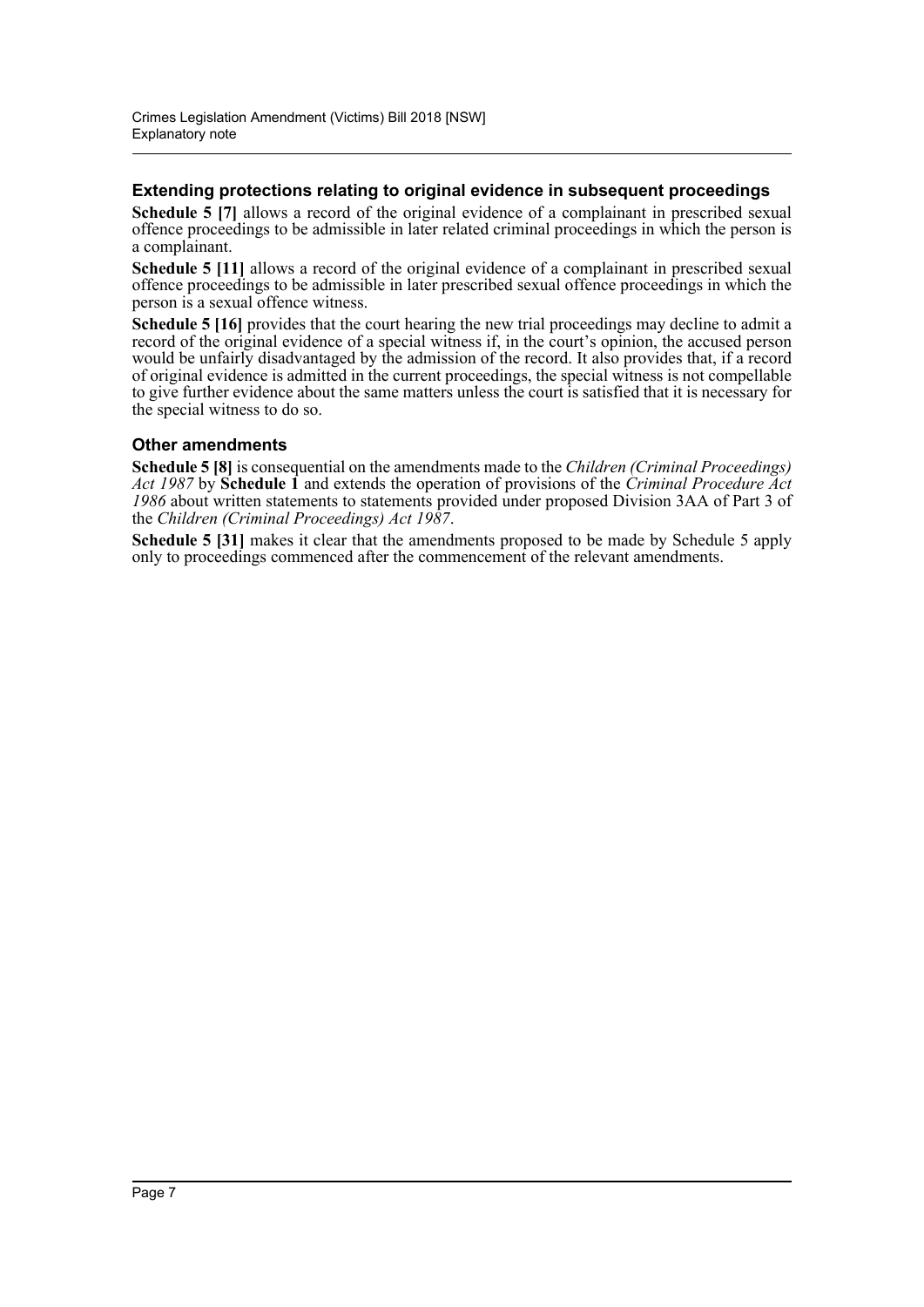First print



New South Wales

# **Crimes Legislation Amendment (Victims) Bill 2018**

# **Contents**

|   |                                                                               | Page |
|---|-------------------------------------------------------------------------------|------|
|   | Name of Act                                                                   | 2    |
| 2 | Commencement                                                                  | 2    |
|   | Amendment of Children (Criminal Proceedings) Act 1987 No 55                   | 3    |
|   | Amendment of Crimes (Domestic and Personal Violence) Act 2007<br><b>No 80</b> | 8    |
|   | Amendment of Crimes (Sentencing Procedure) Act 1999 No 92                     | 10   |
|   | <b>Amendment of Crimes (Sentencing Procedure) Regulation 2017</b>             | 18   |
|   | <b>Amendment of Criminal Procedure Act 1986 No 209</b>                        | 20   |
|   |                                                                               |      |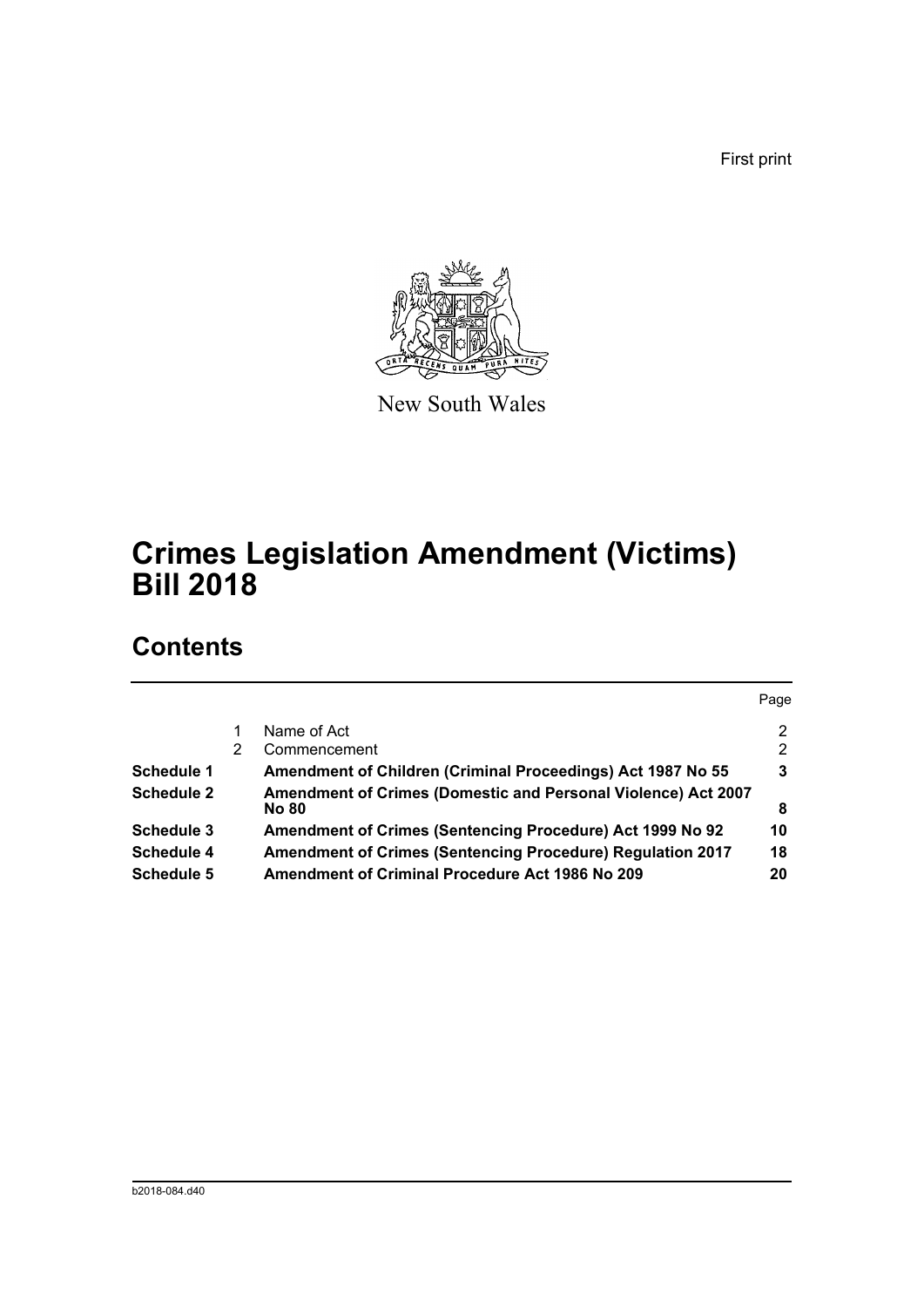

New South Wales

# **Crimes Legislation Amendment (Victims) Bill 2018**

No , 2018

## **A Bill for**

An Act to make miscellaneous amendments to various Acts with respect to criminal proceedings involving children, victim involvement in sentencing and the rights of victims of crime and witnesses in court procedure; and for other purposes.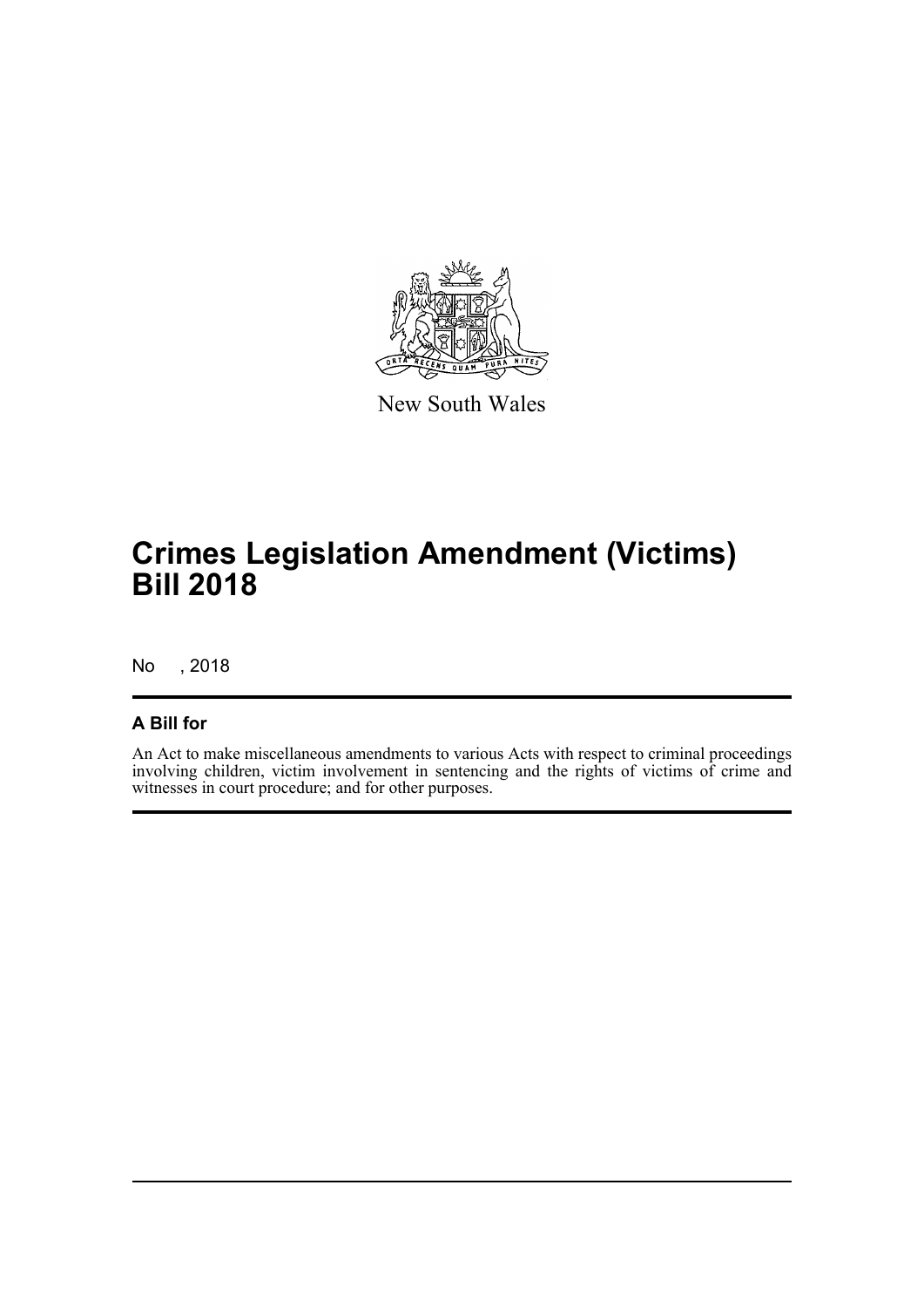Crimes Legislation Amendment (Victims) Bill 2018 [NSW]

<span id="page-9-1"></span><span id="page-9-0"></span>

|              | The Legislature of New South Wales enacts:                                                                        |   |  |  |
|--------------|-------------------------------------------------------------------------------------------------------------------|---|--|--|
| Name of Act  |                                                                                                                   |   |  |  |
|              | This Act is the Crimes Legislation Amendment (Victims) Act 2018.                                                  |   |  |  |
| Commencement |                                                                                                                   |   |  |  |
| (1)          | This Act commences on a day or days to be appointed by proclamation, except as<br>provided by subsection (2).     | Е |  |  |
| (2)          | Schedules 1, 2 and 5 commence on 1 December 2018 or on the date of assent to this<br>Act, whichever is the later. | ٤ |  |  |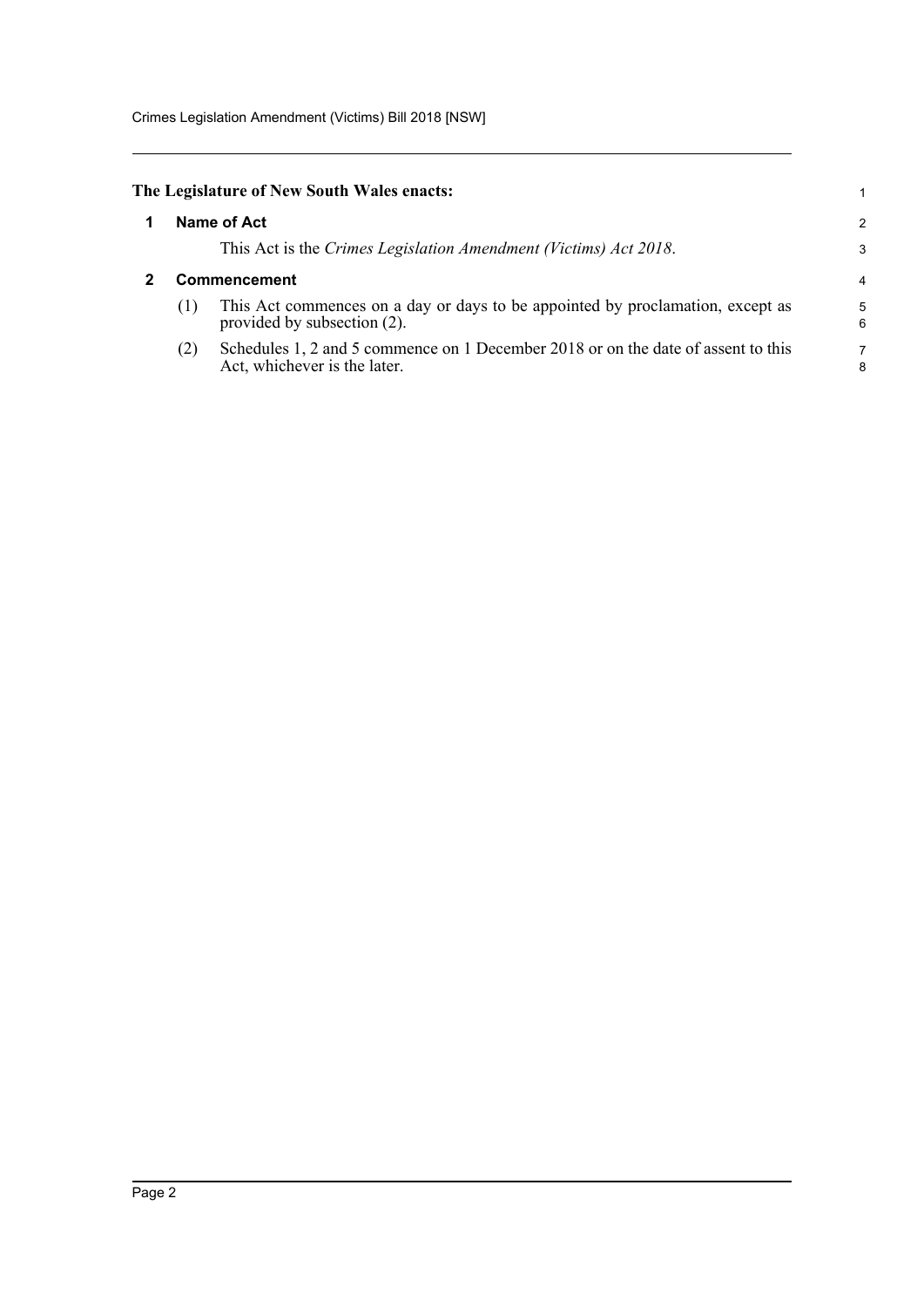<span id="page-10-0"></span>

| <b>Schedule 1</b> |             |                                 | <b>Amendment of Children (Criminal Proceedings)</b><br><b>Act 1987 No 55</b> |                                                                                                                                                                                                                                                                                                                                     |                            |  |  |  |  |
|-------------------|-------------|---------------------------------|------------------------------------------------------------------------------|-------------------------------------------------------------------------------------------------------------------------------------------------------------------------------------------------------------------------------------------------------------------------------------------------------------------------------------|----------------------------|--|--|--|--|
| [1]               |             |                                 |                                                                              | Section 27 Application of Criminal Procedure Act 1986 and other Acts                                                                                                                                                                                                                                                                | З                          |  |  |  |  |
|                   |             |                                 |                                                                              | Insert ", 3AA" after "Divisions 3" in section 27 (2B).                                                                                                                                                                                                                                                                              |                            |  |  |  |  |
| [2]               |             |                                 |                                                                              | Section 31 Hearing of charges in the Children's Court                                                                                                                                                                                                                                                                               | 5                          |  |  |  |  |
|                   |             | Insert after section $31(3)$ :  |                                                                              |                                                                                                                                                                                                                                                                                                                                     |                            |  |  |  |  |
|                   |             | (3A)                            | Division.                                                                    | Notwithstanding subsection (1), if a person is charged before the Children's<br>Court with a child sexual assault offence, and the prosecution requests that the<br>proceedings be dealt with according to law (and not summarily) in accordance<br>with Division 3AA, the proceedings are to be dealt with as provided for by that | 7<br>ε<br>ç<br>10<br>11    |  |  |  |  |
|                   |             | (3B)                            |                                                                              | If the Children's Court states that it is of the opinion, after taking evidence in<br>accordance with Division 3AA:                                                                                                                                                                                                                 | 12<br>13                   |  |  |  |  |
|                   |             |                                 | (a)                                                                          | that, having regard to all the evidence before the Children's Court, the<br>evidence is capable of satisfying a jury beyond reasonable doubt that the<br>accused person has committed a child sexual assault offence, and                                                                                                           | 14<br>15<br>16             |  |  |  |  |
|                   |             |                                 | (b)                                                                          | that the charge may not properly be disposed of in a summary manner,                                                                                                                                                                                                                                                                | 17                         |  |  |  |  |
|                   |             |                                 |                                                                              | the proceedings for the child sexual assault offence must not be dealt with<br>summarily but are to be dealt with as committal proceedings in accordance<br>with Division 3A.                                                                                                                                                       | 18<br>1 <sup>c</sup><br>20 |  |  |  |  |
|                   |             | (3C)                            |                                                                              | If the Children's Court, after taking evidence in accordance with<br>Division 3AA, does not form the opinion referred to in subsection (3B):                                                                                                                                                                                        | 21<br>22                   |  |  |  |  |
|                   |             |                                 | (a)                                                                          | the proceedings for the child sexual assault offence must be dealt with<br>summarily (subject to any other exceptions provided for by this<br>section), and                                                                                                                                                                         | 23<br>24<br>25             |  |  |  |  |
|                   |             |                                 | (b)                                                                          | subsection (3) ceases to apply to the child sexual assault offence.                                                                                                                                                                                                                                                                 | 26                         |  |  |  |  |
| [3]               |             | <b>Section 31 (4)</b>           |                                                                              |                                                                                                                                                                                                                                                                                                                                     | 27                         |  |  |  |  |
|                   |             |                                 |                                                                              | Insert "or $(3B)$ " after "subsection $(3)$ ".                                                                                                                                                                                                                                                                                      | 28                         |  |  |  |  |
| [4]               |             | <b>Section 31 (8)</b>           |                                                                              |                                                                                                                                                                                                                                                                                                                                     | 29                         |  |  |  |  |
|                   |             |                                 |                                                                              | Insert in alphabetical order:                                                                                                                                                                                                                                                                                                       | 30                         |  |  |  |  |
|                   |             |                                 |                                                                              | <i>child sexual assault offence</i> has the same meaning as it has in Division 3AA.                                                                                                                                                                                                                                                 | 31                         |  |  |  |  |
| [5]               |             | Part 3, Division 3AA            |                                                                              |                                                                                                                                                                                                                                                                                                                                     | 32                         |  |  |  |  |
|                   |             | <b>Insert after Division 3:</b> |                                                                              |                                                                                                                                                                                                                                                                                                                                     | 33                         |  |  |  |  |
|                   |             |                                 |                                                                              | Division 3AA Special provisions—child sexual assault offences                                                                                                                                                                                                                                                                       | 34                         |  |  |  |  |
|                   | <b>31AA</b> |                                 |                                                                              | <b>Application of Division</b>                                                                                                                                                                                                                                                                                                      | 35                         |  |  |  |  |
|                   |             | (1)                             |                                                                              | This Division applies to proceedings in which a person (an <i>accused person</i> ) is<br>charged before the Children's Court with a child sexual assault offence.                                                                                                                                                                   | 36<br>37                   |  |  |  |  |
|                   |             | (2)                             |                                                                              | To avoid doubt, this Division extends to proceedings in which a person is<br>charged before the Children's Court with a child sexual assault offence and<br>one or more other offences (other than a serious children's indictable offence)<br>against the same complainant.                                                        | 38<br>39<br>40<br>41       |  |  |  |  |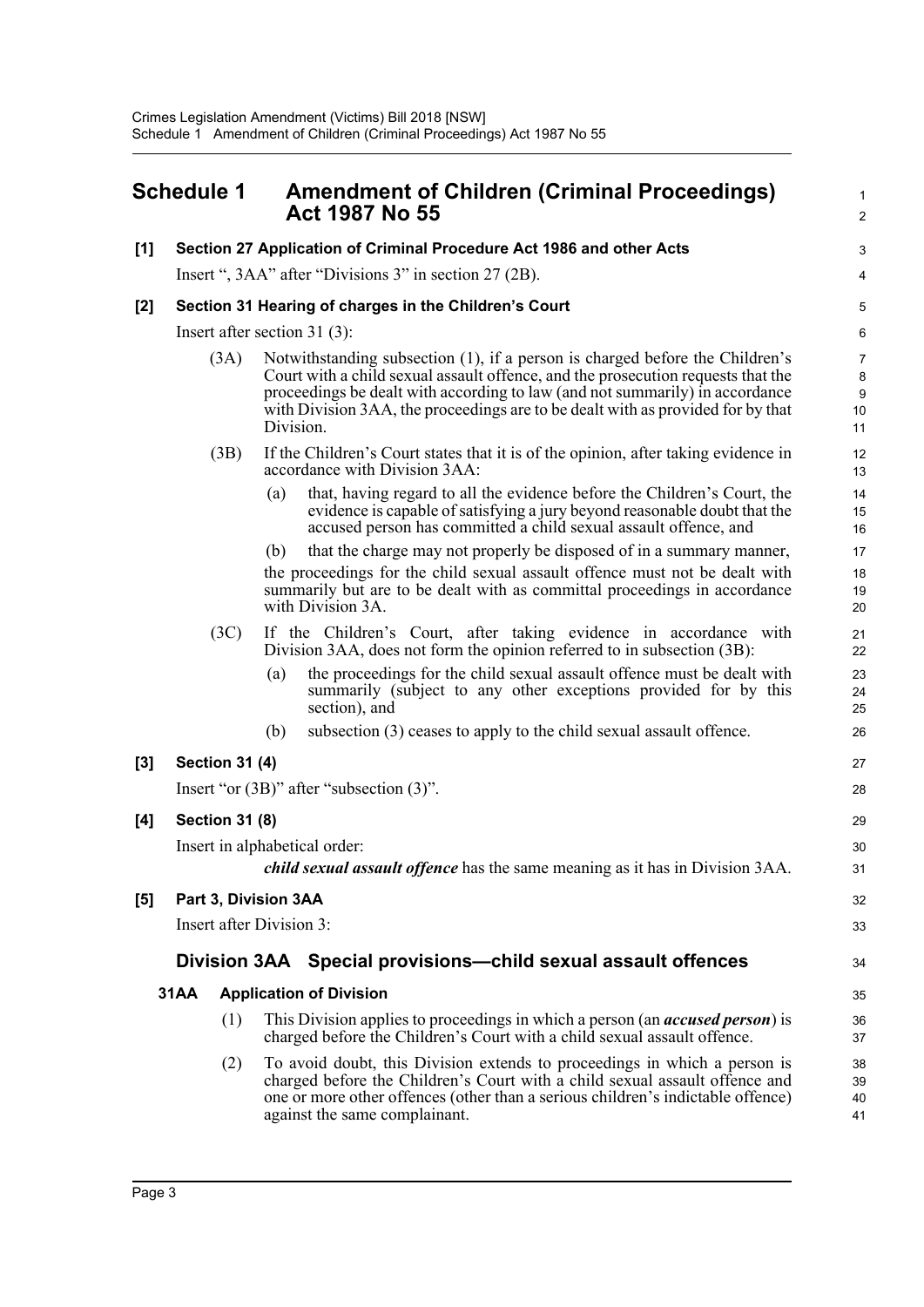|             | (3) |                                                                                                                                        | In this Division:                                                                                                                                                                                                                                         | 1                                                |  |  |
|-------------|-----|----------------------------------------------------------------------------------------------------------------------------------------|-----------------------------------------------------------------------------------------------------------------------------------------------------------------------------------------------------------------------------------------------------------|--------------------------------------------------|--|--|
|             |     |                                                                                                                                        | <i>child sexual assault offence</i> means a child sexual assault offence within the<br>meaning of section 83 of the Criminal Procedure Act 1986 (other than a<br>serious children's indictable offence) in respect of which the complainant:              | $\boldsymbol{2}$<br>$\sqrt{3}$<br>$\overline{4}$ |  |  |
|             |     | (a)                                                                                                                                    | was under the age of 16 years on the date of the alleged offence or at the<br>beginning of the period during which the offence is alleged to have been<br>committed, or                                                                                   | 5<br>6<br>$\overline{7}$                         |  |  |
|             |     | (b)                                                                                                                                    | in the case of an offence against section 73 or 73A of the Crimes Act<br>1900, was under the age of 18 years on the date of the alleged offence.                                                                                                          | 8<br>9                                           |  |  |
|             |     |                                                                                                                                        | <i>complainant</i> means a person, or any of the persons, against whom an offence<br>is alleged to have been committed and includes:                                                                                                                      | 10<br>11                                         |  |  |
|             |     | (a)                                                                                                                                    | in relation to an offence under section 80E of the Crimes Act 1900, a<br>person who is alleged to have been the subject of sexual servitude, and                                                                                                          | 12<br>13                                         |  |  |
|             |     | (b)                                                                                                                                    | in relation to an offence under section 91D, 91E or 91F of the Crimes<br>Act 1900, a person who is alleged to have been the subject of child<br>prostitution, and                                                                                         | 14<br>15<br>16                                   |  |  |
|             |     | (c)                                                                                                                                    | in relation to an offence under section 91G of the Crimes Act 1900, a<br>person who is alleged to have been used for the production of child<br>abuse material.                                                                                           | 17<br>18<br>19                                   |  |  |
| 31AB        |     |                                                                                                                                        | Prosecution may request that proceedings be dealt with on indictment                                                                                                                                                                                      | 20                                               |  |  |
|             | (1) | The prosecution may request that proceedings for a child sexual assault<br>offence be dealt with according to law (and not summarily): |                                                                                                                                                                                                                                                           |                                                  |  |  |
|             |     | (a)                                                                                                                                    | on or before the first return date for service of a brief of evidence in the<br>proceedings, or                                                                                                                                                           | 23<br>24                                         |  |  |
|             |     | (b)                                                                                                                                    | on or before a later date nominated by the Children's Court, if the<br>Children's Court is satisfied that it is in the interests of justice to allow<br>the request to be made later than would otherwise be required under<br>paragraph (a).             | 25<br>26<br>27<br>28                             |  |  |
|             | (2) |                                                                                                                                        | If the request is duly made, the Children's Court is to take evidence for the<br>prosecution and the accused person in accordance with this Division.                                                                                                     | 29<br>30                                         |  |  |
| <b>31AC</b> |     |                                                                                                                                        | <b>Taking of prosecution evidence</b>                                                                                                                                                                                                                     | 31                                               |  |  |
|             | (1) |                                                                                                                                        | Evidence for the prosecution must be given by written statements that are<br>admissible as evidence.                                                                                                                                                      | 32<br>33                                         |  |  |
|             | (2) |                                                                                                                                        | A statement is not admissible as evidence unless any requirements specified<br>for the statement by or under this Division are complied with in relation to the<br>statement and any associated exhibits or documents.                                    | 34<br>35<br>36                                   |  |  |
|             | (3) |                                                                                                                                        | A statement that is not admissible as evidence under this section may be<br>admitted as evidence if otherwise admissible in accordance with any rule or<br>law of evidence.                                                                               | 37<br>38<br>39                                   |  |  |
|             | (4) |                                                                                                                                        | A statement sought to be admitted for the purposes of this Division must be<br>served on the accused person on or before the day set by the Children's Court<br>for that purpose.                                                                         | 40<br>41<br>42                                   |  |  |
|             | (5) |                                                                                                                                        | The Children's Court must refuse to admit a statement sought to be tendered<br>under this Division if any requirement specified for the statement by or under<br>this Division, or under subsection (2), has not been complied with by the<br>prosecutor. | 43<br>44<br>45<br>46                             |  |  |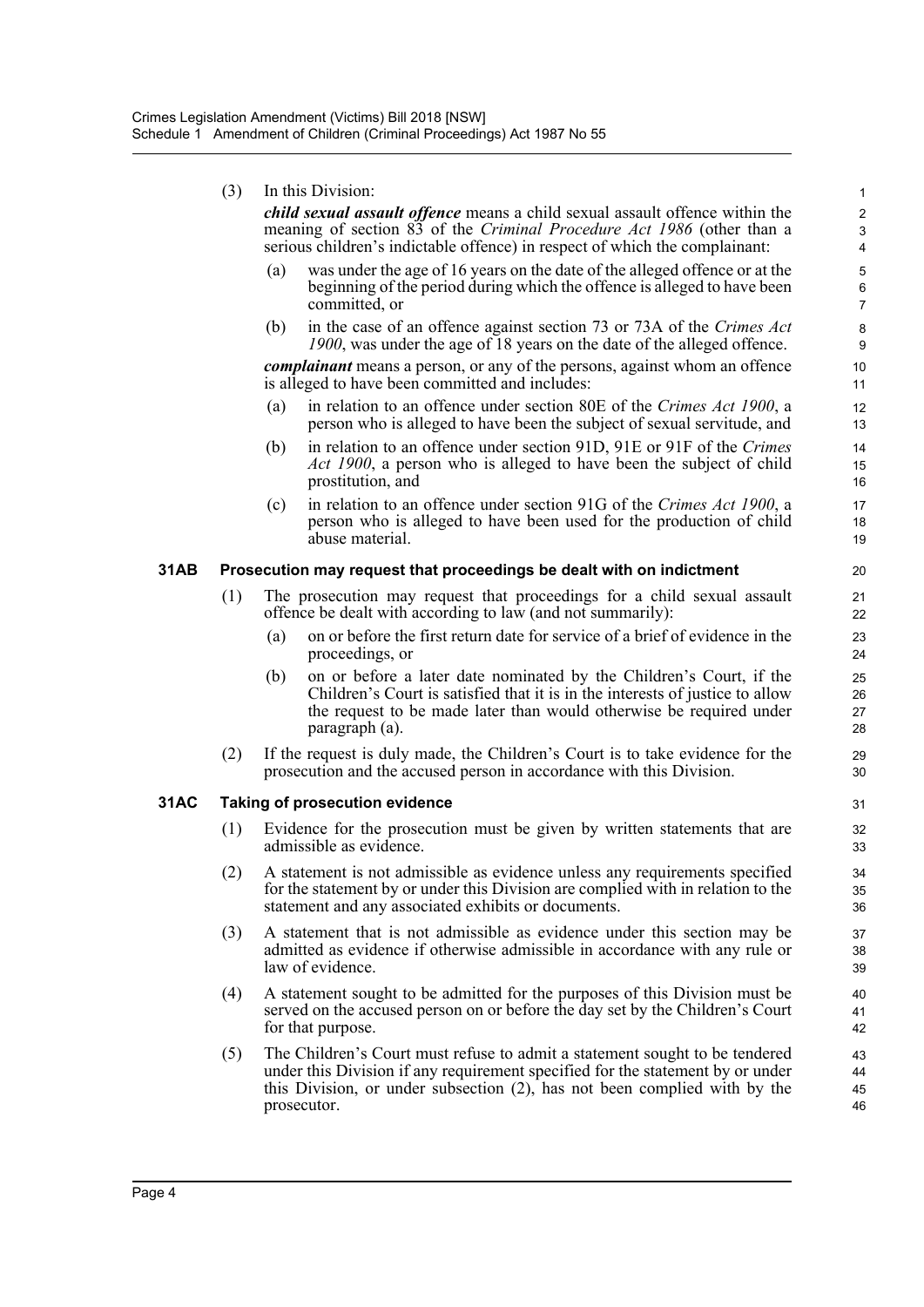- (6) Despite subsection (5), the Children's Court may admit the statement sought  $1$ to be tendered if the Court is satisfied that: 2
	- (a) the non-compliance is trivial in nature, or 3
	- (b) there are other good reasons to excuse the non-compliance, and admit 4 the statement, in the circumstances of the case.  $\sim$  5
- (7) Without limiting any other power to adjourn proceedings, the Children's Court 6 may grant one or more adjournments, if it appears to the Court to be just and  $7$ reasonable to do so, if any requirement specified for the statement by or under 8 this Division, or under subsection (2), has not been complied with by the 9 prosecutor. For that purpose, the Children's Court may extend the time for 10 service of a statement. 11

#### **31AD Prosecution witness may be directed to attend in limited circumstances** 12

- (1) The Children's Court may, on the application of the accused person or the 13 prosecutor, direct the attendance of a person who made a written statement that 14 the prosecution intends to tender as evidence. 15
- (2) The Children's Court must direct the attendance of a person, other than a 16 complainant, if an application is made by the accused person or the prosecutor 17 and the other party consents to the direction. 18
- (3) In the case of any other application, the Children's Court may direct the 19 attendance of a person other than a complainant only if satisfied that there are 20 substantial reasons why the witness should, in the interests of justice, attend to 21 give oral evidence. 22
- (4) The Children's Court may direct the attendance of a complainant only if 23 satisfied that there are special reasons why the complainant should, in the 24 interests of justice, attend to give oral evidence. 25
- (5) Subsection (4) applies whether or not the parties to the proceedings consent to 26 the attendance of the complainant. 27
- (6) The Children's Court may hold a hearing to determine an application for a 28 direction under this section and may require the accused person or the 29 prosecutor to make submissions in relation to the application. 30
- (7) For the purposes of determining whether to give a direction, the Children's 31 Court may consider any material (whether or not the material is in a form 32 required for it to be admissible as evidence). 33
- (8) A direction given on the application of the accused person or the prosecutor 34 may be withdrawn only: 35
	- (a) on the application, or with the consent, of the accused person, or 36
	- (b) on the application of the prosecutor, if the accused person fails to appear 37 on a day on which a person has been directed to give evidence and the 38 Children's Court is satisfied that it is in the interests of justice in the 39 circumstances of the case. 40

#### **31AE Evidence of witness directed to attend** 41

- (1) The evidence of a person who is directed to attend a hearing under this 42 Division is to be given orally. 43
- (2) The person may be examined by the prosecutor. 44
- (3) The person may be cross-examined by the accused person and by the 45 prosecutor. 46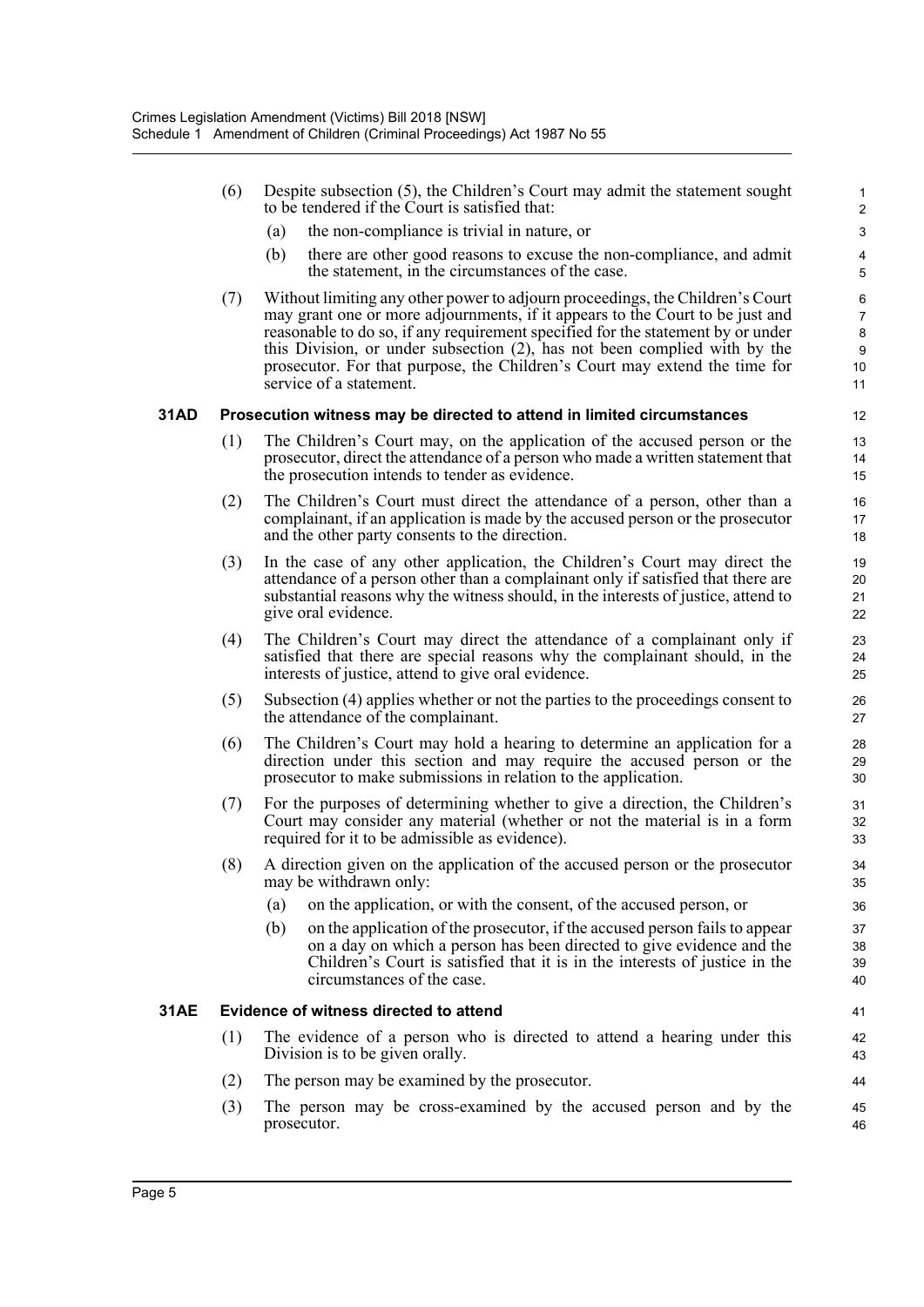|             | (4) | The Children's Court must not allow a person to be cross-examined in respect<br>of matters that were not the basis of the reasons for giving the direction, unless<br>the Children's Court is satisfied that:                                                                                                                       | 1<br>$\overline{\mathbf{c}}$<br>3 |
|-------------|-----|-------------------------------------------------------------------------------------------------------------------------------------------------------------------------------------------------------------------------------------------------------------------------------------------------------------------------------------|-----------------------------------|
|             |     | if the person is a complainant—there are special reasons why the person<br>(a)<br>should, in the interests of justice, be cross-examined in respect of those<br>matters, or                                                                                                                                                         | 4<br>5<br>6                       |
|             |     | in any other case—there are substantial reasons why the person should,<br>(b)<br>in the interests of justice, be cross-examined in respect of those matters.                                                                                                                                                                        | 7<br>8                            |
| <b>31AF</b> |     | Taking of evidence of accused person                                                                                                                                                                                                                                                                                                | 9                                 |
|             | (1) | The Children's Court must give the accused person an opportunity to give<br>evidence under this Division and to call any witness on the accused person's<br>behalf.                                                                                                                                                                 | 10<br>11<br>12                    |
|             | (2) | An accused person may make full answer and defence. An accused person<br>may give evidence and may examine and cross-examine the witnesses giving<br>evidence for the accused person or for the prosecution.                                                                                                                        | 13<br>14<br>15                    |
|             | (3) | This section does not confer on an accused person any entitlement to require<br>the attendance of, or to examine or cross-examine, a prosecution witness or a<br>complainant except in the circumstances (if any) permitted by section 31AD<br>or 31AE.                                                                             | 16<br>17<br>18<br>19              |
| <b>31AG</b> |     | <b>Application of Criminal Procedure Act 1986</b>                                                                                                                                                                                                                                                                                   | 20                                |
|             | (1) | The following provisions of the Criminal Procedure Act 1986, and any<br>regulations under those provisions, apply in relation to the taking of evidence<br>under this Division in the same way as they apply to committal proceedings,<br>subject to any modifications made by this Division and the regulations under<br>this Act: | 21<br>22<br>23<br>24<br>25        |
|             |     | Division 6 of Part 2 of Chapter 3 (except sections 82–84),<br>(a)                                                                                                                                                                                                                                                                   | 26                                |
|             |     | (b)<br>Part 3A of Chapter 6,                                                                                                                                                                                                                                                                                                        | 27                                |
|             |     | any other provisions prescribed by the regulations under this Act.<br>(c)                                                                                                                                                                                                                                                           | 28                                |
|             | (2) | Except as provided by subsection (1), this Division does not affect the<br>application of any provisions of the Criminal Procedure Act 1986 that apply<br>to criminal proceedings before the Children's Court under section 27.                                                                                                     | 29<br>30<br>31                    |
|             | (3) | In particular, Division 1 of Part 5 of Chapter 6 of the Criminal Procedure Act<br>1986 applies to the taking of evidence under this Division.                                                                                                                                                                                       | 32<br>33                          |
| <b>31AH</b> |     | <b>Regulations</b>                                                                                                                                                                                                                                                                                                                  | 34                                |
|             | (1) | The regulations may make further provision for or with respect to this<br>Division, including:                                                                                                                                                                                                                                      | 35<br>36                          |
|             |     | the application of this Division to, and procedure to be followed by the<br>(a)<br>Children's Court in, proceedings in which a person is charged with a<br>child sexual assault offence and one or more other offences, and                                                                                                         | 37<br>38<br>39                    |
|             |     | the taking of evidence under this Division.<br>(b)                                                                                                                                                                                                                                                                                  | 40                                |
|             | (2) | The regulations may make provision for or with respect to a determination of<br>substantial reasons or special reasons under a provision of this Division.                                                                                                                                                                          | 41<br>42                          |
| [6]         |     | <b>Section 31A Committal proceedings for offences</b>                                                                                                                                                                                                                                                                               | 43                                |
|             |     | Insert "or $(3B)$ " after "31 $(3)$ (b)" in section 31A $(1)$ (b).                                                                                                                                                                                                                                                                  | 44                                |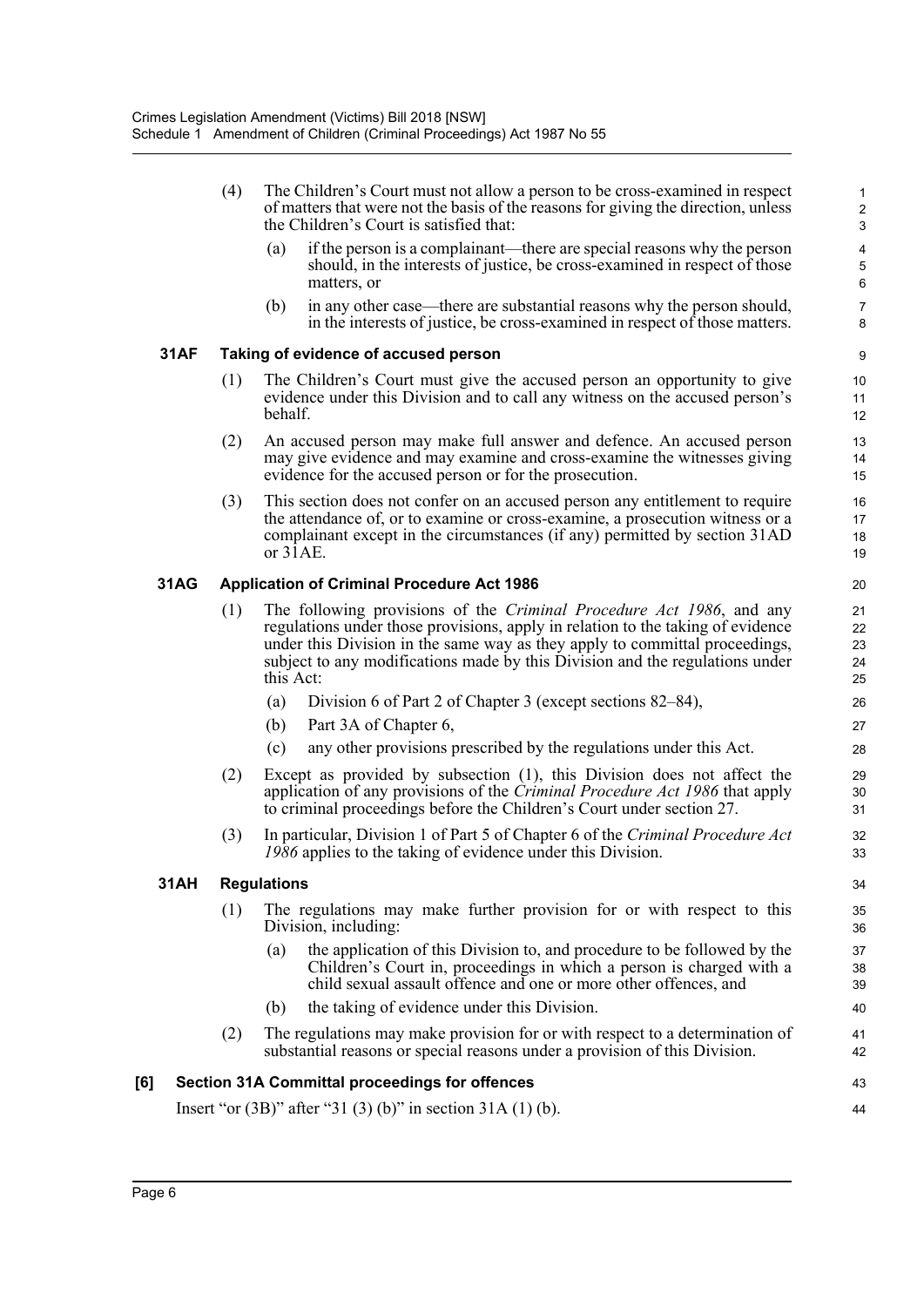| [7] |                                                                                | Section 31B Evidence in committal proceedings                                                                                                                                      |                |  |  |
|-----|--------------------------------------------------------------------------------|------------------------------------------------------------------------------------------------------------------------------------------------------------------------------------|----------------|--|--|
|     |                                                                                | Omit "section 31 or 31C" from section 31B (6).                                                                                                                                     | $\overline{2}$ |  |  |
|     |                                                                                | Insert instead "section 31, Division 3AA or section 31C".                                                                                                                          | 3              |  |  |
| [8] |                                                                                | Section 31B (6), note                                                                                                                                                              | 4              |  |  |
|     |                                                                                | Insert "Section 31AB also requires prosecution evidence to be taken before a child sexual<br>assault offence is referred to be dealt with under this Division." after "and (3)).". | 5<br>6         |  |  |
| [9] | <b>Schedule 2 Savings and transitional provisions</b>                          |                                                                                                                                                                                    |                |  |  |
|     | Insert at the end of the Schedule, with appropriate Part and clause numbering: |                                                                                                                                                                                    |                |  |  |
|     | <b>Part</b>                                                                    | <b>Provision consequent on enactment of Crimes</b>                                                                                                                                 | 9              |  |  |
|     |                                                                                | <b>Legislation Amendment (Victims) Act 2018</b>                                                                                                                                    | 10             |  |  |
|     |                                                                                | Application of amendments to proceedings                                                                                                                                           | 11             |  |  |
|     |                                                                                | An amendment made to this Act by the Crimes Legislation Amendment<br>(Victims) Act 2018 applies only to proceedings commenced after the<br>commencement of the amendment.          | 12<br>13<br>14 |  |  |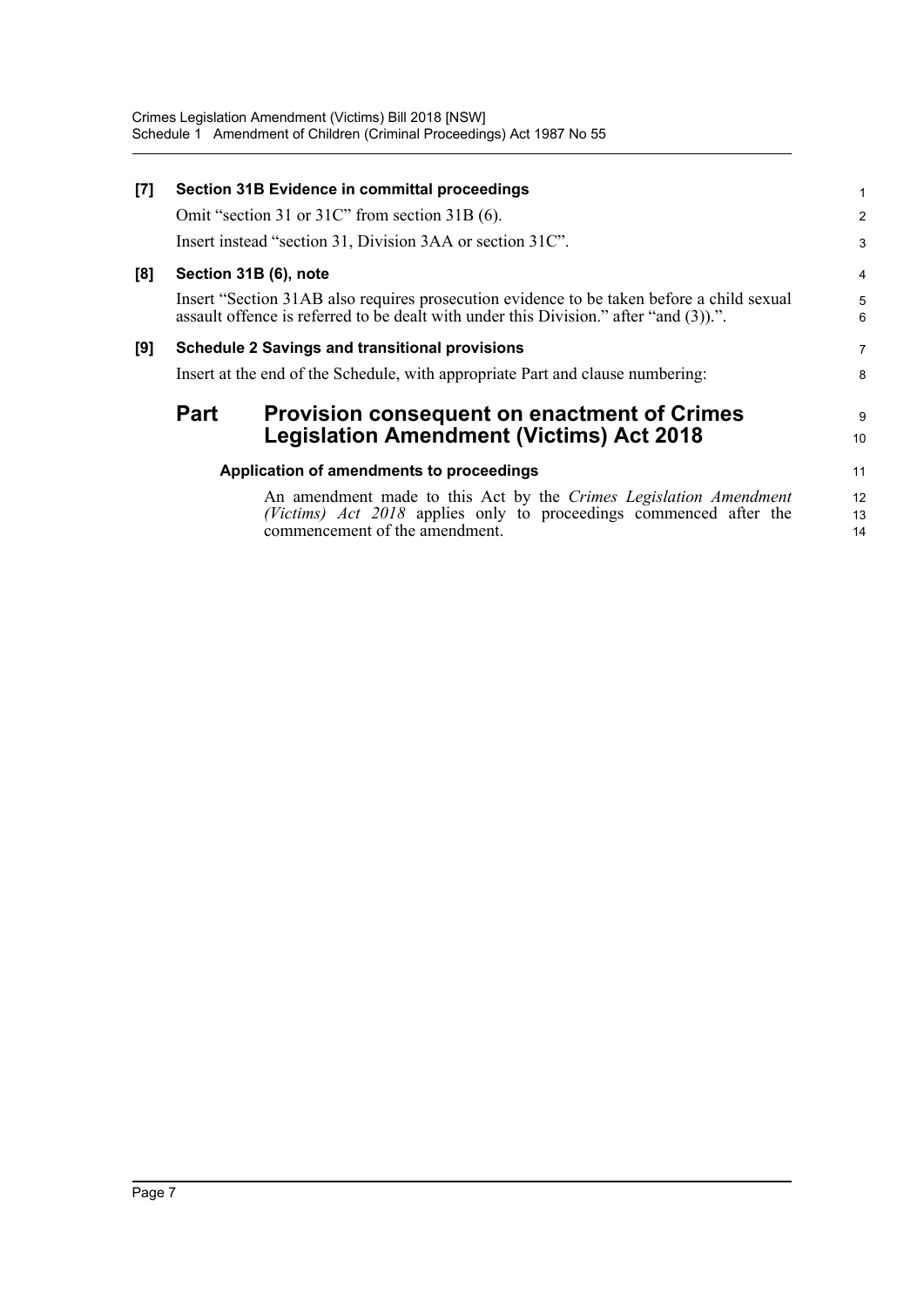# <span id="page-15-0"></span>**Schedule 2 Amendment of Crimes (Domestic and Personal** <sup>1</sup> **Violence) Act 2007 No 80** <sup>2</sup>

#### **[1] Section 38 Apprehended violence orders made by court or authorised officer can** 3 **also protect persons with whom person seeking protection has a domestic** 4 **relationship** 5

Insert ", 41AA" after "41" in section 38 (4).

### **[2] Section 41AA** 7

Insert after section 41: 8

#### **41AA Measures to protect young persons in proceedings** 9

- (1) The following proceedings or parts of proceedings are to be heard in the 10 absence of the public, unless the court hearing the proceedings otherwise 11<br>directs: directs: 12
	- (a) proceedings in which an apprehended violence order is sought or 13 proposed to be made for the protection of a young person, 14
	- (b) proceedings in relation to an application for the variation or revocation 15 of an apprehended violence order, if the protected person or one of the 16 protected persons is a young person, 17
	- (c) any part of proceedings in which an apprehended violence order is 18 sought or proposed to be made in which a young person appears as a 19 witness, 20
	- (d) any part of proceedings in relation to an application for the variation or 21 revocation of an apprehended violence order in which a young person 22 appears as a witness, 23
	- (e) any part of proceedings under Part 13B for the variation or revocation 24 of a recognised non-local DVO or for a declaration that a DVO is a 25 recognised DVO in which a young person appears as a witness, 26
	- (f) proceedings in which an apprehended violence order is sought or 27 proposed to be made against a young person, 28
	- (g) proceedings in relation to an application for the variation or revocation 29 of an apprehended violence order made against a young person. 30
- (2) In this section: 31 *young person* means a person who is 16 years of age or over but who is under 32 the age of 18 years. 33

### **[3] Section 58** 34

Omit the section. Insert instead: 35

### **58 Proceedings to be open to public unless defendant is under the age of 18 years** 36

- (1) Application proceedings before the court are to be heard: 37
	- (a) in the absence of the public, if the defendant is under the age of 18 years, 38 or 39
	- (b) in open court, in any other circumstances. 40
- (2) If application proceedings are heard in the absence of the public, the court 41 may, if the court considers it to be appropriate, permit persons who are not 42 parties to the proceedings, or who are not Australian legal practitioners or  $\frac{43}{4}$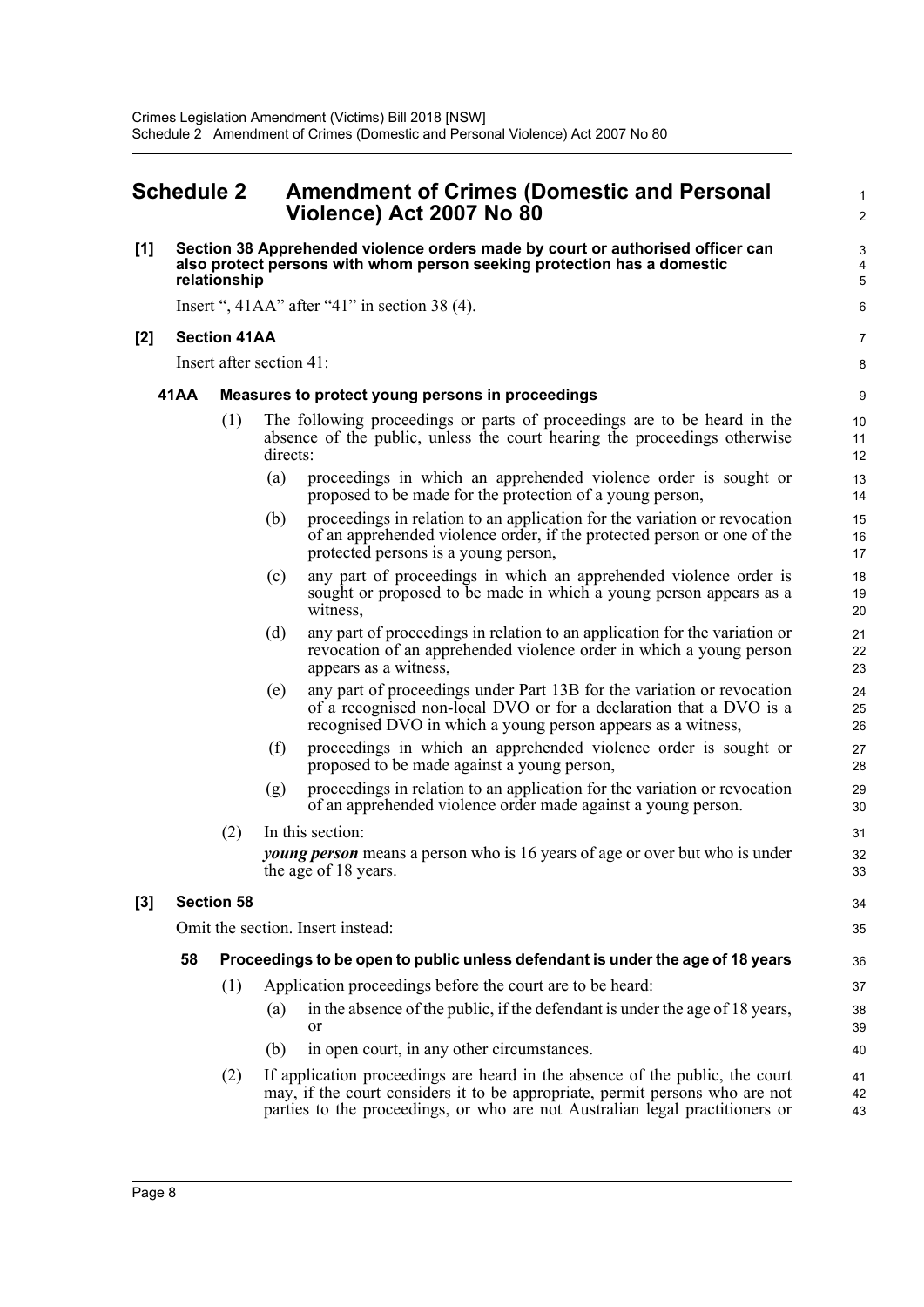|     |             | other persons who represent the parties to the proceedings, to be present during<br>the hearing of the proceedings.                                                       | 2             |
|-----|-------------|---------------------------------------------------------------------------------------------------------------------------------------------------------------------------|---------------|
|     | (3)         | This section is subject to Part 9 and the provisions of any other Act or law.                                                                                             | ŝ             |
| [4] |             | Schedule 1 Savings, transitional and other provisions                                                                                                                     | 4             |
|     |             | Insert at the end of the Schedule, with appropriate Part and clause numbering:                                                                                            | ŧ             |
|     | <b>Part</b> | <b>Provision consequent on enactment of Crimes</b><br><b>Legislation Amendment (Victims) Act 2018</b>                                                                     | 6             |
|     |             | Application of amendments to proceedings                                                                                                                                  | ε             |
|     |             | An amendment made to this Act by the Crimes Legislation Amendment<br>(Victims) Act 2018 applies only to proceedings commenced after the<br>commencement of the amendment. | ç<br>10<br>11 |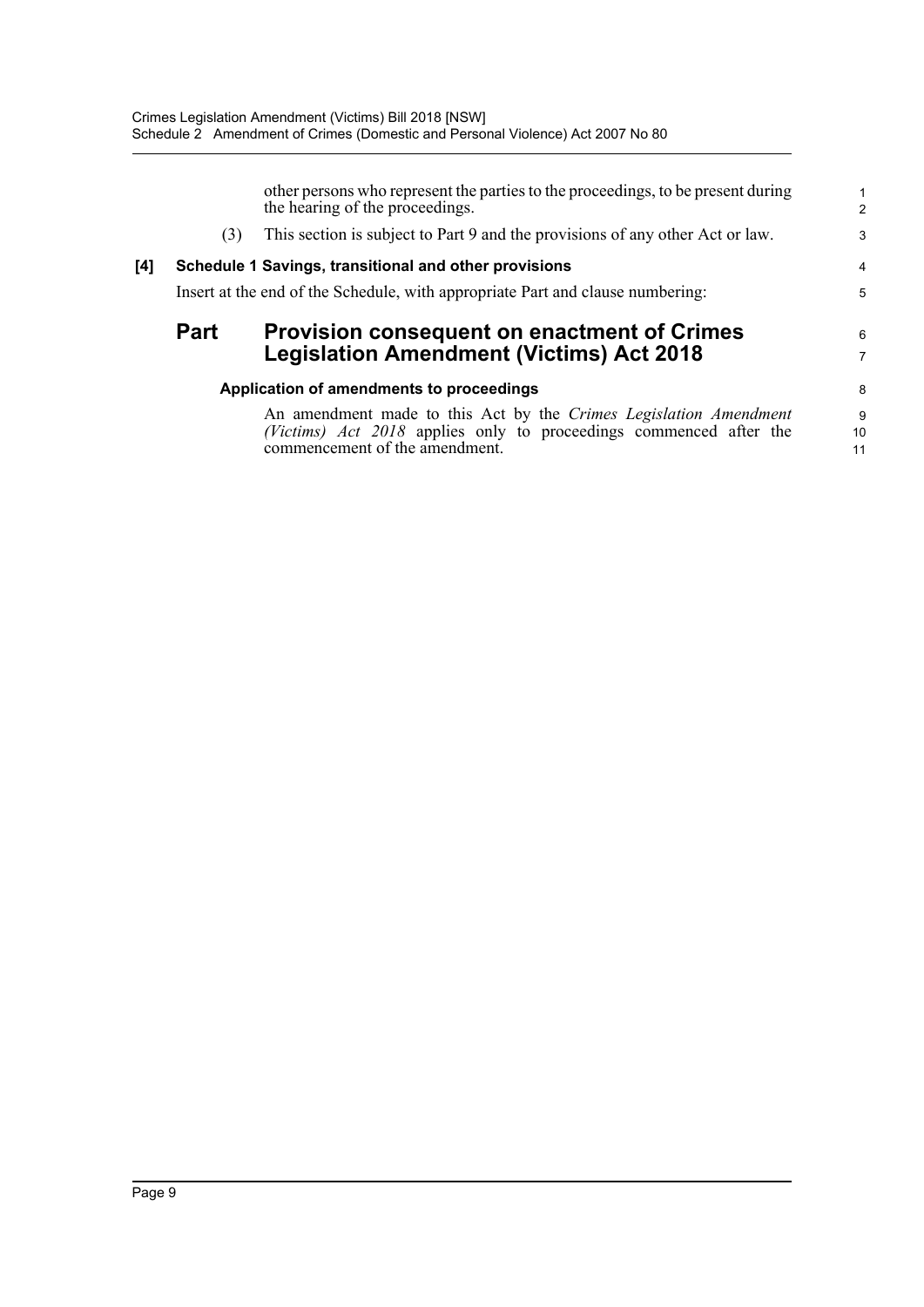<span id="page-17-0"></span>

| <b>Schedule 3</b> |    |                      |     | <b>Amendment of Crimes (Sentencing Procedure)</b><br>Act 1999 No 92                                                                                                                                                                                                                                                                               | 1<br>$\overline{2}$        |
|-------------------|----|----------------------|-----|---------------------------------------------------------------------------------------------------------------------------------------------------------------------------------------------------------------------------------------------------------------------------------------------------------------------------------------------------|----------------------------|
| [1]               |    | Part 3, Division 2   |     |                                                                                                                                                                                                                                                                                                                                                   | 3                          |
|                   |    |                      |     | Omit the Division. Insert instead:                                                                                                                                                                                                                                                                                                                | 4                          |
|                   |    | <b>Division 2</b>    |     | <b>Victim impact statements</b>                                                                                                                                                                                                                                                                                                                   | 5                          |
|                   |    | <b>Subdivision 1</b> |     | <b>Preliminary</b>                                                                                                                                                                                                                                                                                                                                | 6                          |
|                   | 26 | <b>Definitions</b>   |     |                                                                                                                                                                                                                                                                                                                                                   | 7                          |
|                   |    |                      |     | In this Division:                                                                                                                                                                                                                                                                                                                                 | 8                          |
|                   |    |                      |     | <i>closed-circuit television arrangements</i> means the arrangements for giving<br>evidence provided for by section 294B or Division 4 of Part 6 of Chapter 6 of<br>the Criminal Procedure Act 1986.                                                                                                                                              | 9<br>10<br>11              |
|                   |    |                      |     | <i>family victim</i> , in relation to an offence as a direct result of which a primary<br>victim has died, means a person who was, at the time the offence was<br>committed, a member of the primary victim's immediate family, and includes<br>such a person whether or not the person has suffered personal harm as a result<br>of the offence. | 12<br>13<br>14<br>15<br>16 |
|                   |    |                      |     | <i>member of the primary victim's immediate family</i> means any of the<br>following:                                                                                                                                                                                                                                                             | 17<br>18                   |
|                   |    |                      | (a) | the victim's spouse,                                                                                                                                                                                                                                                                                                                              | 19                         |
|                   |    |                      | (b) | the victim's de facto partner,                                                                                                                                                                                                                                                                                                                    | 20                         |
|                   |    |                      |     | Note. "De facto partner" is defined in section 21C of the Interpretation Act 1987.                                                                                                                                                                                                                                                                | 21                         |
|                   |    |                      | (c) | a person to whom the victim is engaged to be married,                                                                                                                                                                                                                                                                                             | 22                         |
|                   |    |                      | (d) | a parent, step-parent or guardian of the victim,                                                                                                                                                                                                                                                                                                  | 23                         |
|                   |    |                      | (e) | a grandparent or step-grandparent of the victim,                                                                                                                                                                                                                                                                                                  | 24                         |
|                   |    |                      | (f) | a child or step-child of the victim or some other child for whom the<br>victim is the guardian,                                                                                                                                                                                                                                                   | 25<br>26                   |
|                   |    |                      | (g) | a grandchild or step-grandchild of the victim,                                                                                                                                                                                                                                                                                                    | 27                         |
|                   |    |                      | (h) | a brother, sister, half-brother, half-sister, step-brother or step-sister of<br>the victim,                                                                                                                                                                                                                                                       | 28<br>29                   |
|                   |    |                      | (i) | an aunt, uncle, niece or nephew of the victim,                                                                                                                                                                                                                                                                                                    | 30                         |
|                   |    |                      | (j) | in the case of a victim who is an Aboriginal person or a Torres Strait<br>Islander—a person who is or has been part of the close family or kin of<br>the victim according to the Indigenous kinship system of the victim's<br>culture,                                                                                                            | 31<br>32<br>33<br>34       |
|                   |    |                      | (k) | any person who the prosecutor is satisfied is a member of the victim's<br>extended family or culturally recognised family to whom the victim is<br>or was close,                                                                                                                                                                                  | 35<br>36<br>37             |
|                   |    |                      | (1) | any person who the prosecutor is satisfied is a person with whom the<br>victim had a close relationship analogous to a family relationship, or<br>whom the victim considered to be family.                                                                                                                                                        | 38<br>39<br>40             |
|                   |    |                      |     | <i>personal harm</i> means actual physical bodily harm or psychological or<br>psychiatric harm.                                                                                                                                                                                                                                                   | 41<br>42                   |
|                   |    |                      |     | <i>prescribed sexual offence</i> has the same meaning as it has in the <i>Criminal</i><br>Procedure Act 1986.                                                                                                                                                                                                                                     | 43<br>44                   |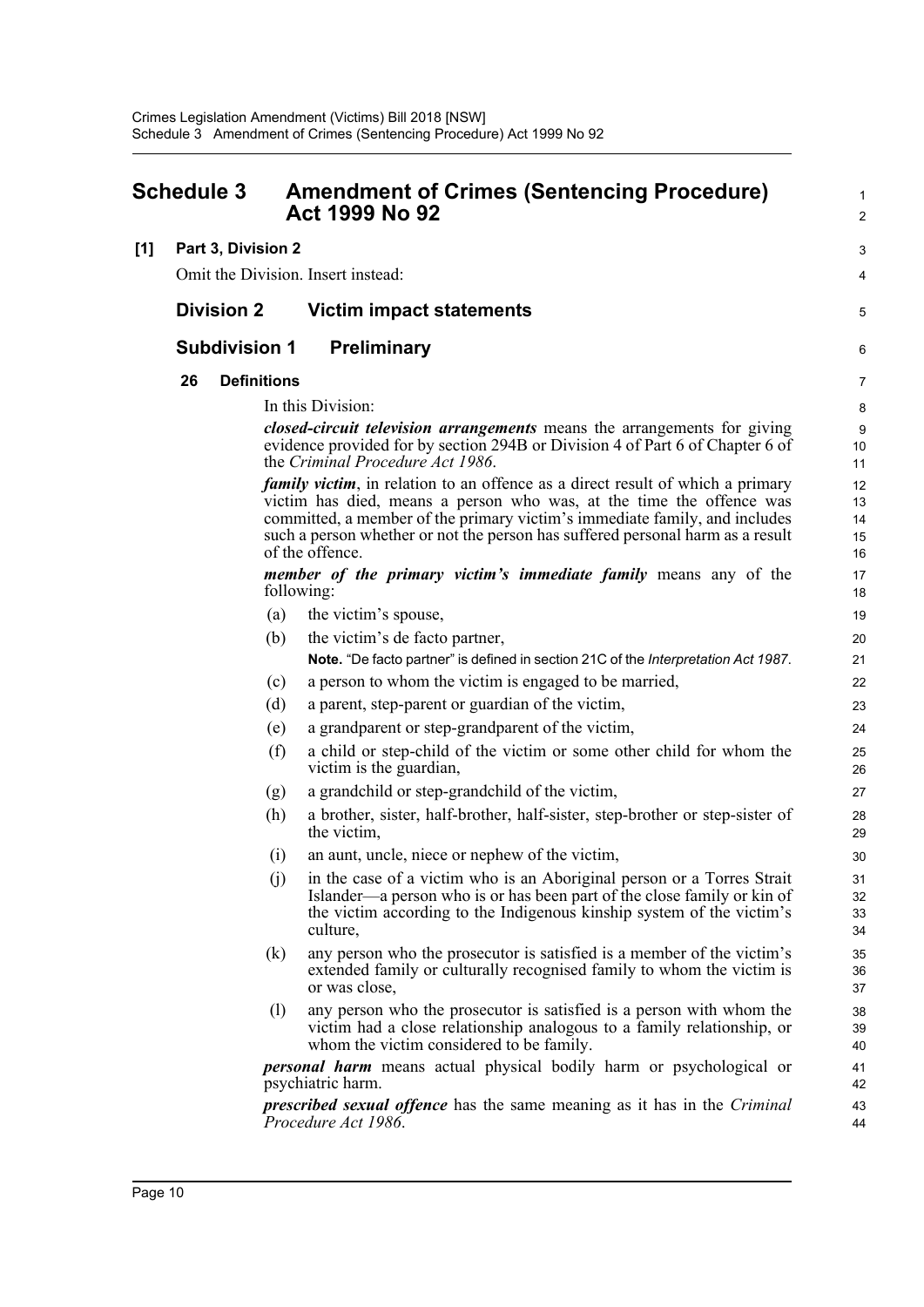*primary victim*, in relation to an offence, means: 1

- (a) a person against whom the offence was committed, or 2
- (b) a person who was a witness to the act of actual or threatened violence,  $\frac{3}{2}$ the sexual offence, the death or the infliction of the physical bodily 4 harm concerned, 5

being a person who has suffered personal harm as a direct result of the offence. 6 *victim* means a primary victim or a family victim.

*victim impact statement* has the meaning given by section 28 (1) and (2). 8

#### **27 Application of Division** 9

- (1) This Division applies only in relation to an offence that is being dealt with by 10 the Supreme Court, the Industrial Relations Commission, the District Court or 11 the Local Court, and only as provided by this section. 12
- (2) In relation to an offence that is being dealt with by the Supreme Court or the 13 District Court, this Division applies only if the offence is being dealt with on 14 indictment in the Supreme Court or on indictment or summarily in the District 15 Court and is: 16
	- (a) an offence that results in the death of, or actual physical bodily harm to, 17 any person, or 18
	- (b) an offence that involves an act of actual or threatened violence, or 19
	- (c) an offence for which a higher maximum penalty may be imposed if the 20 offence results in the death of, or actual physical bodily harm to, any 21 person than may be imposed if the offence does not have that result, or 22
	- (d) a prescribed sexual offence, or 23
	- (e) an offence against section 91H, 91J, 91K, 91L, 91P, 91Q or 91R of the 24 *Crimes Act 1900*. 25
- (3) In relation to an offence being dealt with by the Industrial Relations 26 Commission, this Division applies only if: 27
	- (a) the offence is an offence against Division 5 of Part 2 of the *Work Health* 28 *and Safety Act 2011* or Subdivision 3 of Division 3 of Part 3 of the *Rail* 29 *Safety National Law (NSW)*, and 30
	- (b) the offence results in the death of, or actual physical bodily harm to, any 31 person. 32
- (4) In relation to an offence that is being dealt with by the Local Court, this 33 Division applies only if the offence is: 34
	- (a) an offence that results in the death of any person, or 35
	- (b) an offence for which a higher maximum penalty may be imposed if the 36 offence results in the death of any person than may be imposed if the 37 offence does not have that result, or 38
	- (c) an offence that is referred to in Table 1 of Schedule 1 to the *Criminal* 39 *Procedure Act 1986* and that: 40
		- (i) results in actual physical bodily harm to any person, or 41
		- (ii) involves an act of actual or threatened violence, or 42
	- (d) a prescribed sexual offence that is referred to in Table 1 of Schedule 1 43 to the *Criminal Procedure Act 1986*, or 44
	- (e) an offence against section 91H, 91J, 91K, 91L, 91P, 91Q or 91R of the 45 *Crimes Act 1900*. 46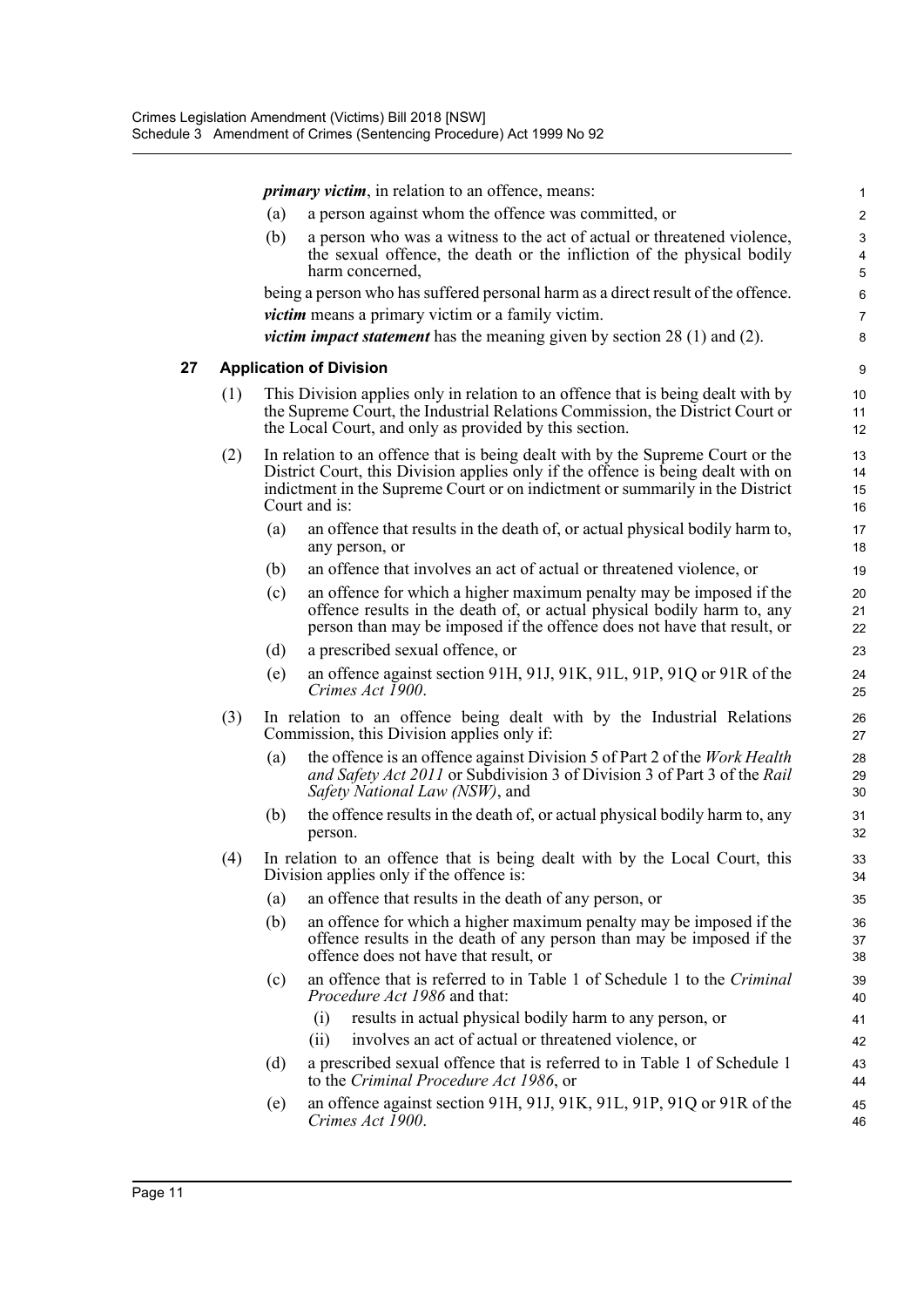|    | (5)                                              | Nothing in this Division limits any other law by or under which a court may<br>receive and consider a victim impact statement in relation to any offence to<br>which this Division does not apply.                                                                                        | 1<br>$\overline{c}$<br>3 |  |  |  |  |
|----|--------------------------------------------------|-------------------------------------------------------------------------------------------------------------------------------------------------------------------------------------------------------------------------------------------------------------------------------------------|--------------------------|--|--|--|--|
|    | (6)                                              | This Division extends to any offence referred to in subsection $(1)$ – $(4)$ that is<br>dealt with under section 33.                                                                                                                                                                      | 4<br>5                   |  |  |  |  |
|    |                                                  | <b>Subdivision 2</b><br><b>Preparation of statements</b>                                                                                                                                                                                                                                  | 6                        |  |  |  |  |
| 28 |                                                  | <b>Contents of victim impact statements</b>                                                                                                                                                                                                                                               | 7                        |  |  |  |  |
|    | (1)                                              | A primary victim in relation to an offence may prepare a statement (a victim<br><i>impact statement</i> ) that contains particulars of the following suffered by the<br>primary victim, or by the members of the primary victim's immediate family,<br>as a direct result of the offence: | 8<br>9<br>10<br>11       |  |  |  |  |
|    |                                                  | any personal harm,<br>(a)                                                                                                                                                                                                                                                                 | 12                       |  |  |  |  |
|    |                                                  | any emotional suffering or distress,<br>(b)                                                                                                                                                                                                                                               | 13                       |  |  |  |  |
|    |                                                  | any harm to relationships with other persons,<br>(c)                                                                                                                                                                                                                                      | 14                       |  |  |  |  |
|    |                                                  | (d)<br>any economic loss or harm that arises from any matter referred to in<br>paragraphs $(a)$ – $(c)$ .                                                                                                                                                                                 | 15<br>16                 |  |  |  |  |
|    | (2)                                              | A family victim in relation to an offence may prepare a statement (a <i>victim</i><br><i>impact statement</i> ) that contains particulars of the impact of the primary<br>victim's death on the family victim and other members of the primary victim's<br>immediate family.              | 17<br>18<br>19<br>20     |  |  |  |  |
| 29 | Formal requirements for victim impact statements |                                                                                                                                                                                                                                                                                           |                          |  |  |  |  |
|    | (1)                                              | A victim impact statement must:                                                                                                                                                                                                                                                           | 22                       |  |  |  |  |
|    |                                                  | (a)<br>be in writing, and                                                                                                                                                                                                                                                                 | 23                       |  |  |  |  |
|    |                                                  | (b)<br>comply with any other requirements prescribed by the regulations.                                                                                                                                                                                                                  | 24                       |  |  |  |  |
|    | (2)                                              | Photographs, drawings or other images may, subject to the regulations, be<br>included in a victim impact statement.                                                                                                                                                                       | 25<br>26                 |  |  |  |  |
|    | (3)                                              | A victim impact statement may relate to more than one victim.                                                                                                                                                                                                                             | 27                       |  |  |  |  |
|    | (4)                                              | The preparation of a victim impact statement is not mandatory.                                                                                                                                                                                                                            | 28                       |  |  |  |  |
| 30 |                                                  | Victim may be assisted                                                                                                                                                                                                                                                                    | 29                       |  |  |  |  |
|    | (1)                                              | A representative of a primary victim may (subject to the regulations) do any<br>of the following on behalf of the victim, but only if the primary victim is<br>incapable of doing so because of age, impairment or otherwise:                                                             | 30<br>31<br>32           |  |  |  |  |
|    |                                                  | provide information for the preparation of a victim impact statement,<br>(a)                                                                                                                                                                                                              | 33                       |  |  |  |  |
|    |                                                  | object to the tendering of a victim impact statement.<br>(b)                                                                                                                                                                                                                              | 34                       |  |  |  |  |
|    | (2)                                              | A representative of a victim may (subject to the regulations) do any of the<br>following on behalf of the victim:                                                                                                                                                                         | 35<br>36                 |  |  |  |  |
|    |                                                  | prepare a victim impact statement,<br>(a)                                                                                                                                                                                                                                                 | 37                       |  |  |  |  |
|    |                                                  | read a victim impact statement.<br>(b)                                                                                                                                                                                                                                                    | 38                       |  |  |  |  |
|    | (3)                                              | Anything done by a representative in accordance with this section is taken to<br>have been done by the victim.                                                                                                                                                                            | 39<br>40                 |  |  |  |  |
|    | (4)                                              | The regulations may specify the persons or classes of person who may be a<br>representative of a victim for the purposes of this section.                                                                                                                                                 | 41<br>42                 |  |  |  |  |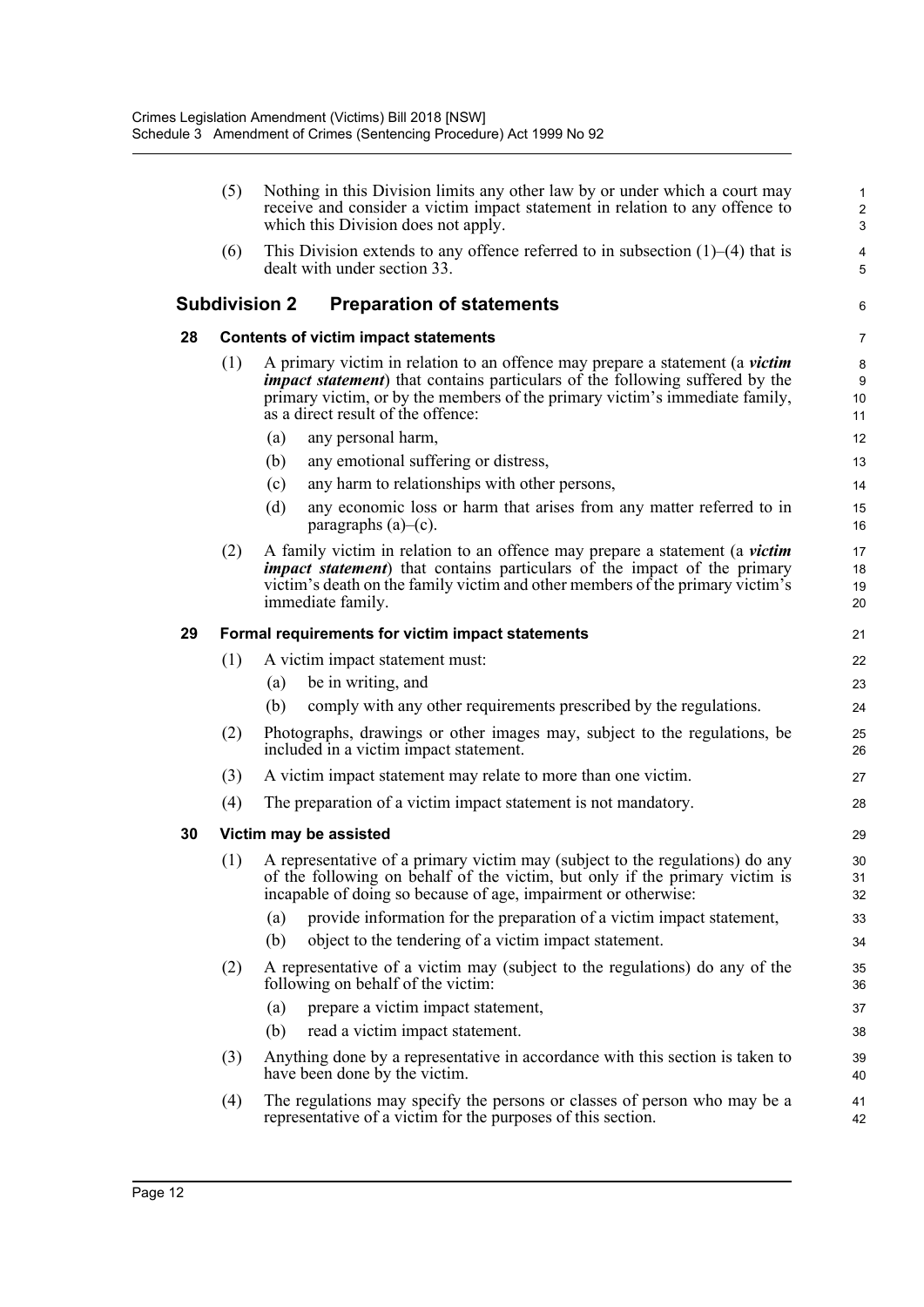|     | (5)                             | A representative of a victim who provides information for the preparation of a<br>victim impact statement or prepares a victim impact statement for the victim<br>is not precluded from providing information or preparing a victim impact<br>statement on the representative's own behalf in relation to the same offence if<br>otherwise eligible. | $\mathbf{1}$<br>$\overline{c}$<br>3<br>$\overline{\mathbf{4}}$<br>5 |  |  |  |  |  |  |
|-----|---------------------------------|------------------------------------------------------------------------------------------------------------------------------------------------------------------------------------------------------------------------------------------------------------------------------------------------------------------------------------------------------|---------------------------------------------------------------------|--|--|--|--|--|--|
|     |                                 | <b>Subdivision 3</b><br><b>Consideration of statements by court</b>                                                                                                                                                                                                                                                                                  | 6                                                                   |  |  |  |  |  |  |
| 30A |                                 | Tendering of victim impact statements                                                                                                                                                                                                                                                                                                                | $\overline{7}$                                                      |  |  |  |  |  |  |
|     | (1)                             | After it is prepared, a victim impact statement is to be provided to the<br>prosecutor in the relevant proceedings.                                                                                                                                                                                                                                  | 8<br>9                                                              |  |  |  |  |  |  |
|     | (2)                             | A victim impact statement may be tendered to the court only by the prosecutor.                                                                                                                                                                                                                                                                       | 10                                                                  |  |  |  |  |  |  |
| 30B |                                 | Receipt of victim impact statement by court                                                                                                                                                                                                                                                                                                          | 11                                                                  |  |  |  |  |  |  |
|     | (1)                             | A court must accept a victim impact statement tendered by a prosecutor if the<br>statement complies with the requirements of this Division and the regulations.                                                                                                                                                                                      | 12<br>13                                                            |  |  |  |  |  |  |
|     | (2)                             | A court to which a victim impact statement is tendered must acknowledge<br>receipt of the statement.                                                                                                                                                                                                                                                 | 14<br>15                                                            |  |  |  |  |  |  |
| 30C |                                 | Victim may object to tendering of victim impact statement                                                                                                                                                                                                                                                                                            | 16                                                                  |  |  |  |  |  |  |
|     | (1)                             | A victim to whom a victim impact statement relates may object to the<br>statement being tendered to a court.                                                                                                                                                                                                                                         | 17<br>18                                                            |  |  |  |  |  |  |
|     | (2)                             | A victim impact statement may not be received or considered by a court if any<br>victim to whom the statement relates objects to the statement being tendered<br>to the court.                                                                                                                                                                       | 19<br>20<br>21                                                      |  |  |  |  |  |  |
| 30D | <b>Reading out of statement</b> |                                                                                                                                                                                                                                                                                                                                                      |                                                                     |  |  |  |  |  |  |
|     | (1)                             | A victim to whom a victim impact statement relates may read out the whole or<br>part of a victim impact statement if the statement has been tendered to the court<br>in accordance with this Division.                                                                                                                                               | 23<br>24<br>25                                                      |  |  |  |  |  |  |
|     | (2)                             | The statement may be read out at any time that the court determines after the<br>court has convicted, but before it sentences, the offender.                                                                                                                                                                                                         | 26<br>27                                                            |  |  |  |  |  |  |
| 30E |                                 | How court uses victim impact statements                                                                                                                                                                                                                                                                                                              | 28                                                                  |  |  |  |  |  |  |
|     | (1)                             | A court to which a victim impact statement has been tendered in relation to an<br>offence:                                                                                                                                                                                                                                                           | 29<br>30                                                            |  |  |  |  |  |  |
|     |                                 | (a)<br>must consider the statement at any time after it convicts, but before it<br>sentences, an offender for the offence, and                                                                                                                                                                                                                       | 31<br>32                                                            |  |  |  |  |  |  |
|     |                                 | (b)<br>may make any comment on the statement that the court considers<br>appropriate.                                                                                                                                                                                                                                                                | 33<br>34                                                            |  |  |  |  |  |  |
|     | (2)                             | A victim impact statement may also be considered by the Supreme Court when<br>it determines an application under Schedule 1 for the determination of a term<br>and a non-parole period for an existing life sentence referred to in that<br>Schedule.                                                                                                | 35<br>36<br>37<br>38                                                |  |  |  |  |  |  |
|     | (3)                             | A victim impact statement of a family victim may also be taken into account<br>by a court in connection with the determination of the punishment for the<br>offence on the basis that the harmful impact of a primary victim's death on<br>family victims is an aspect of harm done to the community, but only if:                                   | 39<br>40<br>41<br>42                                                |  |  |  |  |  |  |
|     |                                 | the prosecutor applies for this to occur, and<br>(a)                                                                                                                                                                                                                                                                                                 | 43                                                                  |  |  |  |  |  |  |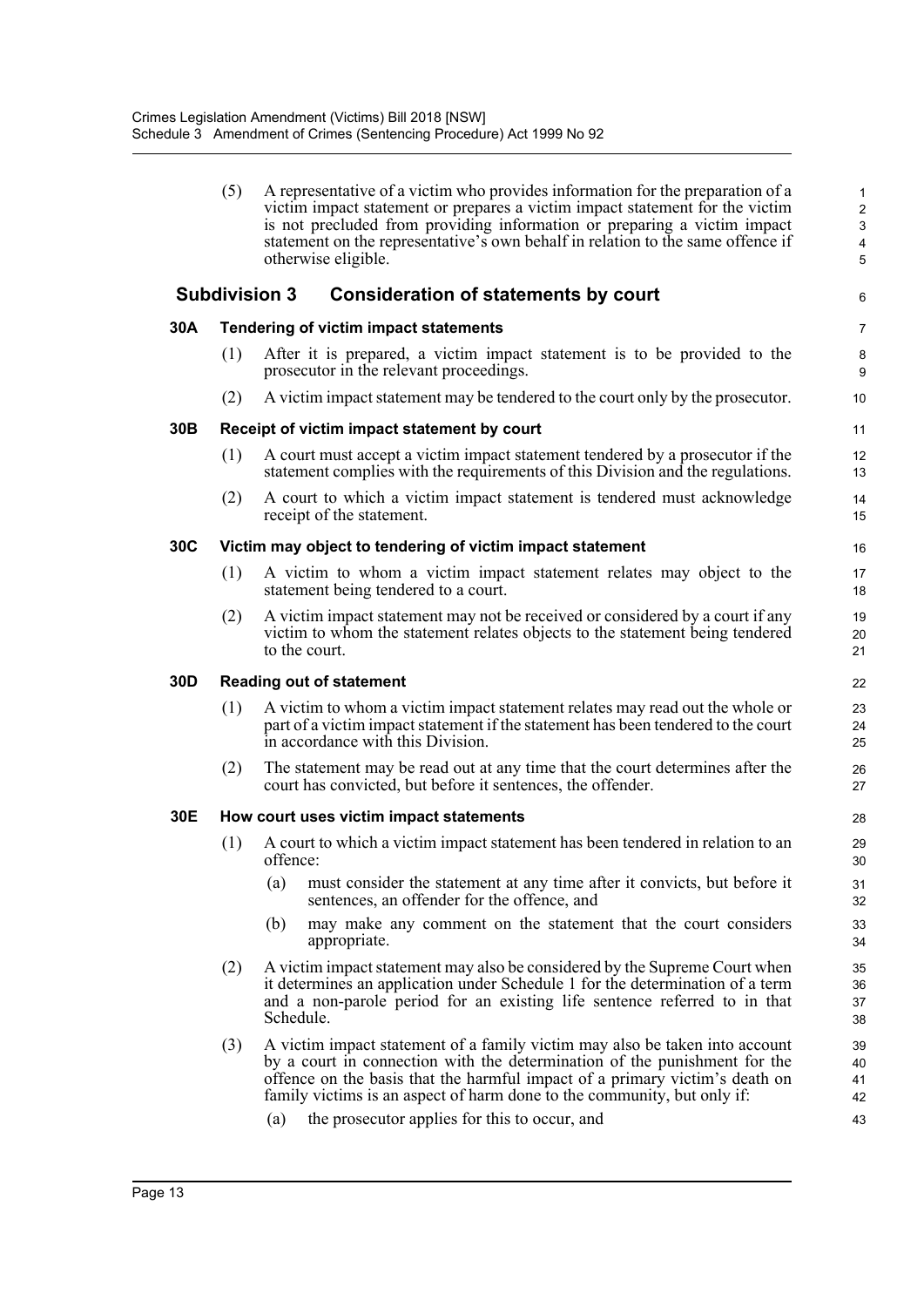|     |     | (b)<br>the court considers it to be appropriate.                                                                                                                                                                                                                                                                                   | $\mathbf{1}$                            |
|-----|-----|------------------------------------------------------------------------------------------------------------------------------------------------------------------------------------------------------------------------------------------------------------------------------------------------------------------------------------|-----------------------------------------|
|     | (4) | Subsection (3) does not affect the application of the law of evidence in<br>proceedings relating to sentencing.                                                                                                                                                                                                                    | $\sqrt{2}$<br>$\ensuremath{\mathsf{3}}$ |
|     | (5) | The absence of a victim impact statement does not give rise to any inference<br>that an offence had little or no impact on a victim.                                                                                                                                                                                               | 4<br>$\sqrt{5}$                         |
|     | (6) | The absence of a victim impact statement given by a family victim does not<br>give rise to any inference that an offence had little or no impact on the<br>members of the primary victim's immediate family.                                                                                                                       | $\,6\,$<br>$\overline{7}$<br>8          |
| 30F |     | Restrictions on consideration of victim impact statements not made in<br>accordance with Division                                                                                                                                                                                                                                  | 9<br>10                                 |
|     | (1) | A court must not consider or take into account a victim impact statement<br>unless it has been prepared by the victim to whom it relates and tendered by<br>the prosecutor.                                                                                                                                                        | 11<br>12<br>13                          |
|     | (2) | A court must not consider or take into account any material that is not<br>specifically authorised by this Division to be included in a victim impact<br>statement.                                                                                                                                                                | 14<br>15<br>16                          |
| 30G |     | Access to victim impact statements prior to sentencing hearing                                                                                                                                                                                                                                                                     | 17                                      |
|     | (1) | The prosecution may provide a copy of a victim impact statement to the<br>offender's Australian legal practitioner (in the case of a represented offender).                                                                                                                                                                        | 18<br>19                                |
|     | (2) | An Australian legal practitioner may copy, disseminate or transmit images of<br>a victim impact statement only to the extent that it is reasonably necessary to<br>do so for the purposes of providing the victim impact statement to another<br>Australian legal practitioner for legitimate purposes related to the proceedings. | 20<br>21<br>22<br>23                    |
|     | (3) | The Australian legal practitioner must destroy any copies or images at the<br>conclusion of the sentencing proceedings.                                                                                                                                                                                                            | 24<br>25                                |
|     | (4) | The court may provide supervised access to a victim impact statement to an<br>offender who is not represented by an Australian legal practitioner, if<br>resources to facilitate the access are reasonably available.                                                                                                              | 26<br>27<br>28                          |
|     | (5) | An offender must not retain, copy, disseminate or transmit images of the<br>victim impact statement.                                                                                                                                                                                                                               | 29<br>30                                |
|     |     | <b>Subdivision 4</b><br>Special provisions relating to the reading of<br>statements                                                                                                                                                                                                                                                | 31<br>32                                |
| 30H |     | Victims are entitled to have a support person present                                                                                                                                                                                                                                                                              | 33                                      |
|     | (1) | The victim to whom a victim impact statement relates is entitled to have a<br>person chosen by the victim to be present near the victim, and within the<br>victim's sight, when the statement is read out.                                                                                                                         | 34<br>35<br>36                          |
|     | (2) | The person chosen by the victim may include a parent, guardian, relative,<br>friend or support person of the victim or a person assisting the victim in a<br>professional capacity.                                                                                                                                                | 37<br>38<br>39                          |
|     | (3) | The right to have a person present applies whether the victim impact statement<br>is read in proceedings that are being heard in open court, in closed court or in<br>accordance with any closed-circuit television arrangements.                                                                                                  | 40<br>41<br>42                          |
|     | (4) | A victim may have more than one person present.                                                                                                                                                                                                                                                                                    | 43                                      |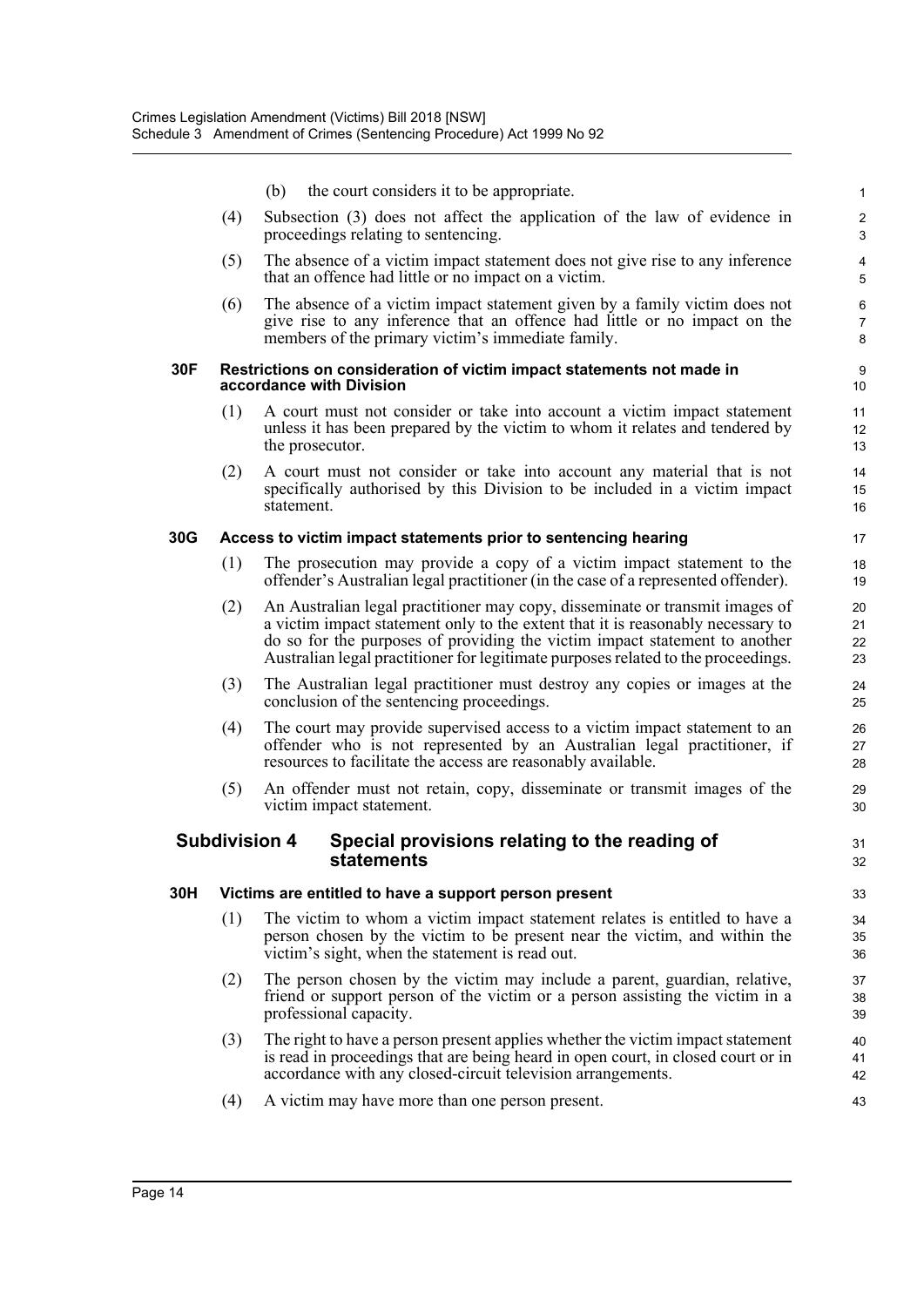#### **30I Victims who are entitled to give evidence in closed court may also read their** 1 **victim impact statements in closed court** 2

- (1) If the proceedings are for a prescribed sexual offence, the part of the 3 proceedings in which the victim impact statement is read out is to be held in 4 closed court unless: 5
	- (a) the court directs (subject to section 30K), at the request of a party to the  $\frac{6}{6}$ proceedings, that the proceedings are to be held in open court, and 7
	- (b) the court is satisfied that: 8
		- (i) special reasons in the interests of justice require the part of the 9 proceedings to be held in open court, or 10
		- (ii) the victim to whom the statement relates consents to the 11 statement being read out in open court.
- (2) The principle that proceedings for an offence should generally be open or 13 public in nature, or that justice should be seen to be done, does not of itself 14 constitute special reasons in the interests of justice requiring the part of the 15 proceedings to be held in open court. 16

#### **30J Victims who are entitled to give evidence by CCTV may also read their victim** 17 **impact statements by CCTV** 18

If the proceedings for the offence concerned are proceedings in which the 19 victim to whom the victim impact statement relates is entitled to give evidence 20 by means of closed-circuit television arrangements, the victim is also entitled 21 to read out the victim's victim impact statement in accordance with those 22 closed-circuit television arrangements. 23

#### **30K Other victims may read their victim impact statements in closed court or by** 24 **CCTV with leave of court** 25

- (1) Any victim may request that the court give leave to the victim to read out the 26 victim's victim impact statement in closed court or by means of closed-circuit 27 television arrangements. 28
- (2) In determining whether to grant leave to the victim to read out the victim's 29 victim impact statement in closed court, the court is to consider: 30
	- (a) whether it is reasonably practicable to exclude the public, and 31
	- (b) whether special reasons in the interests of justice require the statement 32 to be read in open court, and 33
	- (c) any other matter that the court considers relevant. 34
- (3) The principle that proceedings for an offence should generally be open or 35 public in nature, or that justice should be seen to be done, does not of itself 36 constitute special reasons in the interests of justice requiring the statement to 37 be read in open court. 38
- (4) In determining whether to grant leave to the victim to read out the victim's 39 victim impact statement by means of closed-circuit television arrangements, 40 the court is to consider: 41
	- (a) whether the facilities necessary to do so are available or could 42 reasonably be made available, and 43
	- (b) any other matter that the court considers relevant. 44
- (5) This section does not apply to a victim to whom section 30I or 30J relates. 45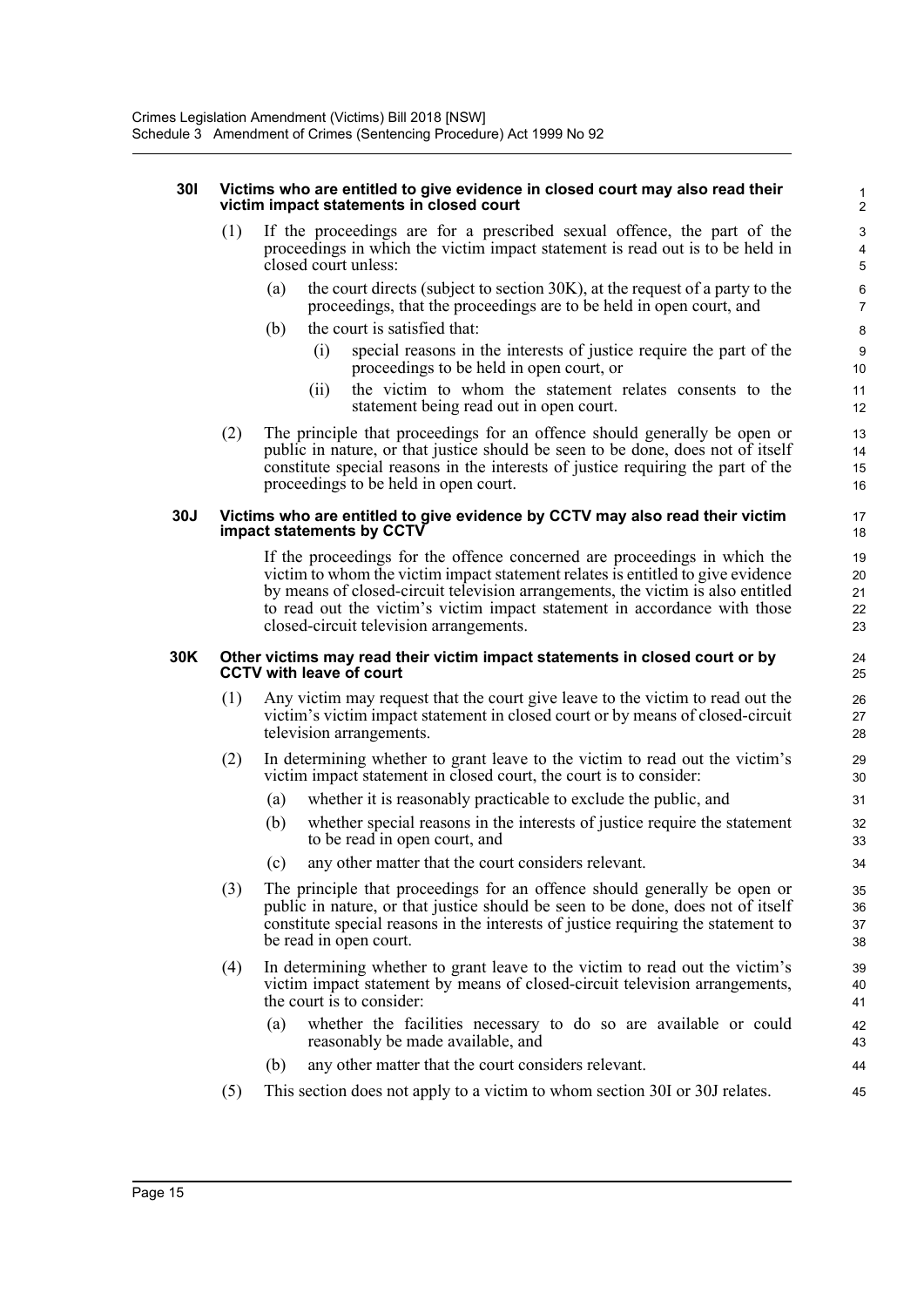| <b>Subdivision 5</b> |                                                                                                                        |             | Special provisions regarding forensic patients                                                                                                                                                                                                                                                                                                                                  |                                   |
|----------------------|------------------------------------------------------------------------------------------------------------------------|-------------|---------------------------------------------------------------------------------------------------------------------------------------------------------------------------------------------------------------------------------------------------------------------------------------------------------------------------------------------------------------------------------|-----------------------------------|
| 30L                  |                                                                                                                        |             | Victim impact statements where verdict of not guilty by reason of mental<br>illness or limited finding of guilt                                                                                                                                                                                                                                                                 | 2<br>З                            |
|                      | (1)                                                                                                                    |             | A court may accept a victim impact statement after:                                                                                                                                                                                                                                                                                                                             | $\overline{\mathcal{L}}$          |
|                      |                                                                                                                        | (a)         | a verdict that an accused person is not guilty by reason of mental illness<br>(whether or not following a special hearing) under the <i>Mental Health</i><br>(Forensic Provisions) Act 1990, or                                                                                                                                                                                 | ć<br>$\epsilon$<br>$\overline{7}$ |
|                      |                                                                                                                        | (b)         | a verdict following a special hearing under that Act, that, on the limited<br>evidence available, an accused person committed an offence.                                                                                                                                                                                                                                       | ε<br>ς                            |
|                      | (2)                                                                                                                    |             | A court must acknowledge receipt of the victim impact statement.                                                                                                                                                                                                                                                                                                                | 10                                |
|                      | (3)                                                                                                                    |             | A court may consider a victim impact statement when it considers what<br>conditions are to be imposed on the release of the accused person.                                                                                                                                                                                                                                     | 11<br>12                          |
|                      | (4)                                                                                                                    |             | A court is not to consider a victim impact statement when determining the<br>limiting term to be imposed on an accused person.                                                                                                                                                                                                                                                  | 13<br>14                          |
|                      | (5)                                                                                                                    |             | A court must not consider a victim impact statement under this section unless<br>it has been prepared by the victim to whom it relates and tendered by the<br>prosecutor.                                                                                                                                                                                                       | 15<br>16<br>17                    |
|                      | (6)                                                                                                                    |             | Section 30E does not apply to a victim impact statement received by a court<br>under this section.                                                                                                                                                                                                                                                                              | 18<br>1 <sup>c</sup>              |
|                      | (7)                                                                                                                    |             | For the purposes of the definitions of <i>family victim</i> and <i>primary victim</i> in this<br>Division, an offence is taken to have been committed by an accused person<br>referred to in subsection $(1)$ .                                                                                                                                                                 | 20<br>21<br>22                    |
| 30M                  |                                                                                                                        |             | Submissions by designated carers and principal care providers                                                                                                                                                                                                                                                                                                                   | 23                                |
|                      | (1)<br>A court may seek a submission by the designated carer or principal care<br>provider of an accused person after: |             |                                                                                                                                                                                                                                                                                                                                                                                 | 24<br>25                          |
|                      |                                                                                                                        | (a)         | a verdict of not guilty by reason of mental illness (whether or not<br>following a special hearing) under the Mental Health (Forensic<br>Provisions) Act 1990, or                                                                                                                                                                                                               | 26<br>27<br>28                    |
|                      |                                                                                                                        | (b)         | a verdict following a special hearing under that Act, that, on the limited<br>evidence available, the accused person committed an offence.                                                                                                                                                                                                                                      | 29<br>3 <sub>C</sub>              |
|                      | (2)                                                                                                                    |             | The regulations may make provision for or with respect to submissions under<br>this section.                                                                                                                                                                                                                                                                                    | 31<br>32                          |
|                      | (3)                                                                                                                    |             | In this section, <i>designated carer</i> and <i>principal care provider</i> have the same<br>meanings as in the <i>Mental Health Act</i> 2007.                                                                                                                                                                                                                                  | 33<br>34                          |
| 30N                  |                                                                                                                        | proceedings | Victim impact statements in mental health and cognitive impairment forensic                                                                                                                                                                                                                                                                                                     | 35<br>36                          |
|                      | (1)                                                                                                                    |             | A victim may request that a court not disclose the whole or part of a victim<br>impact statement received by the court under section 30L to the accused<br>person or that the statement not be read out to the court.                                                                                                                                                           | 37<br>38<br>39                    |
|                      | (2)                                                                                                                    |             | The court is to agree to a request of a victim not to disclose the whole or part<br>of a victim impact statement to the accused person or that a statement not be<br>read out to the court unless the court considers that it is not in the interests of<br>justice to agree to the request.<br>Note. Among other things that may be considered by the court is the question of | 40<br>41<br>42<br>43<br>44<br>45  |
|                      |                                                                                                                        |             | procedural fairness to the accused person.                                                                                                                                                                                                                                                                                                                                      |                                   |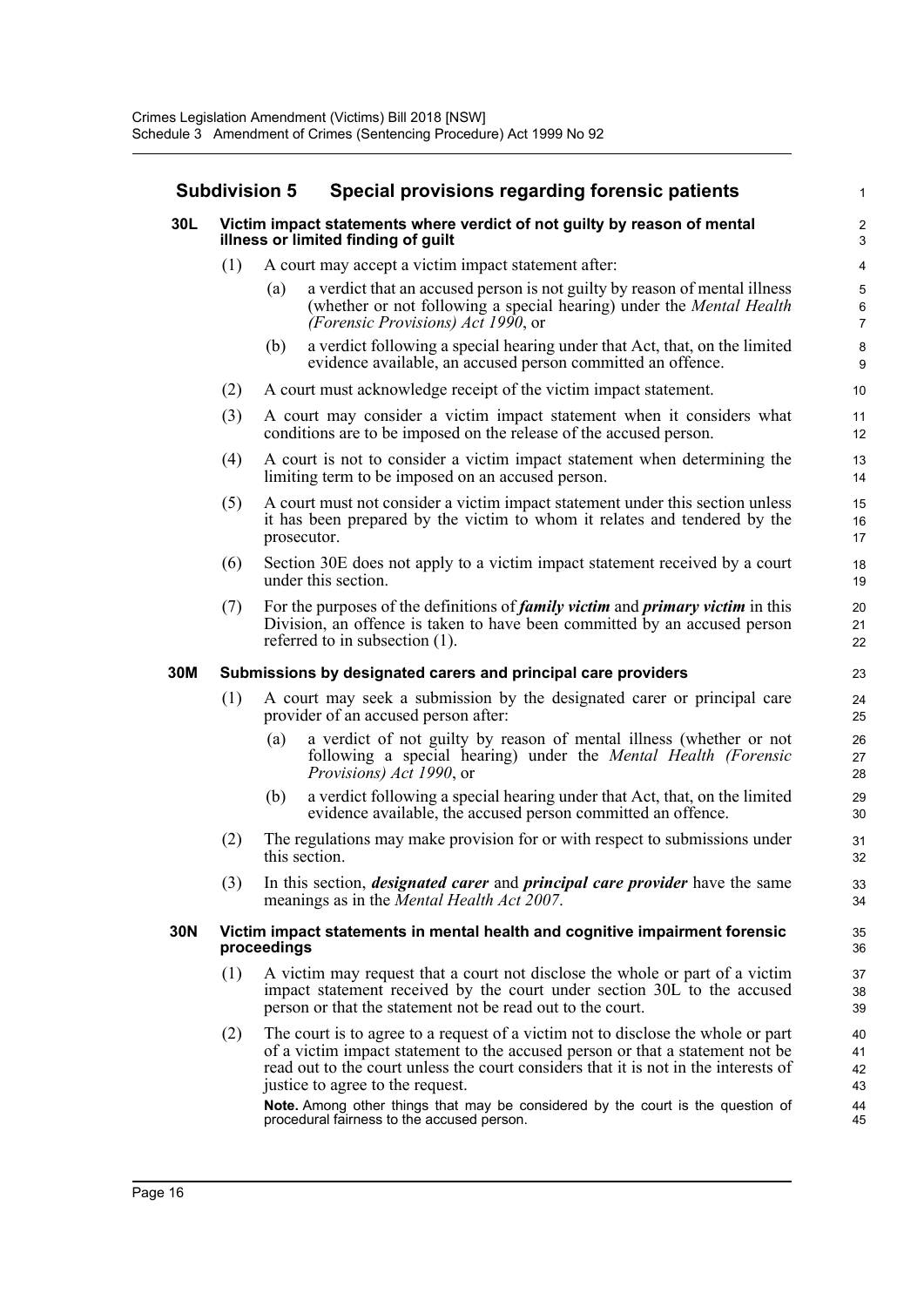|     | (3)  | This section does not prevent the court from disclosing the whole or part of a<br>victim impact statement to an Australian legal practitioner representing the<br>accused person, on the condition that the statement is not to be disclosed to any<br>other person, if the court is satisfied that it is in the interests of justice to do so.            | 1<br>$\overline{\mathbf{c}}$<br>$\overline{3}$<br>4 |
|-----|------|------------------------------------------------------------------------------------------------------------------------------------------------------------------------------------------------------------------------------------------------------------------------------------------------------------------------------------------------------------|-----------------------------------------------------|
|     | (4)  | The court is required to give a copy of the victim impact statement to the<br>Mental Health Review Tribunal constituted by the Mental Health Act 2007, in<br>accordance with the regulations, as soon as practicable after the court makes a<br>decision that results in the accused person becoming a forensic patient within<br>the meaning of that Act. | 5<br>$\boldsymbol{6}$<br>$\overline{7}$<br>8<br>9   |
|     | (5)  | The regulations may make provision for or with respect to the requirements<br>and procedures for victim impact statements in proceedings under the Mental<br>Health (Forensic Provisions) Act 1990.                                                                                                                                                        | 10<br>11<br>12                                      |
| [2] |      | Schedule 2 Savings, transitional and other provisions                                                                                                                                                                                                                                                                                                      | 13                                                  |
|     |      | Insert at the end of the Schedule, with appropriate Part and clause numbering:                                                                                                                                                                                                                                                                             | 14                                                  |
|     | Part | <b>Provision consequent on enactment of Crimes</b><br><b>Legislation Amendment (Victims) Act 2018</b>                                                                                                                                                                                                                                                      | 15<br>16                                            |
|     |      | <b>Application of amendments</b>                                                                                                                                                                                                                                                                                                                           | 17                                                  |
|     |      | Each of the following provisions as substituted by the Crimes Legislation<br>Amendment (Victims) Act 2018 applies only to proceedings that are<br>commenced after the relevant substitution:                                                                                                                                                               | 18<br>19<br>20                                      |
|     |      | Division 2 of Part 3 of this Act,<br>(a)                                                                                                                                                                                                                                                                                                                   | 21                                                  |
|     |      | Division 2 of Part 2 of the Crimes (Sentencing Procedure) Regulation<br>(b)<br>2017.                                                                                                                                                                                                                                                                       | 22<br>23                                            |
|     |      |                                                                                                                                                                                                                                                                                                                                                            |                                                     |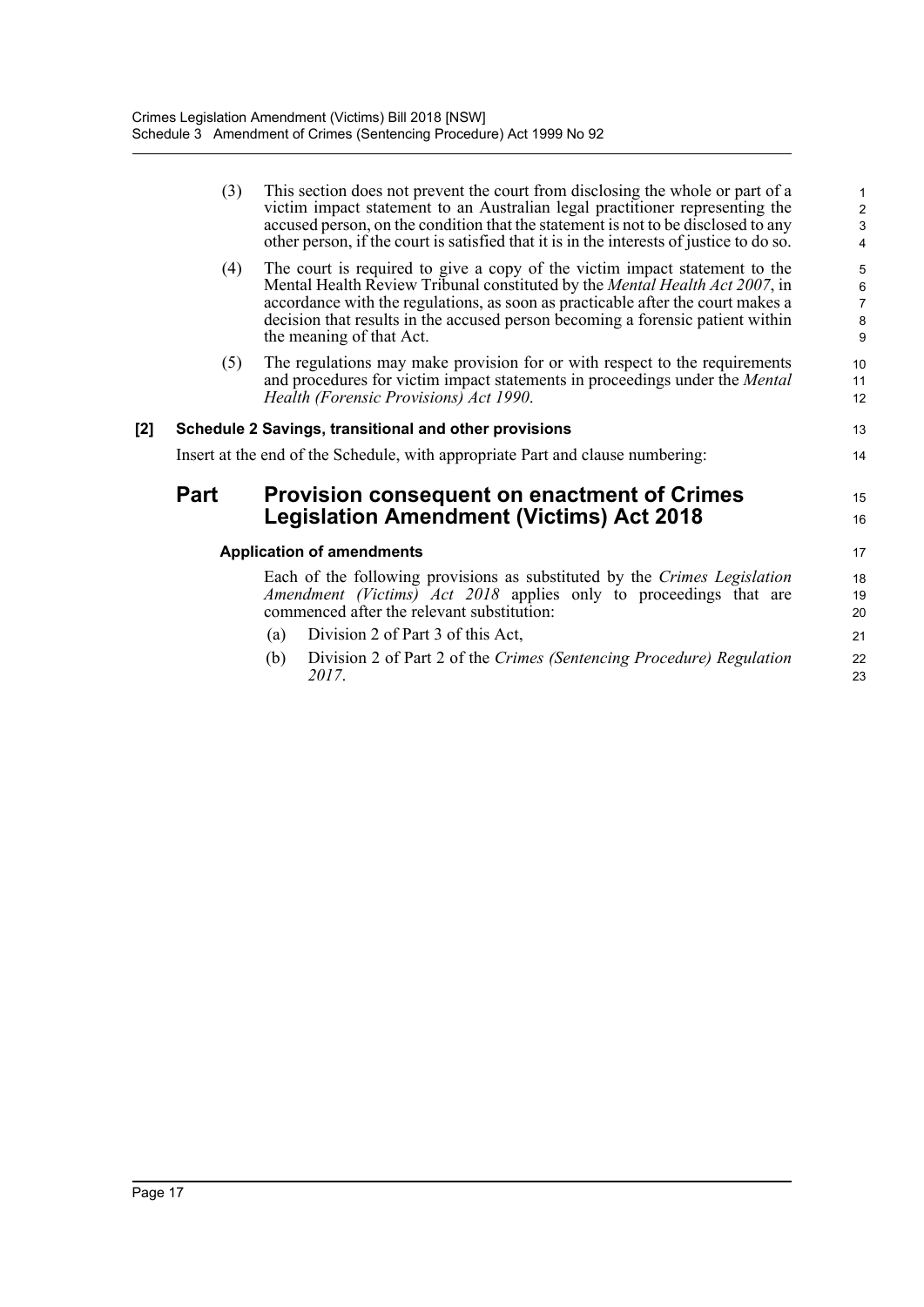<span id="page-25-0"></span>

| Schedule 4 |                                    |     | <b>Amendment of Crimes (Sentencing Procedure)</b><br><b>Regulation 2017</b>                                                                                                                                                                                                                                            |                                |  |
|------------|------------------------------------|-----|------------------------------------------------------------------------------------------------------------------------------------------------------------------------------------------------------------------------------------------------------------------------------------------------------------------------|--------------------------------|--|
|            |                                    |     | Part 2, Division 2                                                                                                                                                                                                                                                                                                     | 3                              |  |
|            | Omit the Division. Insert instead: |     |                                                                                                                                                                                                                                                                                                                        |                                |  |
|            | <b>Division 2</b>                  |     | Victim impact statements                                                                                                                                                                                                                                                                                               | 5                              |  |
|            | 9                                  |     | Persons who may assist victim                                                                                                                                                                                                                                                                                          | 6                              |  |
|            |                                    | (1) | For the purposes of section 30 $(4)$ of the Act, a person who may be a<br>representative of a victim for the purposes of providing information for<br>inclusion in a victim impact statement or objecting to the tendering of a victim<br>impact statement are as follows:                                             | $\overline{7}$<br>8<br>9<br>10 |  |
|            |                                    |     | a person having parental responsibility for the victim,<br>(a)                                                                                                                                                                                                                                                         | 11                             |  |
|            |                                    |     | a member of the victim's immediate family,<br>(b)                                                                                                                                                                                                                                                                      | 12                             |  |
|            |                                    |     | the victim's carer,<br>(c)                                                                                                                                                                                                                                                                                             | 13                             |  |
|            |                                    |     | a person who is important in the victim's life or any other person chosen<br>(d)<br>by the victim.                                                                                                                                                                                                                     | 14<br>15                       |  |
|            |                                    | (2) | For the purposes of section 30 $(4)$ of the Act, and without limiting the ability<br>of a victim to designate any person as a representative to prepare a victim<br>impact statement, a person who may be a representative of a victim for<br>preparing a victim impact statement is a qualified person designated by: | 16<br>17<br>18<br>19           |  |
|            |                                    |     | the victim or victims to whom the statement relates, or<br>(a)                                                                                                                                                                                                                                                         | 20                             |  |
|            |                                    |     | a representative referred to in subclause (1) who is providing<br>(b)<br>information for inclusion in a victim impact statement, or                                                                                                                                                                                    | 21<br>22                       |  |
|            |                                    |     | the prosecutor in the proceedings to which the statement relates.<br>(c)                                                                                                                                                                                                                                               | 23                             |  |
|            |                                    | (3) | For the purposes of section 30 $(4)$ of the Act, a person who may be a<br>representative of a victim for the purposes of reading a victim impact<br>statement is:                                                                                                                                                      | 24<br>25<br>26                 |  |
|            |                                    |     | a person designated by the victim or victims to whom the statement<br>(a)<br>relates, or                                                                                                                                                                                                                               | 27<br>28                       |  |
|            |                                    |     | if a representative referred to in subclause $(1)$ is providing information<br>(b)<br>for inclusion in a victim impact statement, a person (including the<br>representative) designated by the representative.                                                                                                         | 29<br>30<br>31                 |  |
|            |                                    | (4) | In this clause, <i>qualified person</i> means:                                                                                                                                                                                                                                                                         | 32                             |  |
|            |                                    |     | a counsellor who is approved under section 31 of the Victims Rights and<br>(a)<br>Support Act 2013, or                                                                                                                                                                                                                 | 33<br>34                       |  |
|            |                                    |     | any other person who is qualified by training, study or experience to<br>(b)<br>provide the particulars required for inclusion in a victim impact<br>statement.                                                                                                                                                        | 35<br>36<br>37                 |  |
|            | 10                                 |     | Form of victim impact statements                                                                                                                                                                                                                                                                                       | 38                             |  |
|            |                                    |     | A victim impact statement:                                                                                                                                                                                                                                                                                             | 39                             |  |
|            |                                    |     | must be legible and may be either typed or hand-written, and<br>(a)                                                                                                                                                                                                                                                    | 40                             |  |
|            |                                    |     | (b)<br>must be on A4 size paper, and                                                                                                                                                                                                                                                                                   | 41                             |  |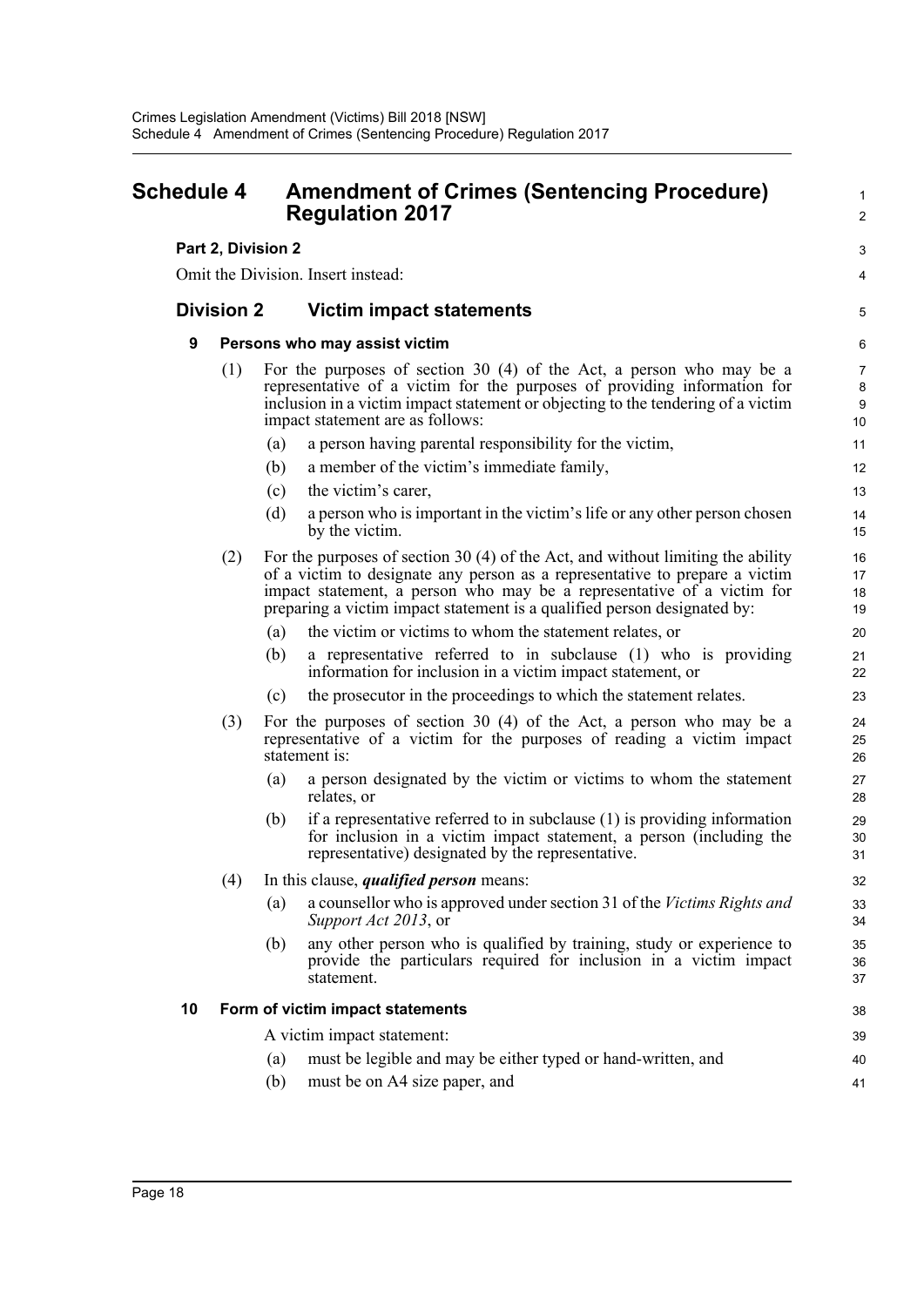www.victimsservices.justice.nsw.gov.au. 5

(c) must be no longer than 20 pages in length including medical reports or 1 other annexures (except with the leave of the court). 2 **Note.** Victims Services provides information about victim impact statements, including 3 the suggested form of a victim impact statement, on its website at 4<br>www.victimsservices.justice.nsw.gov.au.

#### **11 Content of victim impact statements** 6

- (1) A victim impact statement must identify the victim or victims to whom it 7 relates.
- (2) The statement must include the full name of the person who prepared the 9 statement. 10
- (3) If the person who prepared the statement is not a victim to whom it relates (or 11 a representative referred to in clause 9 (1) who is providing information for 12 inclusion in a victim impact statement): 13
	- (a) the statement must indicate that the victim or victims do not object to 14 the statement being tendered to the court, and 15
	- (b) the victim or victims (or the victim's representative) must sign the 16 statement to verify that they do not object. 17
- (4) If a victim to whom the statement relates is a family victim, the statement must 18 identify the primary victim and state the nature and (unless a relative by blood 19 or marriage) the duration of that victim's relationship with the primary victim. 20
- (5) If a victim's representative acts on behalf of a primary victim for the purpose 21 of providing information for inclusion in the victim impact statement, the 22 statement must indicate the name of that person and the nature and (unless a 23 relative by blood or marriage) the duration of that person's relationship with 24 the primary victim. 25
- (6) A victim impact statement must not contain: 26
	- (a) anything that is offensive, threatening, intimidating or harassing, or 27
	- (b) any suggestion or views about the sentence to be imposed, or the 28 matters that the sentencing court should take into account, or 29
	- (c) anything else that is not referred to in section 28 of the Act or that is 30 otherwise not contemplated by the Act to be included in the statement. 31

#### **12 Tendering of victim impact statements** 32

Only one victim impact statement may be tendered in respect of: 33

- (a) the primary victim, or 34
- (b) if the primary victim has died as a result of the offence—each family 35 victim. 36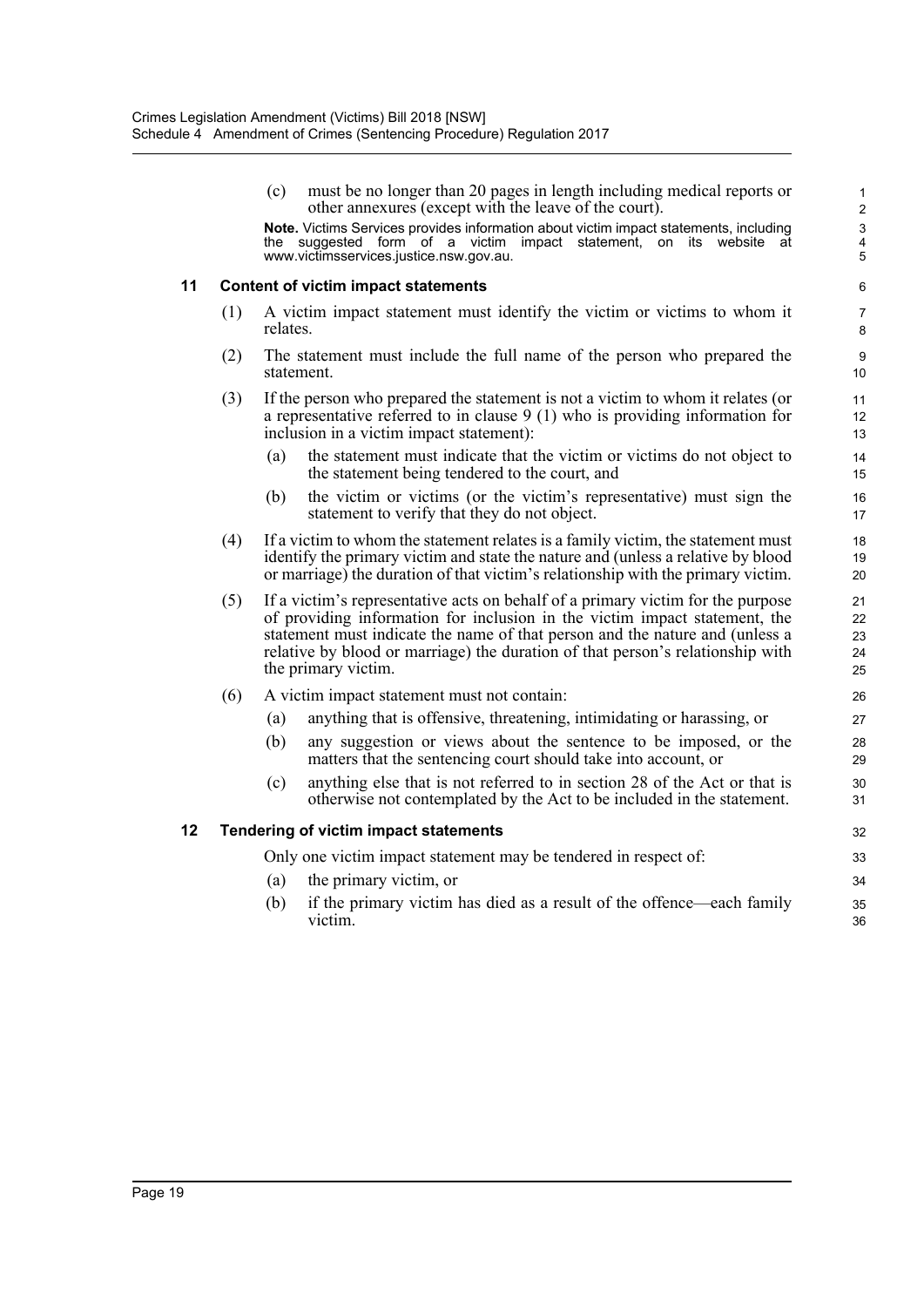<span id="page-27-0"></span>

| <b>Schedule 5</b> |                                                                      | <b>Amendment of Criminal Procedure Act 1986</b><br><b>No 209</b> |                                                                                                                                                                                                                                                                                                                                                                                                 |                            |  |  |
|-------------------|----------------------------------------------------------------------|------------------------------------------------------------------|-------------------------------------------------------------------------------------------------------------------------------------------------------------------------------------------------------------------------------------------------------------------------------------------------------------------------------------------------------------------------------------------------|----------------------------|--|--|
| [1]               | <b>Section 3 Definitions</b>                                         |                                                                  |                                                                                                                                                                                                                                                                                                                                                                                                 |                            |  |  |
|                   | Insert in alphabetical order in section $3(1)$ :                     |                                                                  |                                                                                                                                                                                                                                                                                                                                                                                                 |                            |  |  |
|                   | <i>female genital mutilation offence</i> means any of the following: |                                                                  |                                                                                                                                                                                                                                                                                                                                                                                                 |                            |  |  |
|                   |                                                                      | (a)                                                              | an offence under section 45 or 45A of the Crimes Act 1900,                                                                                                                                                                                                                                                                                                                                      | $\epsilon$                 |  |  |
|                   |                                                                      | (b)                                                              | an offence (including an offence under section 86 of the Crimes Act<br>1900) that includes the commission of, or an intention to commit, an<br>offence under section 45 or 45A of the Crimes Act 1900,                                                                                                                                                                                          | 7<br>ε<br>$\epsilon$       |  |  |
|                   |                                                                      | (c)                                                              | an offence of attempting, or of conspiracy or incitement, to commit an<br>offence referred to in paragraph (a) or (b).                                                                                                                                                                                                                                                                          | 10<br>11                   |  |  |
|                   |                                                                      |                                                                  | sexual offence witness has the same meaning as in section 294D.                                                                                                                                                                                                                                                                                                                                 | 12                         |  |  |
| [2]               | Section 83 Witnesses who cannot be directed to attend                |                                                                  |                                                                                                                                                                                                                                                                                                                                                                                                 |                            |  |  |
|                   | $83(3)$ :                                                            |                                                                  | Insert at the end of paragraph (c) of the definition of <i>child sexual assault offence</i> in section                                                                                                                                                                                                                                                                                          | 14<br>15                   |  |  |
|                   |                                                                      |                                                                  | , or                                                                                                                                                                                                                                                                                                                                                                                            | 16                         |  |  |
|                   |                                                                      | (d)                                                              | an offence under any law of the Commonwealth that corresponds to an<br>offence referred to in paragraph $(a)$ , $(b)$ or $(c)$ and that is prescribed by<br>the regulations.                                                                                                                                                                                                                    | 17<br>18<br>19             |  |  |
| $[3]$             | Section 83 (3), definition of "complainant"                          |                                                                  |                                                                                                                                                                                                                                                                                                                                                                                                 |                            |  |  |
|                   | Insert at the end of paragraph (c):                                  |                                                                  |                                                                                                                                                                                                                                                                                                                                                                                                 |                            |  |  |
|                   |                                                                      |                                                                  | , and                                                                                                                                                                                                                                                                                                                                                                                           | 22                         |  |  |
|                   |                                                                      | (d)                                                              | in relation to an offence under any law of the Commonwealth that<br>corresponds to an offence referred to in paragraph $(a)$ , $(b)$ or $(c)$ and that<br>is prescribed by the regulations—the person referred to in the relevant<br>paragraph.                                                                                                                                                 | 23<br>24<br>25<br>26       |  |  |
| [4]               |                                                                      |                                                                  | Section 84 Victim witnesses, sexual offence witnesses and vulnerable witnesses<br>generally not to be directed to attend                                                                                                                                                                                                                                                                        | 27<br>28                   |  |  |
|                   | Insert after section $84$ (1):                                       |                                                                  |                                                                                                                                                                                                                                                                                                                                                                                                 |                            |  |  |
|                   | (1A)                                                                 |                                                                  | In committal proceedings for an offence involving violence, a direction may<br>not be given so as to direct a vulnerable person whose evidence is referred to<br>in the brief of evidence to give evidence orally unless:                                                                                                                                                                       | 30<br>31<br>32             |  |  |
|                   |                                                                      | (a)                                                              | the Magistrate is satisfied that there are special reasons why the<br>vulnerable person should, in the interests of justice, attend to give<br>evidence, or                                                                                                                                                                                                                                     | 33<br>34<br>35             |  |  |
|                   |                                                                      | (b)                                                              | the prosecutor consents.                                                                                                                                                                                                                                                                                                                                                                        | 36                         |  |  |
|                   | (1B)                                                                 |                                                                  | In committal proceedings for a prescribed sexual offence, a direction may not<br>be given so as to direct the attendance of a sexual offence witness (even if the<br>parties to the proceedings consent to the attendance) unless the Magistrate is<br>satisfied that there are special reasons why the sexual offence witness should,<br>in the interests of justice, attend to give evidence. | 37<br>38<br>39<br>40<br>41 |  |  |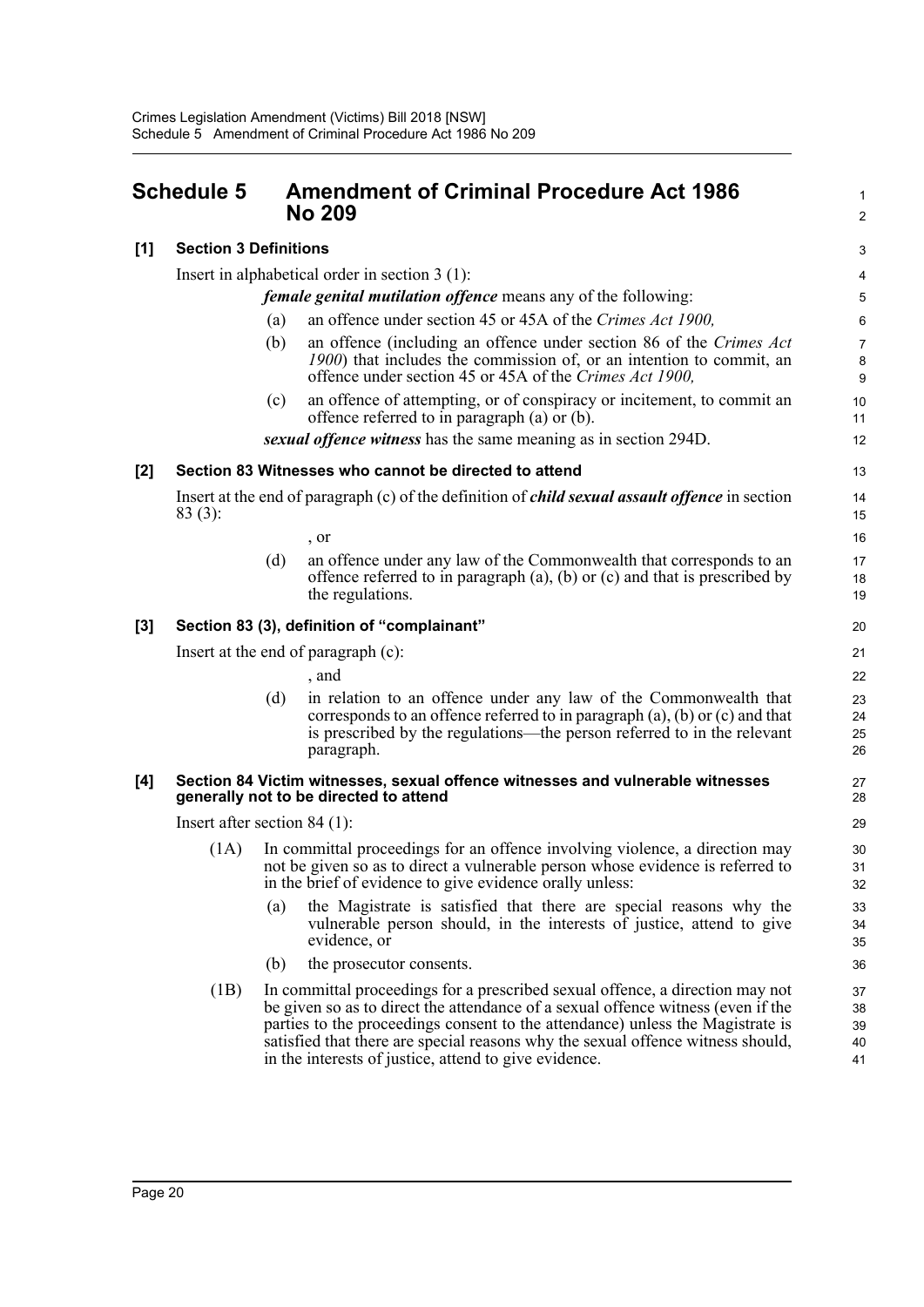## **[5] Section 84 (3) (h1)** 1 Insert after section 84 (3) (h): 2 (h1) an offence under any law of the Commonwealth that corresponds to an 3 offence referred to in paragraph  $(a)$ – $(h)$  and that is prescribed by the 4 regulations, 5 **[6] Section 84 (5)** 6 Insert after section 84 (4): 7 (5) Despite section 85 (4), the Magistrate must not allow a person who is an 8 alleged victim of an offence involving violence to be cross-examined in 9 respect of matters that were not the basis of the reasons for giving the 10 direction, unless the Magistrate is satisfied that there are special reasons why, 11 in the interests of justice, the person should be cross-examined in respect of 12 those matters. 13 **[7] Section 279A** 14 Insert after section 279: 15 **279A Admission of evidence of complainant from related proceedings** 16 (1) This section applies if a complainant in proceedings for a prescribed sexual 17 offence (the *earlier proceedings*) is the complainant in later criminal 18 proceedings (the *current proceedings*) and the offence in both proceedings is 19 alleged to have been committed by the same accused person against the 20 complainant in related circumstances. 21 (2) A prosecutor may tender as evidence in current proceedings a record of the 22 evidence of a complainant given in the earlier proceedings (the *original* 23 *evidence*). 24 (3) The original evidence of the complainant means all evidence given by the 25 complainant in the earlier proceedings, including the evidence given by the 26 complainant on examination in chief in the earlier proceedings and any further 27 evidence given on cross-examination or re-examination in those proceedings. 28 (4) Despite anything to the contrary in the *Evidence Act 1995*, or any other Act or 29 law, a record of the original evidence of the complainant is admissible in the 30 current proceedings if: 31 (a) the prosecutor gives written notice to the accused person, in accordance 32 with the regulations, of the prosecutor's intention to tender the record 33 under this section, and 34 (b) the prosecutor gives written notice to the court of the prosecutor's 35 intention to tender the record under this section, and 36 (c) the notices referred to in paragraphs (a) and (b) are given no less than 37 21 days before the court commences hearing the current proceedings or 38 within such other period as the court may allow. 39 (5) If a record of original evidence is admitted in current proceedings under this 40 section, the complainant is not compellable to give further evidence about the 41 same matters in the current proceedings unless the court is satisfied that it is  $\frac{42}{100}$ necessary for the complainant to give further evidence: 43 (a) to clarify any matters relating to the original evidence of the 44 complainant, or  $\frac{45}{45}$ (b) to canvass information or material that has become available since the 46 original evidence was given, or 47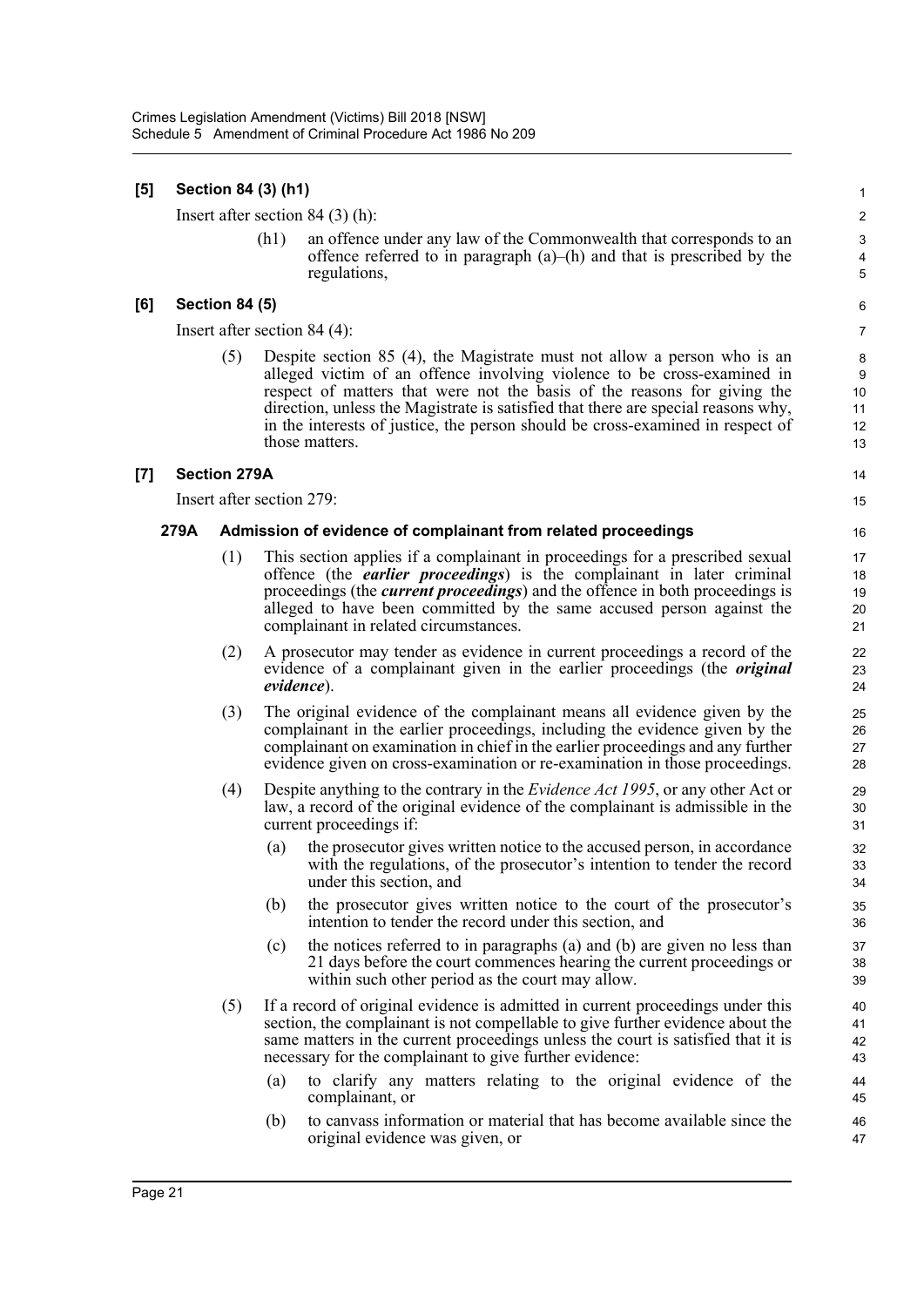- $\alpha$  in the interests of justice.
- (6) The court is to ensure that the complainant is questioned by any party to the 2 current proceedings only in relation to matters that are relevant to the matters  $\frac{3}{2}$ mentioned in subsection (5). 4
- (7) Subject to subsection (6), if a complainant gives any further evidence under 5 this section, the complainant is compellable (for the prosecution or the accused 6 person) to give evidence. 7
- (8) The court hearing the current proceedings may decline to admit a record of 8 original evidence of the complainant if, in the court's opinion, the accused 9 person would be unfairly disadvantaged by the admission of the evidence, 10 having regard to the following: 11
	- (a) the completeness of the original evidence, including whether the 12 complainant has been cross-examined on the evidence, 13
	- (b) the effect of editing any inadmissible evidence from the original 14 evidence, 15
	- (c) the availability or willingness of the complainant to attend to give 16 further evidence and to clarify any matters relating to the original 17 evidence, 18
	- (d) the interests of justice, 19
	- (e) any other matter the court thinks relevant. 20
- (9) If the court allows a record of the original evidence of the complainant to be 21 admitted, the court may give directions requiring the record to be altered or 22 edited for the purpose of removing any statements that would not be 23 admissible if the original evidence of the complainant had been given orally 24 before the court hearing the current proceedings in accordance with the usual 25 rules and practice of the court. 26
- (10) The hearsay rule (within the meaning of the *Evidence Act 1995*) does not 27 prevent the admission of a record of the original evidence of the complainant 28 under this section or the use of that record to prove the existence of a fact that 29 the complainant intended to assert by a representation made in the original 30 evidence. 31
- (11) Sections 306E–306G (including any regulations made for the purposes of 32 those sections) apply for the purposes of this section with such modifications 33 as are necessary.  $\frac{34}{2}$
- (12) In this section: 35 *prescribed sexual offence* includes a female genital mutilation offence. 36

## **[8] Section 283A Application of Part** 37

Insert "and to statements provided under Division 3AA of Part 3 of that Act" after "that 38 Act)" in the note to section  $283A(1)$ . 39

### **[9] Section 290A Definitions** 40

Insert in alphabetical order in section 290A (1): 41

*prescribed sexual offence* includes a female genital mutilation offence.  $42$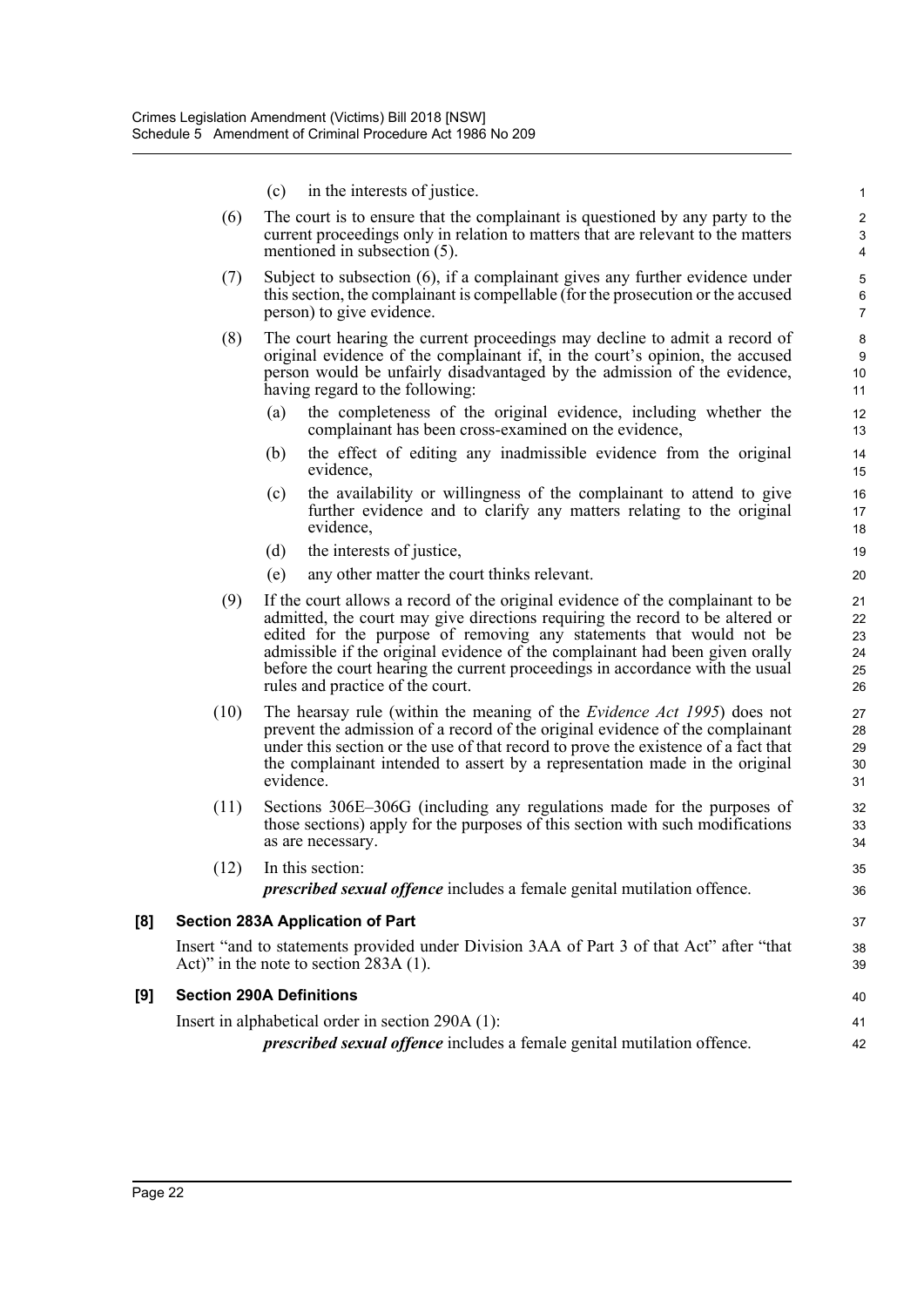#### **[10] Section 294C Complainant entitled to have support person or persons present when** 1 **giving evidence** 2

Omit "does not apply" from section 294C (7).

Insert instead "operates in addition to this section". 4

#### **[11] Section 294CA** 5

Insert after section 294C: 6

#### **294CA Admission of evidence of sexual offence witness given as complainant in** 7 **earlier proceedings** 8

- (1) This section applies if a person who was a complainant in proceedings for a 9 prescribed sexual offence (the *earlier proceedings*) is called as a sexual 10 offence witness in later proceedings for a prescribed sexual offence (the 11 *current proceedings*). 12
- (2) A prosecutor may tender as evidence in current proceedings a record of the 13 evidence of the person given in the earlier proceedings (the *original evidence*). 14
- (3) The original evidence of the person means all evidence given by the person in 15 the earlier proceedings, including the evidence given by the person on 16 examination in chief in the earlier proceedings and any further evidence given 17 on cross-examination or re-examination in those proceedings. 18
- (4) Despite anything to the contrary in the *Evidence Act 1995*, or any other Act or 19 law, a record of the original evidence of the person is admissible in the current 20 proceedings if: 21
	- (a) the prosecutor gives written notice to the accused person, in accordance 22 with the regulations, of the prosecutor's intention to tender the record 23 under this section, and 24
	- (b) the prosecutor gives written notice to the court of the prosecutor's 25 intention to tender the record under this section, and 26
	- (c) the notices referred to in paragraphs (a) and (b) are given no less than 27 21 days before the court commences hearing the current proceedings or 28 within such other period as the court may allow. 29
- (5) If a record of original evidence is admitted in current proceedings under this 30 section, the person is not compellable to give further evidence about the same 31 matters in the current proceedings unless the court is satisfied that it is 32 necessary for the person to give further evidence: 33
	- (a) to clarify any matters relating to the original evidence of the person, or 34
	- (b) to canvass information or material that has become available since the 35 original evidence was given, or 36
	- (c) in the interests of justice. 37
- (6) The court is to ensure that the person is questioned by any party to the current 38 proceedings only in relation to matters that are relevant to the matters 39 mentioned in subsection (5). 40
- (7) Subject to subsection (6), if a person gives any further evidence under this 41 section, the person is compellable (for the prosecution or the accused person) 42 to give evidence. 43
- (8) The court hearing the current proceedings may decline to admit a record of 44 original evidence of a person if, in the court's opinion, the accused person 45 would be unfairly disadvantaged by the admission of the evidence, having  $\frac{46}{4}$ regard to the following: 47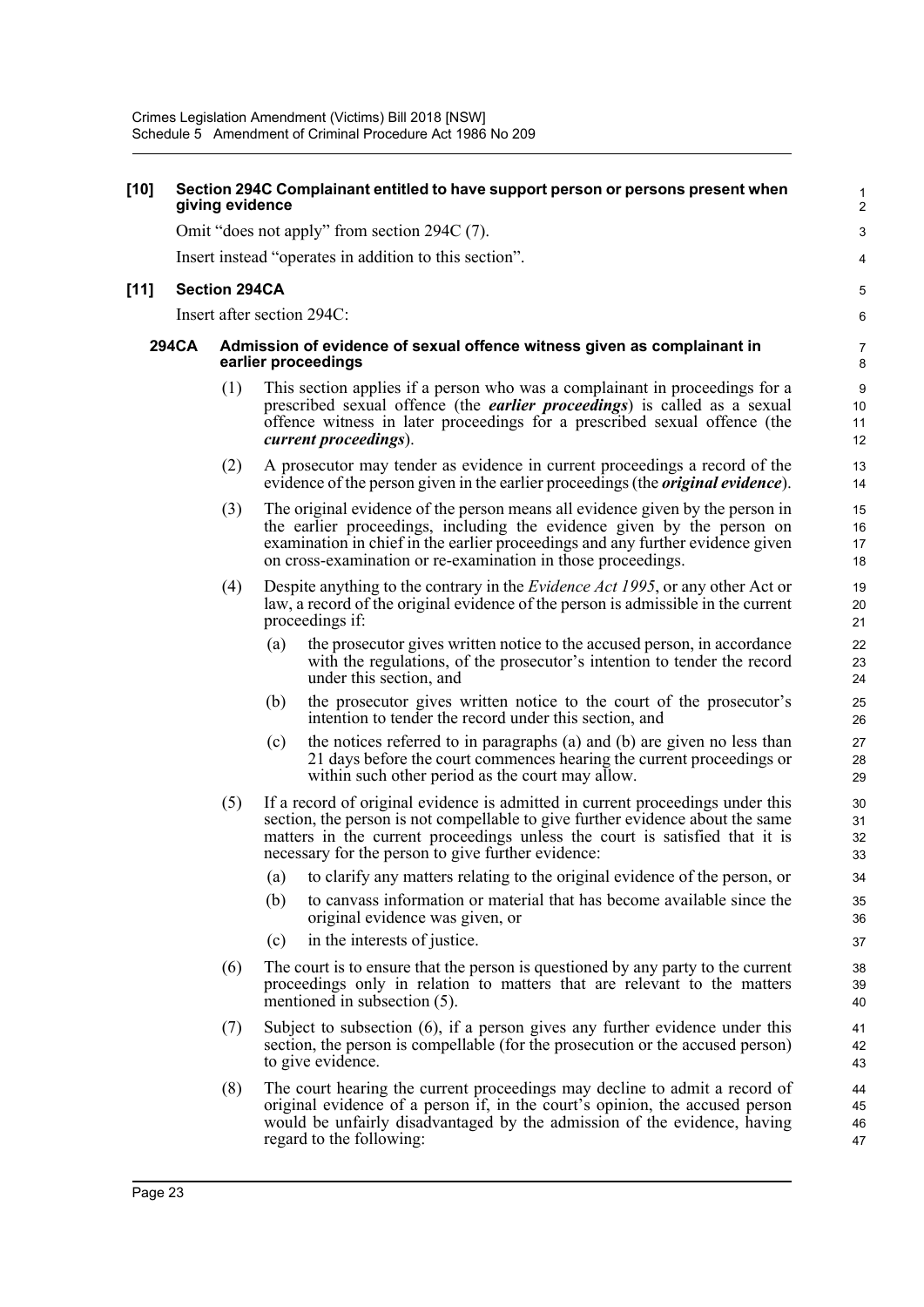|        |                                                                              | (a)                                                                                                                                                                                                                                                                                                                                                                                                                               | the completeness of the original evidence, including whether the person<br>has been cross-examined on the evidence,                                                                                                                                                                                                           | 2                               |  |
|--------|------------------------------------------------------------------------------|-----------------------------------------------------------------------------------------------------------------------------------------------------------------------------------------------------------------------------------------------------------------------------------------------------------------------------------------------------------------------------------------------------------------------------------|-------------------------------------------------------------------------------------------------------------------------------------------------------------------------------------------------------------------------------------------------------------------------------------------------------------------------------|---------------------------------|--|
|        |                                                                              | (b)<br>evidence,                                                                                                                                                                                                                                                                                                                                                                                                                  | the effect of editing any inadmissible evidence from the original                                                                                                                                                                                                                                                             | ŝ<br>4                          |  |
|        |                                                                              | (c)                                                                                                                                                                                                                                                                                                                                                                                                                               | the availability or willingness of the person to attend to give further<br>evidence and to clarify any matters relating to the original evidence,                                                                                                                                                                             | ć<br>б                          |  |
|        |                                                                              | the interests of justice,<br>(d)                                                                                                                                                                                                                                                                                                                                                                                                  |                                                                                                                                                                                                                                                                                                                               | 7                               |  |
|        |                                                                              | (e)                                                                                                                                                                                                                                                                                                                                                                                                                               | any other matter the court thinks relevant.                                                                                                                                                                                                                                                                                   | ε                               |  |
|        | (9)                                                                          | If the court allows a record of the original evidence of the person to be<br>admitted, the court may give directions requiring the record to be altered or<br>edited for the purpose of removing any statements that would not be<br>admissible if the original evidence of the person had been given orally before<br>the court hearing the current proceedings in accordance with the usual rules<br>and practice of the court. |                                                                                                                                                                                                                                                                                                                               | ς<br>10<br>11<br>12<br>13<br>14 |  |
|        | (10)                                                                         |                                                                                                                                                                                                                                                                                                                                                                                                                                   | The hearsay rule (within the meaning of the Evidence Act 1995) does not<br>prevent the admission of a record of the original evidence of the person under<br>this section or the use of that record to prove the existence of a fact that the<br>person intended to assert by a representation made in the original evidence. | 15<br>16<br>17<br>18            |  |
|        | (11)                                                                         | as are necessary.                                                                                                                                                                                                                                                                                                                                                                                                                 | Sections 306E-306G (including any regulations made for the purposes of<br>those sections) apply for the purposes of this section with such modifications                                                                                                                                                                      | 1 <sup>c</sup><br>20<br>21      |  |
| [12]   |                                                                              | <b>Section 306A Definitions</b>                                                                                                                                                                                                                                                                                                                                                                                                   |                                                                                                                                                                                                                                                                                                                               | 22                              |  |
|        |                                                                              | Omit the definition of <i>original evidence</i> .                                                                                                                                                                                                                                                                                                                                                                                 |                                                                                                                                                                                                                                                                                                                               | 23                              |  |
|        |                                                                              | Insert in alphabetical order:                                                                                                                                                                                                                                                                                                                                                                                                     |                                                                                                                                                                                                                                                                                                                               | 24                              |  |
|        |                                                                              | meaning given by section 306B.                                                                                                                                                                                                                                                                                                                                                                                                    | original evidence of the complainant or of any special witness has the                                                                                                                                                                                                                                                        | 25<br>26                        |  |
|        |                                                                              | concerned:                                                                                                                                                                                                                                                                                                                                                                                                                        | <i>prescribed sexual offence</i> includes a female genital mutilation offence.<br>special witness means any of the following witnesses in relation to the offence                                                                                                                                                             | 27<br>28<br>29                  |  |
|        |                                                                              | (a)<br>a sexual offence witness,                                                                                                                                                                                                                                                                                                                                                                                                  |                                                                                                                                                                                                                                                                                                                               | 3 <sub>C</sub>                  |  |
|        |                                                                              | (b)                                                                                                                                                                                                                                                                                                                                                                                                                               | a witness who is a cognitively impaired person,                                                                                                                                                                                                                                                                               | 31                              |  |
|        |                                                                              | (c)                                                                                                                                                                                                                                                                                                                                                                                                                               | a witness who is under the age of 18 years.                                                                                                                                                                                                                                                                                   | 32                              |  |
| [13]   |                                                                              |                                                                                                                                                                                                                                                                                                                                                                                                                                   | Sections 306B (1)-(7), 306C, 306D (1), 306F (1), 306I (1)-(4) and (7) and 306K (1)                                                                                                                                                                                                                                            | 33                              |  |
|        |                                                                              |                                                                                                                                                                                                                                                                                                                                                                                                                                   | Insert "or a special witness" after "of the complainant" wherever occurring.                                                                                                                                                                                                                                                  | 34                              |  |
| $[14]$ |                                                                              | Sections 306B (2) and 306I (2)                                                                                                                                                                                                                                                                                                                                                                                                    |                                                                                                                                                                                                                                                                                                                               | 35                              |  |
|        |                                                                              |                                                                                                                                                                                                                                                                                                                                                                                                                                   | Insert "or special witness" after "by the complainant" wherever occurring.                                                                                                                                                                                                                                                    | 36                              |  |
| $[15]$ | Sections 306B (4) and 306I (4)                                               |                                                                                                                                                                                                                                                                                                                                                                                                                                   |                                                                                                                                                                                                                                                                                                                               |                                 |  |
|        | Insert "or special witness" after "that the complainant" wherever occurring. |                                                                                                                                                                                                                                                                                                                                                                                                                                   |                                                                                                                                                                                                                                                                                                                               |                                 |  |
| [16]   | Section 306B (5A)-(5D)                                                       |                                                                                                                                                                                                                                                                                                                                                                                                                                   |                                                                                                                                                                                                                                                                                                                               | 39                              |  |
|        |                                                                              | Insert after section 306B (5):                                                                                                                                                                                                                                                                                                                                                                                                    |                                                                                                                                                                                                                                                                                                                               | 40                              |  |
|        | (5A)                                                                         |                                                                                                                                                                                                                                                                                                                                                                                                                                   | If a record of original evidence of a special witness is admitted in new trial<br>proceedings under this section, the special witness is not compellable to give<br>further evidence about the same matters in the new trial proceeding unless the                                                                            | 41<br>42<br>43                  |  |
|        |                                                                              |                                                                                                                                                                                                                                                                                                                                                                                                                                   |                                                                                                                                                                                                                                                                                                                               |                                 |  |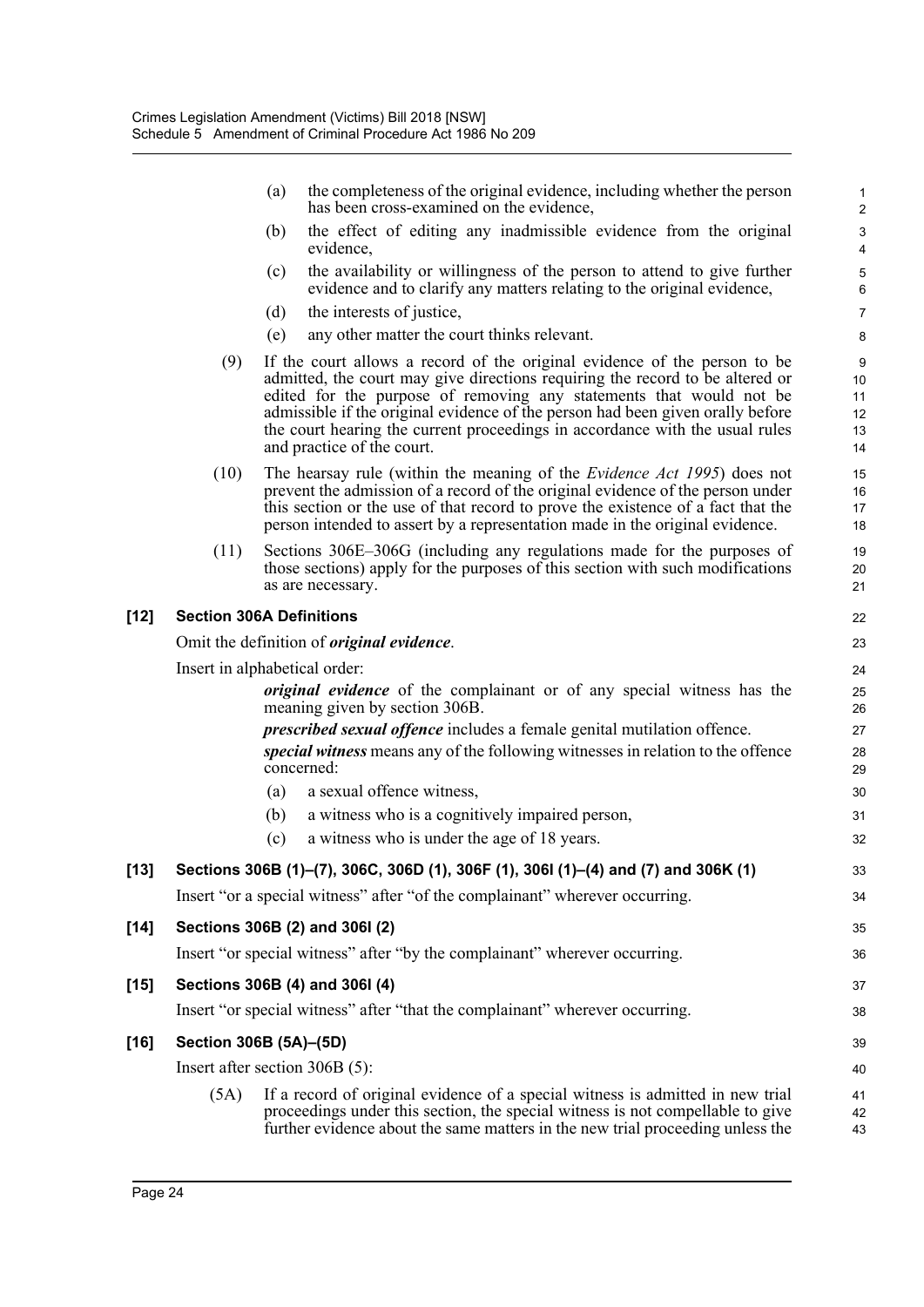court is satisfied that it is necessary for the special witness to give further 1 evidence: 2

- (a) to clarify any matters relating to the original evidence of the special 3 witness, or 4
- (b) to canvass information or material that has become available since the 5 original evidence was given, or 6
- (c) in the interests of justice. 7
- (5B) The court is to ensure that the special witness is questioned by any party to the 8 new trial proceedings only in relation to matters that are relevant to the matters 9 mentioned in subsection  $(5A)$ . 10
- (5C) Subject to subsection (5B), if a special witness gives any further evidence 11 under this section, the special witness is compellable (for the prosecution or 12 the accused person) to give evidence. 13
- (5D) The court hearing the new trial proceedings may decline to admit a record of 14 the original evidence of a special witness if, in the court's opinion, the accused 15 person would be unfairly disadvantaged by the admission of the record, having 16 regard to the following: 17
	- (a) the completeness of the original evidence, including whether the special 18 witness has been cross-examined on the evidence, 19
	- (b) the effect of editing any inadmissible evidence from the original 20 evidence, 21
	- (c) the availability or willingness of the special witness to attend to give 22 further evidence and to clarify any matters relating to the original 23 evidence, 24
	- (d) the interests of justice, 25
	- (e) any other matter the court thinks relevant. 26

## **[17] Sections 306C, 306D (1), 306J (1) and 306K (1)** 27

Insert "or special witness" after ", the complainant" wherever occurring. 28

# **[18] Sections 306D (1) and 306K (1)** 29 Insert "or special witness" after "if the complainant" wherever occurring. 30 **[19] Sections 306D (2)–(4), 306E (2)–(4), 306I (5) (a) and (c), 306J (1) (a), (3) and (4) and** 31 **306K (2) (a), (3) and (4)** 32

Insert "or special witness" after "complainant" wherever occurring. 33

# **[20] Sections 306E (1), 306I (5) and (6) and 306J (1)** 34 Insert "or a special witness" after "of the complainant" wherever firstly occurring. 35 **[21] Sections 306E (1) and 306I (6)** 36 Insert "or special witness" after "of the complainant" wherever secondly occurring. 37 **[22] Section 306G (1)** 38

Insert "or a special witness" after "of a complainant". 39

## **[23] Section 306G (1)** 40

Insert "or special witness" after "of the complainant" wherever occurring. 41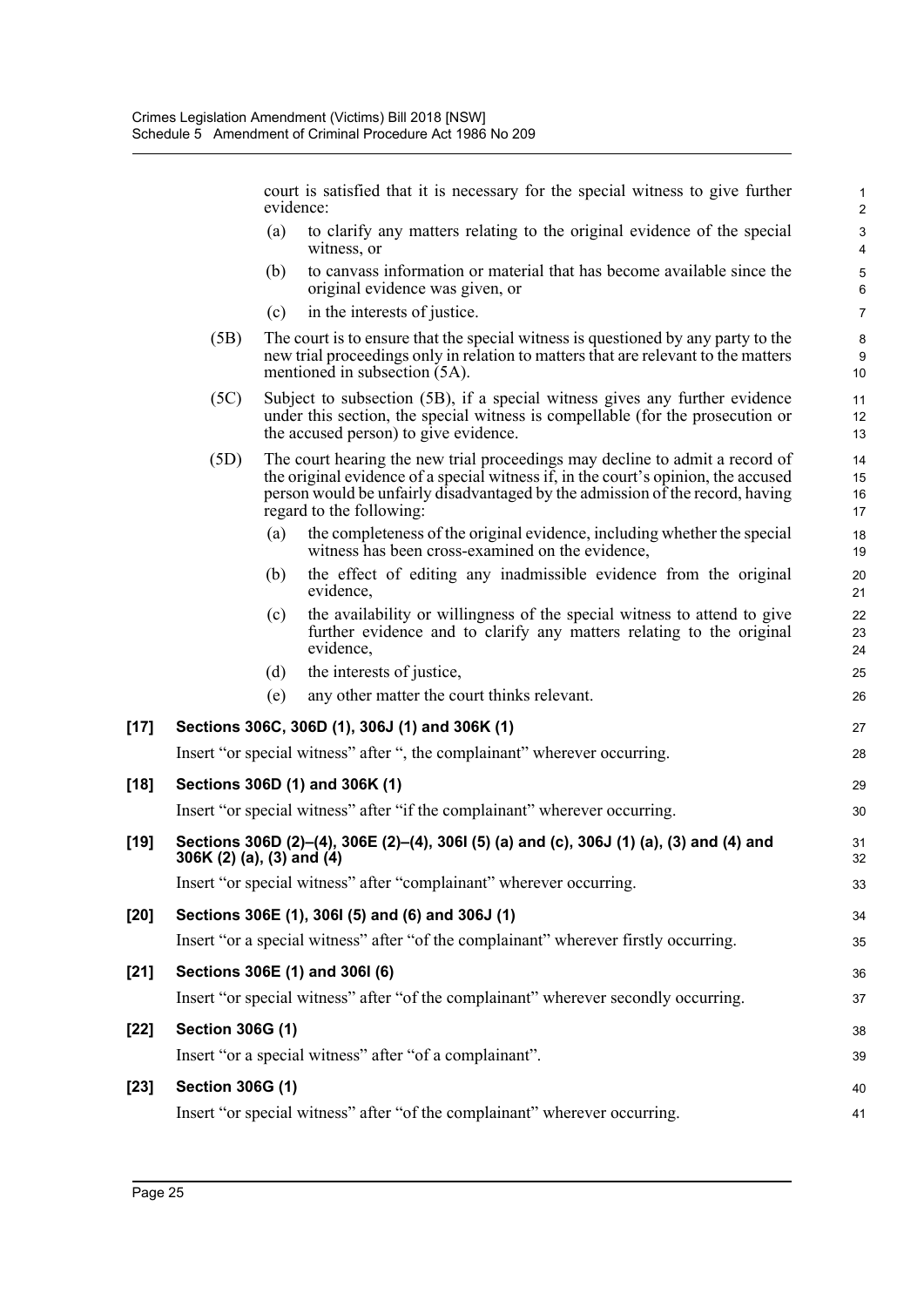| $[24]$ | <b>Section 306H Definitions</b>                                                                        |                         |     |                                                                                                                                                                                                                                                                                                                                                                                                                                                                                                                                          |                                        |  |
|--------|--------------------------------------------------------------------------------------------------------|-------------------------|-----|------------------------------------------------------------------------------------------------------------------------------------------------------------------------------------------------------------------------------------------------------------------------------------------------------------------------------------------------------------------------------------------------------------------------------------------------------------------------------------------------------------------------------------------|----------------------------------------|--|
|        |                                                                                                        |                         |     | Omit the definition of <i>original evidence</i> . Insert in alphabetical order:                                                                                                                                                                                                                                                                                                                                                                                                                                                          | 2                                      |  |
|        |                                                                                                        |                         |     | <i>original evidence</i> of the complainant or a special witness has the meaning                                                                                                                                                                                                                                                                                                                                                                                                                                                         |                                        |  |
|        |                                                                                                        |                         |     | given by section 306I.                                                                                                                                                                                                                                                                                                                                                                                                                                                                                                                   | 4                                      |  |
|        |                                                                                                        |                         |     | <i>prescribed sexual offence</i> includes a female genital mutilation offence.<br>special witness has the same meaning as in section 306A.                                                                                                                                                                                                                                                                                                                                                                                               |                                        |  |
|        |                                                                                                        |                         |     |                                                                                                                                                                                                                                                                                                                                                                                                                                                                                                                                          | Е                                      |  |
| $[25]$ |                                                                                                        |                         |     | Sections 306J (1) and 306K (2)                                                                                                                                                                                                                                                                                                                                                                                                                                                                                                           | 7                                      |  |
|        |                                                                                                        |                         |     | Insert "or special witness" after "for the complainant" wherever occurring.                                                                                                                                                                                                                                                                                                                                                                                                                                                              | ε                                      |  |
| $[26]$ |                                                                                                        | <b>Section 306K (2)</b> |     |                                                                                                                                                                                                                                                                                                                                                                                                                                                                                                                                          | ς                                      |  |
|        |                                                                                                        |                         |     | Insert "or special witness" after "to the complainant".                                                                                                                                                                                                                                                                                                                                                                                                                                                                                  | 10                                     |  |
| $[27]$ | Section 306ZK Vulnerable persons have a right to presence of a support person<br>while giving evidence |                         |     |                                                                                                                                                                                                                                                                                                                                                                                                                                                                                                                                          | 11<br>12                               |  |
|        |                                                                                                        |                         |     | Insert after section $306ZK$ (3):                                                                                                                                                                                                                                                                                                                                                                                                                                                                                                        | 13                                     |  |
|        |                                                                                                        | (3A)                    |     | An accused person is not entitled to object to the suitability of the person or<br>persons chosen by a vulnerable person to be with the vulnerable person when<br>giving evidence, and the court is not to disallow the vulnerable person's choice<br>of person or persons on its own motion, unless the vulnerable person's choice<br>is likely to prejudice the accused person's right to a fair hearing (for example,<br>because the person chosen by the vulnerable person is a witness or potential<br>witness in the proceedings). | 14<br>15<br>16<br>17<br>18<br>19<br>20 |  |
| $[28]$ | <b>Section 306ZK (7)</b>                                                                               |                         |     |                                                                                                                                                                                                                                                                                                                                                                                                                                                                                                                                          |                                        |  |
|        |                                                                                                        |                         |     | Insert after section $306ZK(6)$ :                                                                                                                                                                                                                                                                                                                                                                                                                                                                                                        | 22                                     |  |
|        |                                                                                                        | (7)                     |     | In this section (and despite section 306P):                                                                                                                                                                                                                                                                                                                                                                                                                                                                                              | 23                                     |  |
|        |                                                                                                        |                         |     | <i>vulnerable person</i> includes, in respect of proceedings referred to in<br>subsection $(\overline{1})$ (a) or (c), a person who is 16 years of age or over but under the<br>age of 18 years.                                                                                                                                                                                                                                                                                                                                         | 24<br>25<br>26                         |  |
| $[29]$ | Section 306ZK, note                                                                                    |                         |     |                                                                                                                                                                                                                                                                                                                                                                                                                                                                                                                                          |                                        |  |
|        | Omit the note.                                                                                         |                         |     |                                                                                                                                                                                                                                                                                                                                                                                                                                                                                                                                          |                                        |  |
| $[30]$ |                                                                                                        |                         |     |                                                                                                                                                                                                                                                                                                                                                                                                                                                                                                                                          | 29                                     |  |
|        | Chapter 6, Part 7<br>Insert after Part 6:                                                              |                         |     |                                                                                                                                                                                                                                                                                                                                                                                                                                                                                                                                          |                                        |  |
|        |                                                                                                        |                         |     |                                                                                                                                                                                                                                                                                                                                                                                                                                                                                                                                          | 3 <sub>C</sub>                         |  |
|        | Part 7                                                                                                 |                         |     | <b>Miscellaneous</b>                                                                                                                                                                                                                                                                                                                                                                                                                                                                                                                     | 31                                     |  |
|        | 306ZQ                                                                                                  |                         |     | Complainants in domestic violence offence proceedings have a right to<br>presence of a support person while giving evidence                                                                                                                                                                                                                                                                                                                                                                                                              | 32<br>33                               |  |
|        |                                                                                                        | (1)                     |     | A complainant who gives evidence in proceedings in respect of a domestic<br>violence offence is entitled to choose a person whom the complainant would<br>like to have present near him or her when giving evidence.                                                                                                                                                                                                                                                                                                                     | 34<br>35<br>36                         |  |
|        |                                                                                                        | (2)                     |     | Without limiting a complainant's right to choose such a person, that person:                                                                                                                                                                                                                                                                                                                                                                                                                                                             | 37                                     |  |
|        |                                                                                                        |                         | (a) | may be a parent, guardian, relative, friend or support person of the<br>complainant, and                                                                                                                                                                                                                                                                                                                                                                                                                                                 | 38<br>39                               |  |
|        |                                                                                                        |                         | (b) | may be with the complainant as an interpreter, for the purpose of<br>assisting the complainant with any difficulty in giving evidence                                                                                                                                                                                                                                                                                                                                                                                                    | 40<br>41                               |  |
|        |                                                                                                        |                         |     |                                                                                                                                                                                                                                                                                                                                                                                                                                                                                                                                          |                                        |  |